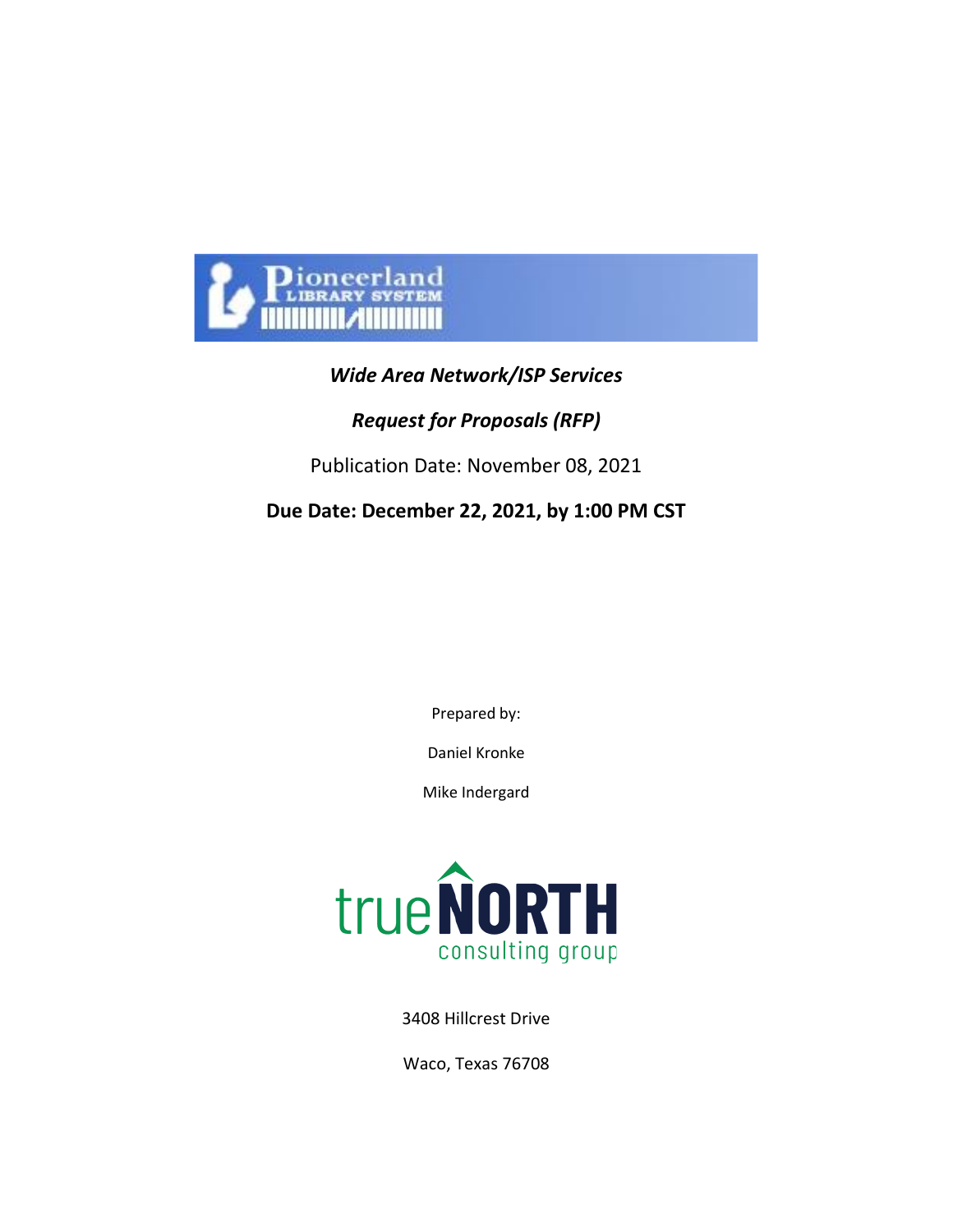**TABLE OF CONTENTS** 

| $\mathbf{1}$            |              |        |  |
|-------------------------|--------------|--------|--|
|                         | $\mathbf{2}$ |        |  |
|                         | 2.1          |        |  |
|                         | 2.2          |        |  |
|                         | 2.3          |        |  |
|                         | 2.4          |        |  |
|                         | 2.5          |        |  |
|                         | 2.6          |        |  |
|                         | 2.7          |        |  |
|                         | 2.8          |        |  |
|                         | 2.9          |        |  |
|                         |              |        |  |
|                         |              |        |  |
|                         |              |        |  |
|                         |              |        |  |
|                         |              |        |  |
|                         |              | 2.14.1 |  |
|                         |              | 2.14.2 |  |
|                         |              | 2.14.3 |  |
|                         |              | 2.14.4 |  |
|                         |              | 2.14.5 |  |
|                         |              | 2.14.6 |  |
|                         |              | 2.14.7 |  |
|                         |              | 2.14.8 |  |
|                         |              |        |  |
|                         |              |        |  |
|                         |              |        |  |
|                         |              |        |  |
|                         |              |        |  |
|                         |              |        |  |
|                         |              |        |  |
|                         |              | 2.21.1 |  |
|                         |              |        |  |
|                         |              |        |  |
|                         |              |        |  |
|                         |              |        |  |
|                         |              |        |  |
| $\overline{\mathbf{3}}$ |              |        |  |
|                         | 3.1          |        |  |
|                         | 3.2          |        |  |
|                         | 3.3          |        |  |
|                         | 3.4          |        |  |
|                         | 3.5          |        |  |
|                         | 3.6          |        |  |
|                         | 3.7          |        |  |
|                         | 3.8          |        |  |
|                         | 3.9          |        |  |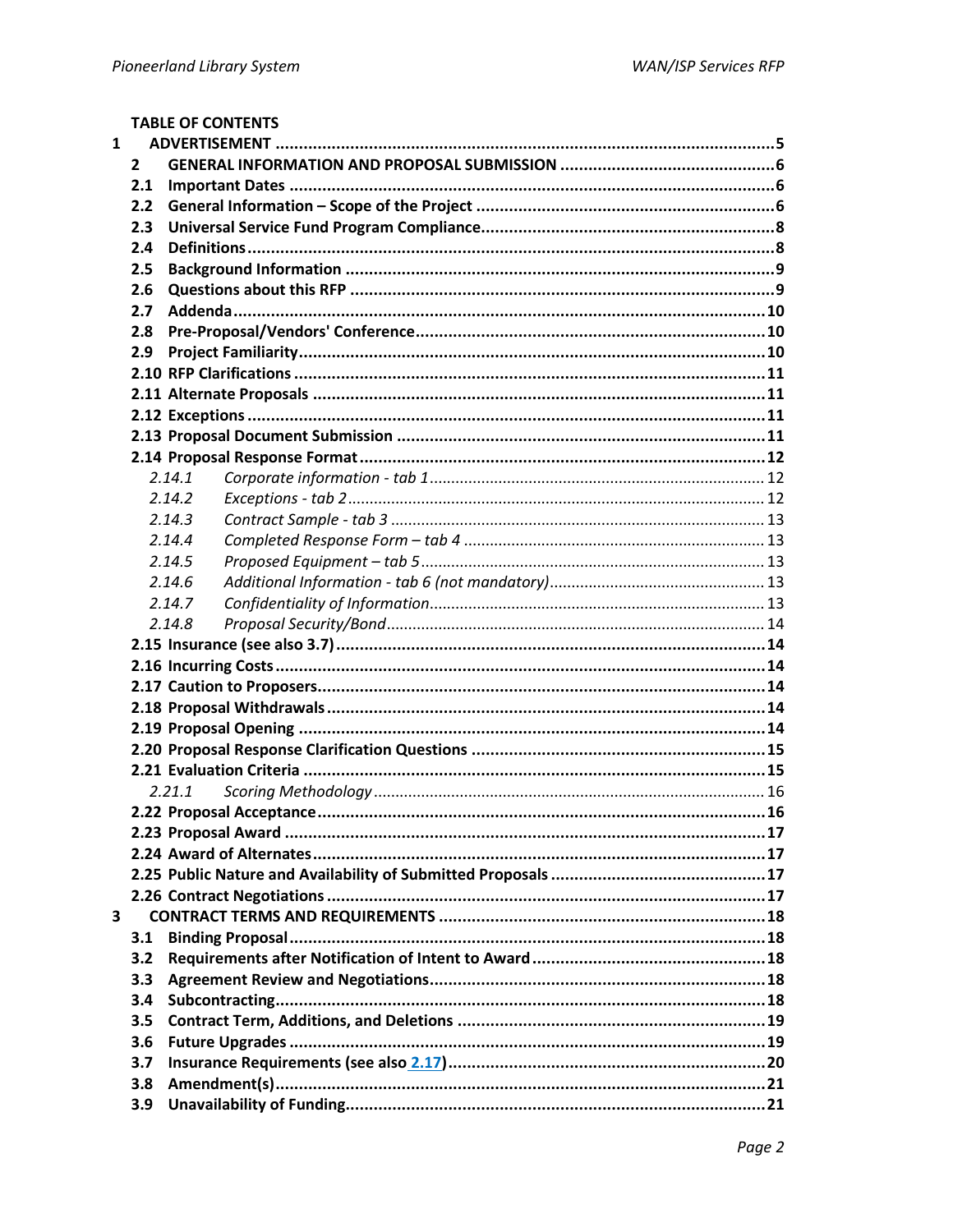|   |     | 3.20.1 |  |
|---|-----|--------|--|
|   |     | 3.20.2 |  |
|   |     | 3.20.3 |  |
|   |     | 3.20.4 |  |
|   |     | 3.20.5 |  |
|   |     | 3.20.6 |  |
|   |     | 3.20.7 |  |
|   |     | 3.20.8 |  |
|   |     | 3.20.9 |  |
| 4 |     |        |  |
|   | 4.1 |        |  |
|   | 4.2 |        |  |
|   | 4.3 |        |  |
|   | 4.4 |        |  |
|   | 4.5 |        |  |
|   | 4.6 |        |  |
|   | 4.7 |        |  |
|   | 4.8 |        |  |
|   | 4.9 |        |  |
|   |     |        |  |
|   |     |        |  |
|   |     | 4.11.1 |  |
|   |     |        |  |
|   |     | 4.11.3 |  |
|   |     | 4.11.4 |  |
|   |     | 4.11.5 |  |
|   |     |        |  |
|   |     |        |  |
|   |     | 4.13.1 |  |
|   |     | 4.13.2 |  |
|   |     | 4.13.3 |  |
|   |     | 4.13.4 |  |
|   |     | 4.13.5 |  |
|   |     | 4.13.6 |  |
|   |     | 4.13.7 |  |
|   |     | 4.13.8 |  |
|   |     | 4.13.9 |  |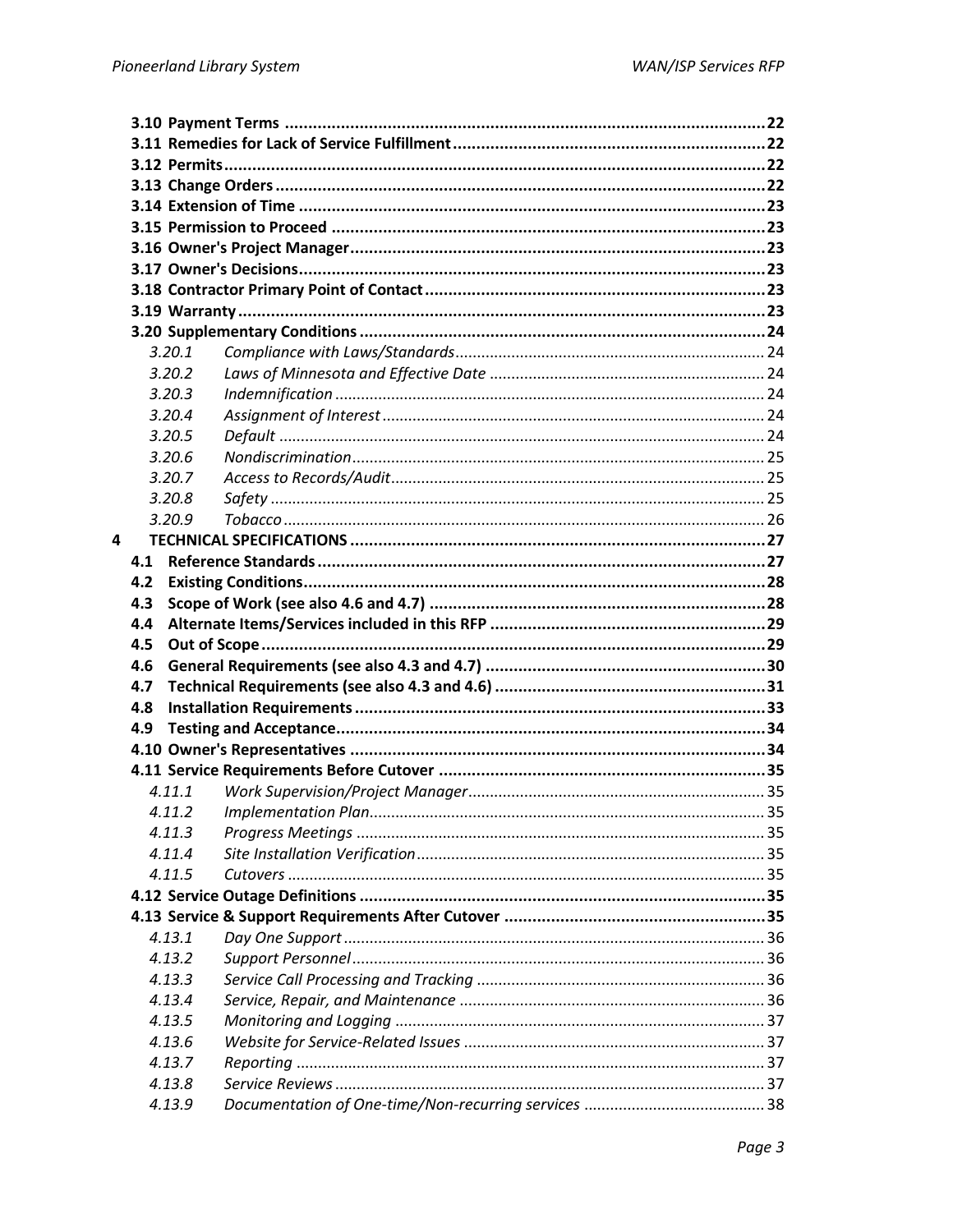|    |     | 4.13.10 |  |
|----|-----|---------|--|
|    |     | 4.13.11 |  |
| 5. |     |         |  |
|    | 5.1 |         |  |
|    | 5.2 |         |  |
|    | 5.3 |         |  |
|    | 5.4 |         |  |
|    | 5.5 |         |  |
|    | 5.6 |         |  |
|    | 5.7 |         |  |
|    | 5.8 |         |  |
|    | 5.9 |         |  |
|    |     |         |  |
|    |     |         |  |
|    |     |         |  |
|    |     | 5.12.1  |  |
|    |     |         |  |
|    |     | 5.13.1  |  |
|    |     |         |  |
|    |     |         |  |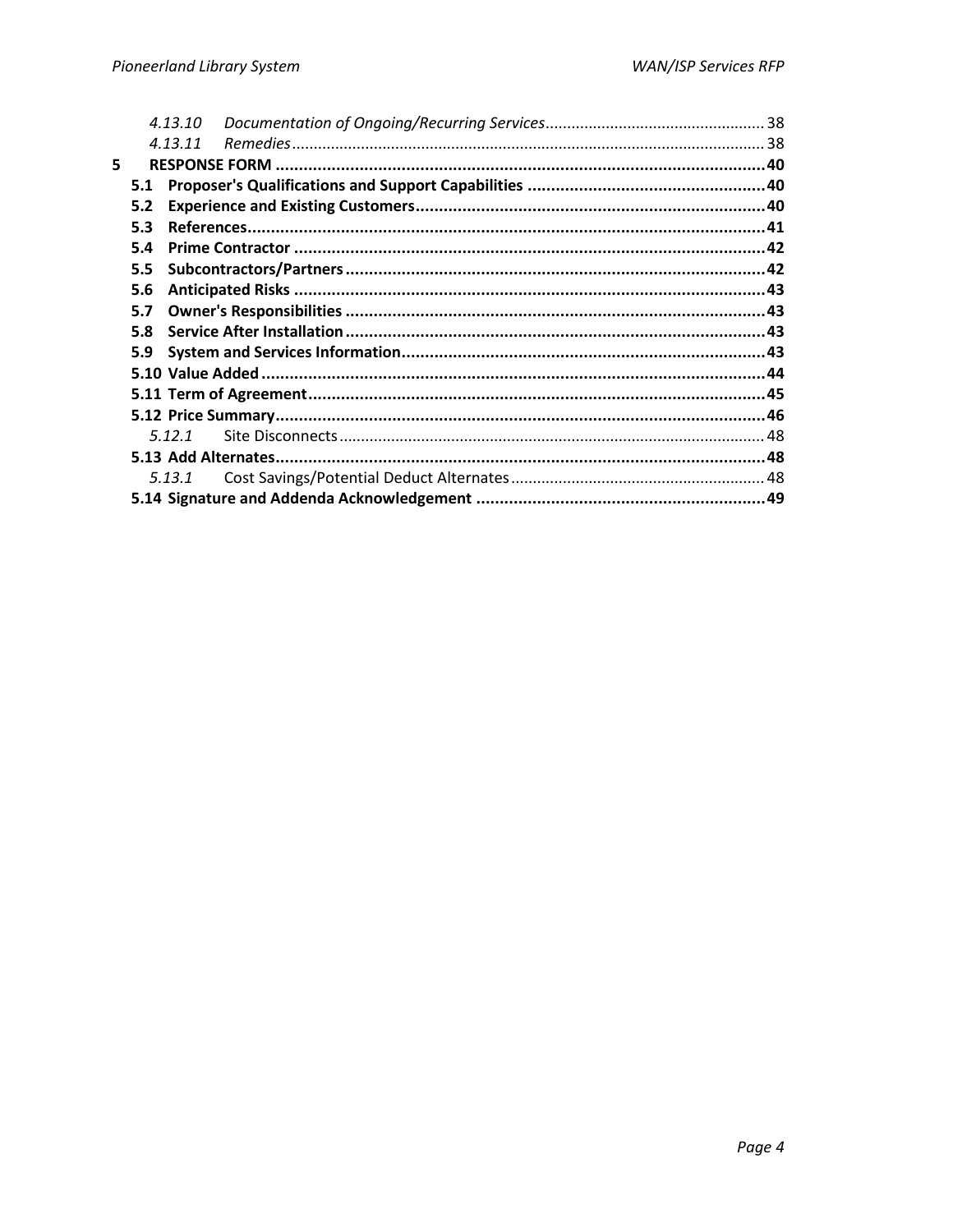## **1 ADVERTISEMENT**

NOTICE is hereby given that Pioneerland Library System will receive sealed proposals to supply, deliver, and construct a Wide Area Network and Internet Service provision for member sites as called for in these specifications.

Signed and Sealed Proposals will be received by the due date below via postal delivery, courier, or hand delivery by Proposer. There will be no public opening of Proposals. All proposals will be reviewed internally, and the results of all decisions announced to all Proposers in writing.

| Proposal Due Date: | December 22, 2021 by 1:00 PM CST        |  |
|--------------------|-----------------------------------------|--|
| Delivery Location: | Pioneerland Library System Main Offices |  |
|                    | 410 5th St SW                           |  |
|                    | PO Box 327                              |  |
|                    | Willmar, MN 56201                       |  |
|                    | (320) 235-6106                          |  |
|                    | Attn: Beth Lunn                         |  |

Proposers will include one (1) original and two (2) copies of the Proposal response in printed format. One (1) copy in electronic format is also required. Acceptable electronic file formats include Adobe Acrobat®, Microsoft Word®, and Excel®. The electronic files will be stored on a USB drive and included with the submitted printed Proposals. In addition, one (1) printed copy, and one (1) electronic copy of the proposal will be sent to True North Consulting Group, 3048 Hillcrest Drive, Waco, TX, 76708.

There is a **mandatory** Pre-Proposal (vendor) meeting on Tuesday, November 16 at 10:00 AM held via Zoom web conference:

[https://us02web.zoom.us/j/83969929922?pwd=bzhTLzhmcllQM0xXZzVRT3R0dzRUQT09](https://nam11.safelinks.protection.outlook.com/?url=https%3A%2F%2Fus02web.zoom.us%2Fj%2F83969929922%3Fpwd%3DbzhTLzhmcllQM0xXZzVRT3R0dzRUQT09&data=04%7C01%7CDaniel.Kronke%40tncg.com%7Caa12e0896c1f4951545108d99ee3359a%7Cae7e91d1cd784cbf851b114b9e6c3b21%7C1%7C0%7C637715521034232135%7CUnknown%7CTWFpbGZsb3d8eyJWIjoiMC4wLjAwMDAiLCJQIjoiV2luMzIiLCJBTiI6Ik1haWwiLCJXVCI6Mn0%3D%7C1000&sdata=StoxGK9foIA3aWvf55HDo%2B7iHgaWdr6u6qJzHWfwt%2BQ%3D&reserved=0)

Meeting ID: 839 6992 9922 Passcode: 076079

Proposals will not be accepted from vendors who do not attend this meeting.

These specifications are available online at:<https://www.pioneerland.lib.mn.us/rfp/> or via the USAC site <https://data.usac.org/publicreports/Forms/Form470Rfp/Index>

For information or to submit questions concerning this project, please contact:

Daniel Kronke True North Consulting Group [daniel.kronke@tncg.com](mailto:daniel.kronke@tncg.com)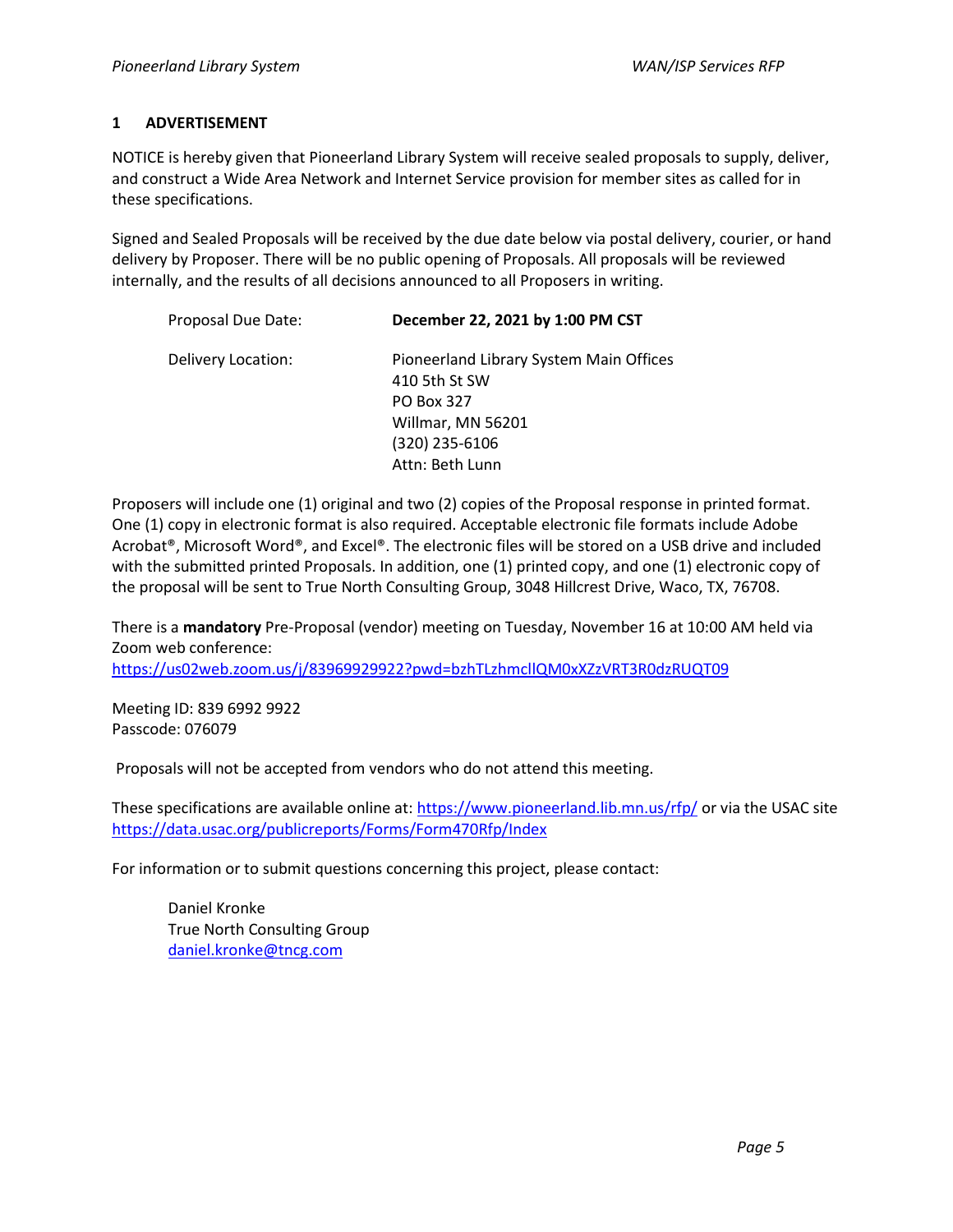#### **2 GENERAL INFORMATION AND PROPOSAL SUBMISSION**

<span id="page-5-0"></span>

| 2.1 | <b>Important Dates</b>                                                                     |                                                                                                                                                                                                       |
|-----|--------------------------------------------------------------------------------------------|-------------------------------------------------------------------------------------------------------------------------------------------------------------------------------------------------------|
|     | Proposal Publication Date:                                                                 | November 08, 2021                                                                                                                                                                                     |
|     | <b>Mandatory Pre-Proposal Conference:</b>                                                  | November 16, 2021, at 10:00 AM Central<br>Via Zoom web conference:<br>https://us02web.zoom.us/j/83969929922?pwd<br>=bzhTLzhmcllQM0xXZzVRT3R0dzRUQT09<br>Meeting ID: 839 6992 9922<br>Passcode: 076079 |
|     | Questions Due in Writing by:                                                               | November 19, 2021, by 5:00 PM                                                                                                                                                                         |
|     | Date for last addendum by Owner:                                                           | November 23, 2021                                                                                                                                                                                     |
|     | <b>Proposal Due Date and Time:</b><br>(For more details, see Proposal Document Submission) | December 22, 2021, by 1:00 PM                                                                                                                                                                         |
|     | Intent to Award Notice (estimated):                                                        | January 21, 2022                                                                                                                                                                                      |
|     | Contract Executed (estimated):                                                             | February 17, 2022                                                                                                                                                                                     |
|     | Completion of Work (including testing):                                                    | June 23, 2022                                                                                                                                                                                         |
|     | <b>Cutover and Billing Start:</b>                                                          | July 1, 2022                                                                                                                                                                                          |

#### *2.2 General Information – Scope of the Project*

- 1. Pioneerland Library System (PLS) wishes to have **high capacity leased bandwidth transport services and Internet access** provided at 32 sites distributed throughout nine counties in Minnesota. In addition, ongoing firewall services are required at the Main Library site in Willmar (as a standard component of the Proposer's Internet access service), with an Add Alternate for resilient firewall services at a secondary site (in case of fiber failure at Willmar). For a list of sites with addresses, refer to **Exhibit A.** See also [TECHNICAL SPECIFICATIONS](#page-26-0)**.**
- 2. The anticipated contract term is 36 months (3 years), with services beginning July 1, 2022. PLS is unable to pay for any services related to the new contract before that date. There will also be two (2) optional one-year extensions following the initial term. The Owner will have sole discretion to exercise the optional one-year contract extensions.
- 3. Respondents are advised that the Owner intends to award a single contract covering all requested sites. Responses that do not include all requested sites may be disqualified.
- 4. The Pioneerland Library System's intent is to have contracted services for all sites in place by July 1, 2022. However, if the Respondent's Proposal requires facilities build-out that could not be completed by that date, the Respondent may propose a phased cutover. In such a case, Respondent must confirm that it will continue to provide services in the interim with the current provider. Respondent must include all costs for these interim services in its proposal.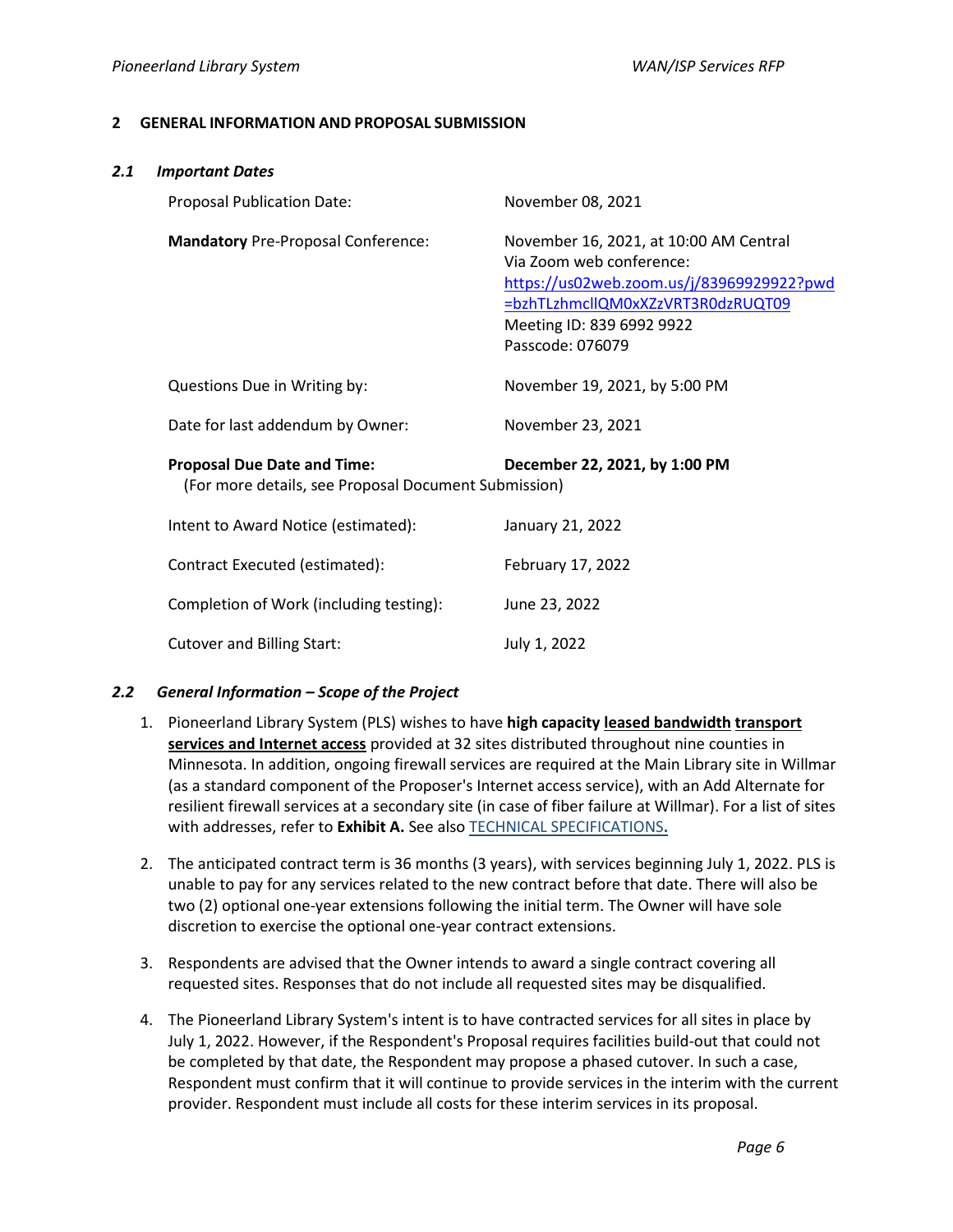- 5. Transport facilities are required to be Ethernet over Fiber and be the same for all sites.
- 6. Respondent is expected to furnish all needed components, connectors, cables, miscellaneous materials, and installation (labor) to implement proposed connectivity.
- 7. This project and the ongoing services include providing necessary materials and equipment; shipping and delivery; installation; configuration; labeling; testing; provision of documentation; and ongoing transport connectivity and internet services (see Technical Specifications for additional requirements and details).
- 8. For additional information and specifications, refer to **TECHNICAL SPECIFICATIONS**.
- 9. PLS site list with current speeds:

| <b>Site Name</b>                    | <b>Existing Speed</b> |
|-------------------------------------|-----------------------|
| Appleton Public Library             | 30Mbps                |
| <b>Atwater Public Library</b>       | 30Mbps                |
| <b>Benson Public Library</b>        | 50Mbps                |
| <b>Bird Island Public Library</b>   | 25Mbps                |
| <b>Brownton Public Library</b>      | 25Mbps                |
| Canby Public Library                | 30Mbps                |
| Clara City Public Library           | 25Mbps                |
| <b>Cosmos Public Library</b>        | 30Mbps                |
| Dassel Public Library               | 25Mbps                |
| Dawson Public Library               | 25Mbps                |
| <b>Fairfax Public Library</b>       | 25Mbps                |
| <b>Glencoe Public Library</b>       | 50Mbps                |
| <b>Graceville Public Library</b>    | 25Mbps                |
| <b>Granite Falls Public Library</b> | 25Mbps                |
| Grove City Public Library           | 25Mbps                |
| <b>Hector Public Library</b>        | 25Mbps                |
| <b>Hutchinson Public Library</b>    | 50Mbps                |
| Kerkhoven Public Library            | 25Mbps                |
| Lake Lillian Public Library         | 25Mbps                |
| Litchfield Public Library           | 50Mbps                |
| <b>Madison Public Library</b>       | 25Mbps                |
| <b>Maynard Public Library</b>       | 25Mbps                |
| Milan Public Library                | 25Mbps                |
| Montevideo Public Library           | 30Mbps                |
| New London Public Library           | 25Mbps                |
| Olivia Public Library               | 30Mbps                |
| Ortonville Public Library           | 50Mbps                |
| <b>Raymond Public Library</b>       | 25Mbps                |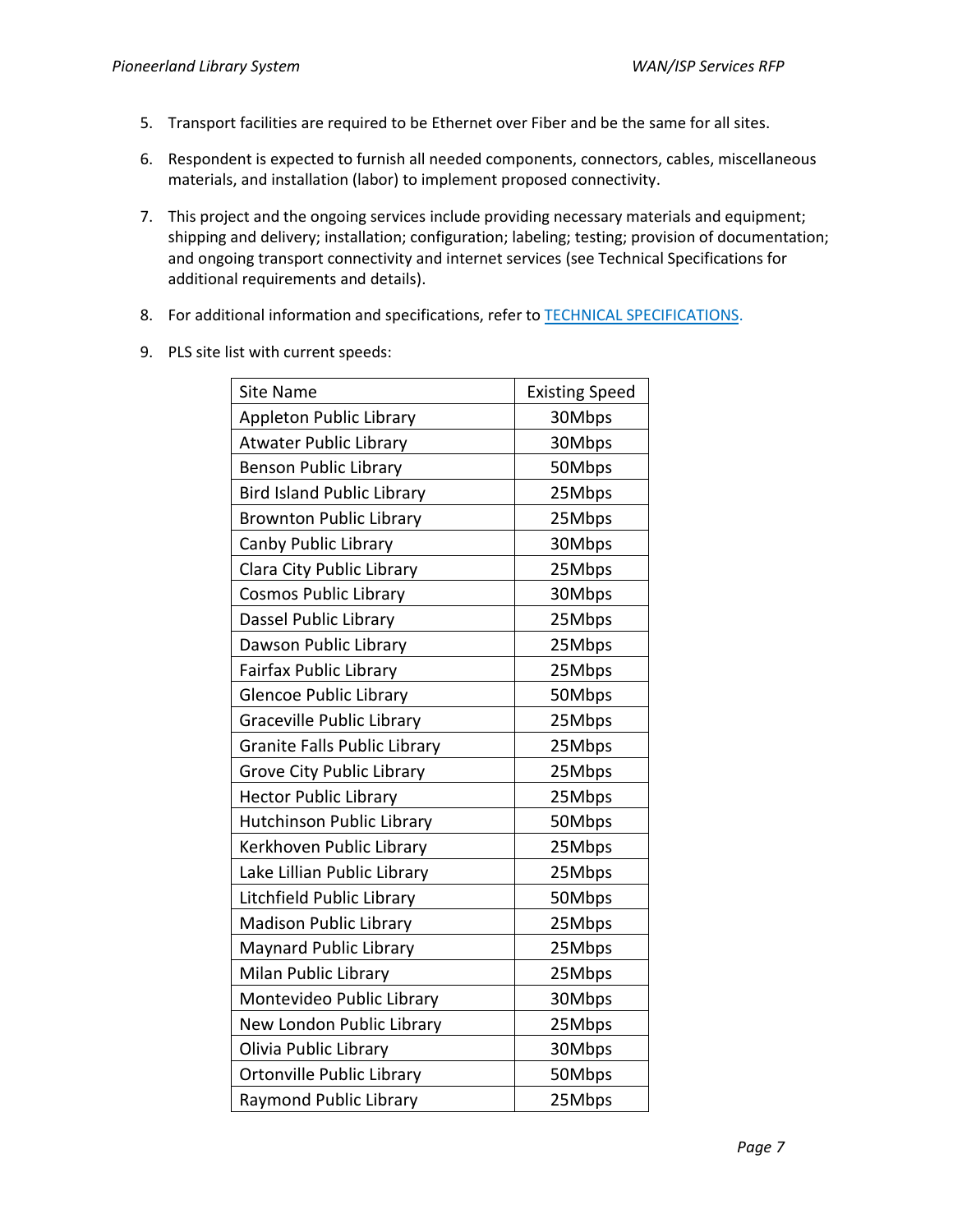| Renville Public Library           | 30Mbps |
|-----------------------------------|--------|
| <b>Spicer Public Library</b>      | 30Mbps |
| <b>Winsted Public Library</b>     | 30Mbps |
| Willmar Public Library/PLS Office | 1Gbps  |

#### *2.3 Universal Service Fund Program Compliance*

#### **The Proposer must qualify for the Federal Universal Service Fund**

**(e-rate)** program and be willing to accept payment as specified by the Schools and Library Corporation (SLC) regulations. Please ensure that your offer complies with the requirements of that program.

## **Before contract signing, proposers must have an SLC authorized "Service Provider Identification Number" (SPIN).**

## *2.4 Definitions*

- 1. Building Penetration Point the physical location where the Contractor's cabling enters into a building.
- 2. Building Entrance Facility an interior area at or near (within 50 feet of) the building penetration point. The Contractor may install a cable termination enclosure at the Building Entrance Facility, as required due to code or per standard industry practices.
- 3. Contractor A Respondent selected to perform the services via this solicitation, also referred to as successful Proposer and Provider.
- 4. Demarcation Point the switch (owned by PLS) to which the Contractor must make a connection. This may also be referred to as the Handoff Point.
- 5. Final Acceptance the date PLS provides written notice that all requirements have been met and considers the construction work completed.
- 6. Hand hole An underground enclosure inside which fiber is accessible. Also referred to as vault.
- 7. MER/Main Equipment Room the location that houses PLS' primary network equipment at a site.
- 8. Latency –the time it takes a packet to travel roundtrip between two sites, measured in milliseconds.
- 9. Owner Pioneerland Library System (also referred to as PLS.)
- 10. Packet Loss the number of packets that do not arrive at their destination intact, expressed as a percentage of the total number sent.
- 11. Penetration Point see Building Penetration Point
- 12. Proposer/Respondent A person or company who provides an offer in response to this solicitation. The terms respondent, responder, or vendor may also be used.
- 13. Provide to furnish, install, connect, and test, unless specifically stated otherwise.
- 14. Remedy the action to be taken if the referenced service level or contract term or condition is not met.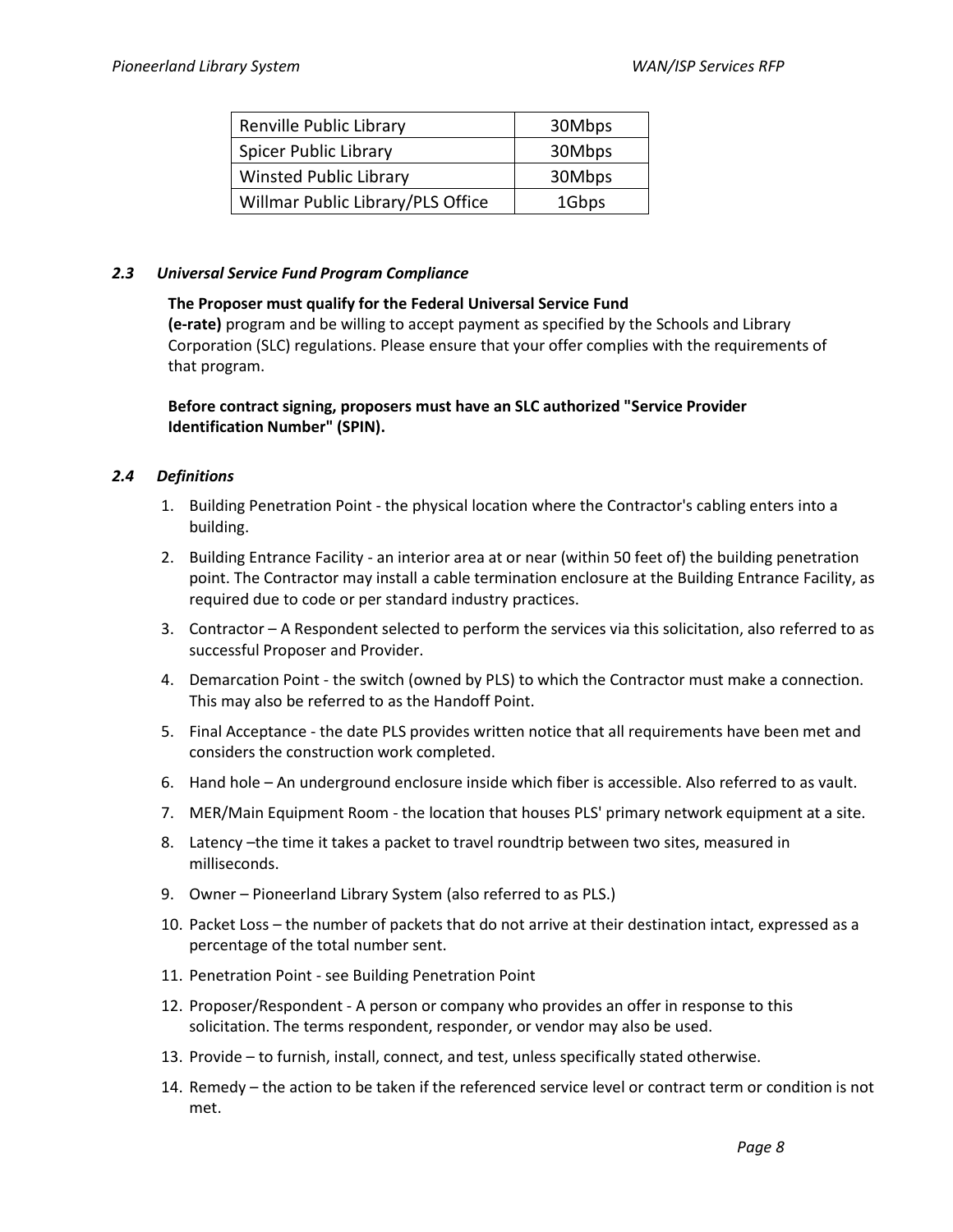- 15. Response The offer received from a vendor in response to a solicitation.
- 16. Service Level Agreement (SLA) an agreement between the Owner and Contractor, defining the nature of the service provided and establishing a set of metrics to be used to measure the level of service provided, measured against the agreed level of service.
- 17. Solicitation The process used to communicate procurement requirements and to request responses from interested vendors.
- 18. Standard A requirement, method, procedure, or recommendation (guideline) defined by a group, organization, association, or committee intending to govern or provide guidelines for work that has been referenced here in this proposal package. If an actual standard does not exist, then an accepted and generally common industry practice will apply as if a true standard.
- 19. Subcontractor Will mean any corporation, partnership, or individual having a direct contract with the Contractor to provide services for this project, but will not mean any corporation, partnership, or individual who merely furnishes materials to the Contractor. A Subcontractor will include any organizations or companies from which the Contractor has secured last-mile connectivity or other services to fulfill the contract.
- 20. Vendor A business that provides services such as those requested in this solicitation and who may respond to this RFP. See also, Proposer.
- 21. Work All labor necessary to produce the system/services required by the contract documents and all materials and equipment incorporated or to be incorporated in the project by the Contractor and its Subcontractors.

## *2.5 Background Information*

The Pioneerland Library System (PLS) is a consolidated regional public library system with 32 member libraries located in nine counties in west/central Minnesota: Big Stone, Chippewa, Kandiyohi, Lac qui Parle, McLeod, Meeker, Renville, Swift, and Yellow Medicine.

For more information about PLS, refer to its website at <http://www.pioneerland.lib.mn.us/index.htm>

The current PLS WAN is a leased, private data infrastructure consisting of Ethernet-based services to all sites. All sites except Canby currently have physical connections via fiber. See also [Existing Conditions](#page-27-0)

## *2.6 Questions about this RFP*

It shall be the Proposer's responsibility to learn all aspects of the RFP requirements. Should any details necessary for a clear and comprehensive understanding be omitted or any error appear in the RFP documents, or should the Proposer note facts or conditions which, in any way, conflict with the letter or spirit of the RFP documents, it shall be the responsibility of the Proposer to obtain clarifications before submitting a proposal.

Questions concerning this design/document should be directed in writing or via email only (no phoned or verbal questions will be accepted) to:

Daniel Kronke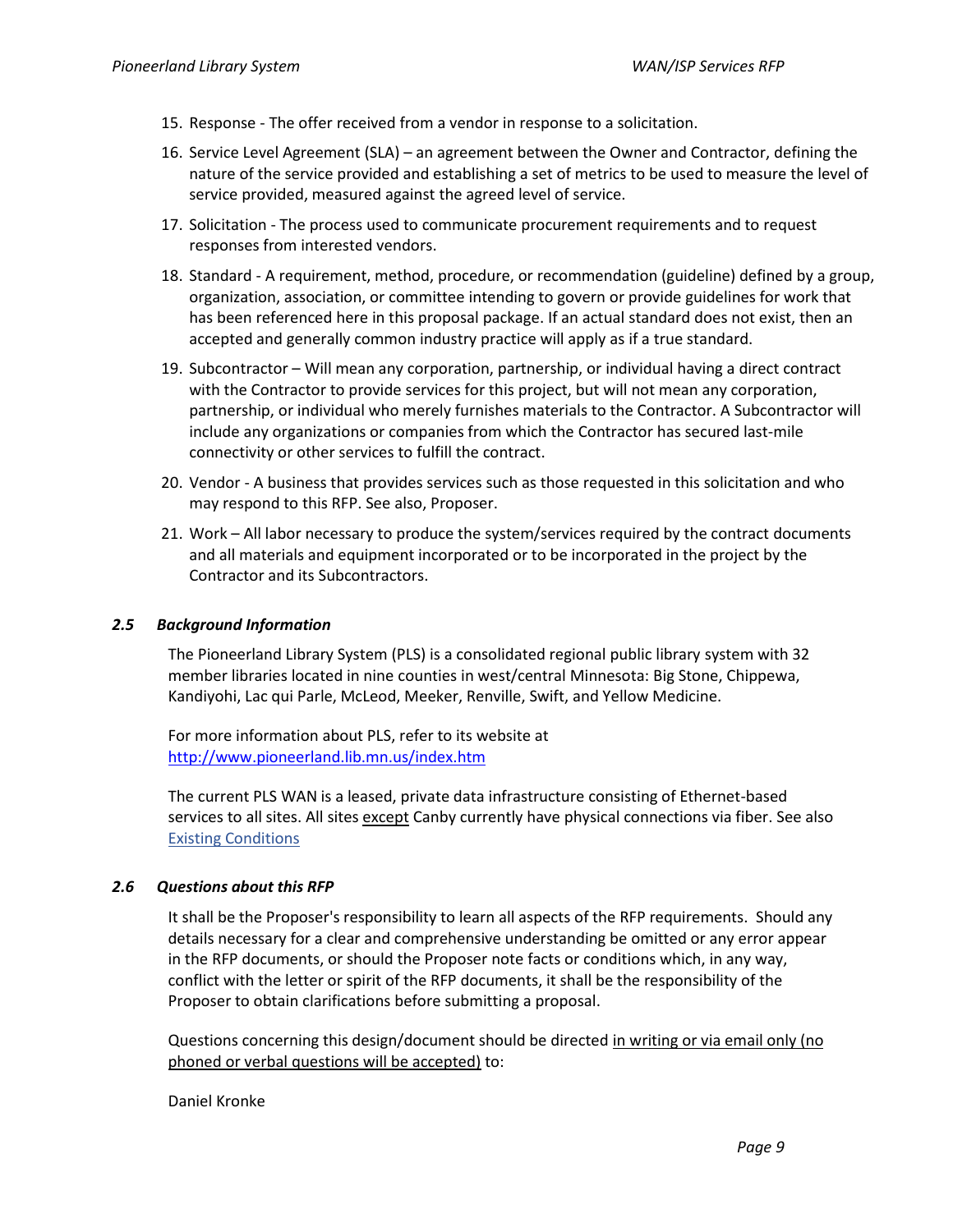True North Consulting Group Email: [Daniel.Kronke@tncg.com](mailto:Daniel.Kronke@tncg.com)

Questions may not be directed to PLS personnel or any other parties.

**Questions may be submitted only until the date and time listed under Important Dates.** After that time, no further questions will be accepted.

#### *2.7 Addenda*

Addenda are any graphic or written instruments issued by PLS before the date for receipt of proposals that modify or interpret the proposal document by additions, deletions, clarifications, or corrections.

It is the Proposer's responsibility to make an inquiry regarding the addenda issued. Every Proposer will be bound by such addenda, whether or not received or acknowledged by the Proposer.

No addenda will be issued later than 28 days before the time and date for receipt of proposals except an addendum postponing or withdrawing the request for proposal.

#### *2.8 Pre-Proposal/Vendors' Conference*

All potential Proposers interested in responding to this RFP are **required** to attend a Pre-Proposal/Vendors' Conference on the date, at the place and time designated in th[e Important](#page-5-0)  [Dates](#page-5-0) section.

#### *2.9 Project Familiarity*

- 1. Each Respondent will be presumed to be thoroughly familiar with the specifications, drawings, general, supplementary, and special conditions, and all of the terms, directions, and conditions of the contract documents, whether contained herein or included as a part of the specifications.
- 2. All Respondents are allowed to visit the sites of the work and to inform themselves as to the existing conditions. Site visits will be by appointment only and coordinated with the Owner. Failure to do so will in no way relieve the successful Proposer from performing all work required for completion of the contract in accordance with the specifications and contract terms.
- 3. Any verbal information gathered by the Respondent from local library personnel or the Owners representatives during site visits will not be considered part of the project unless specifically referenced within an issued Addendum. Respondents will direct any and all questions related to the sites to the Owner in written form.
- 4. Submission of a Proposal will be conclusive evidence that the Respondent has visited the sites as deemed necessary by the Respondent, has been informed of, and is satisfied, as to the conditions to be encountered in performing the work, and as to the requirements of the specifications, related documents (if any) and including all issued Addenda.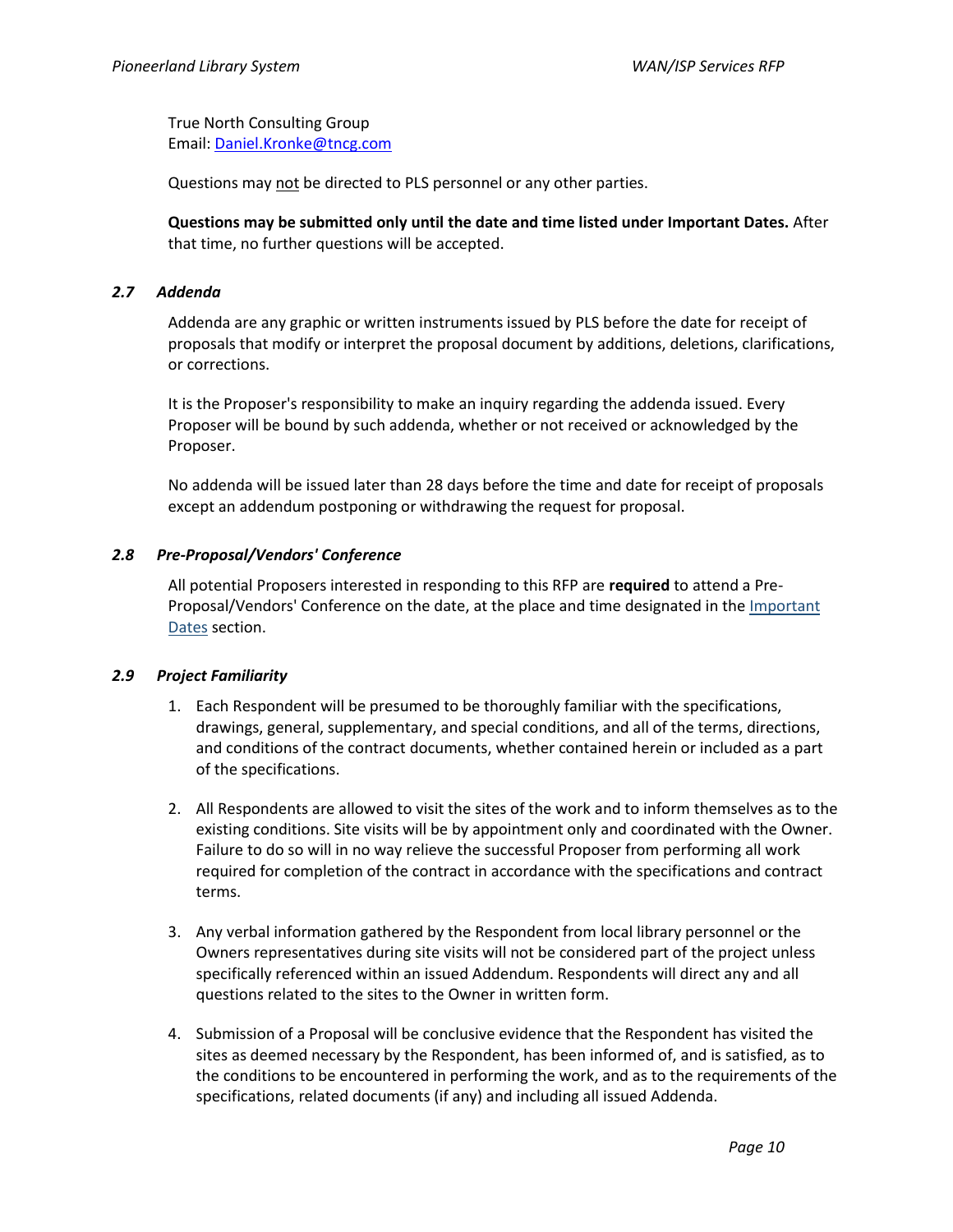- 5. No allowance will be made for the failure of a Proposer to estimate correctly the costs or any difficulties attending the performance of the contract.
- 6. The Proposer is expected to base its proposal on materials and equipment complying fully with the specifications.
- 7. These specifications are considered minimum and are derived from the knowledge and experience of PLS at the time of preparation. The stated specifications in no way alter the Proposer's responsibility to provide complete and satisfactory equipment and services for all systems described in the proposal, nor its assurance for interfaces to all other systems supplied by other Proposers.
- 8. Successful Proposer will be required to coordinate and integrate its respective work and equipment with all other Contractors associated with this project.

## *2.10 RFP Clarifications*

After the Pre-Proposal Conference, questions submitted before and during the conference and answers to those questions will be distributed as or within an Addendum via email to all known participants.

Only clarifications issued in writing shall be considered part of the RFP document.

## *2.11 Alternate Proposals*

Respondents may provide multiple proposals with different options for the contract called for as long as all requirements found in these specifications are met.

If more than one proposal is submitted, all must be complete (separate) and comply with the instructions set forth within this document. Each proposal will be evaluated on its own merits.

## *2.12 Exceptions*

Exceptions to any part of the requirements stated in this RFP must be clearly identified as exceptions. The stated exceptions and any alternatives offered must be included in tab 3 of the Proposer's response (see "Proposal Response Format"). Exceptions PLS deems unacceptable may be cause to reject a response.

## *2.13 Proposal Document Submission*

All responses must be received by the date and time listed in the Important Dates section of this RFP. **All proposals must be labeled: "Response to PLS WAN RFP."**

A total of three hard copies and two electronic copies of the proposal (see below for requirements) and any other documents submitted with the proposal **shall be mailed or submitted to:**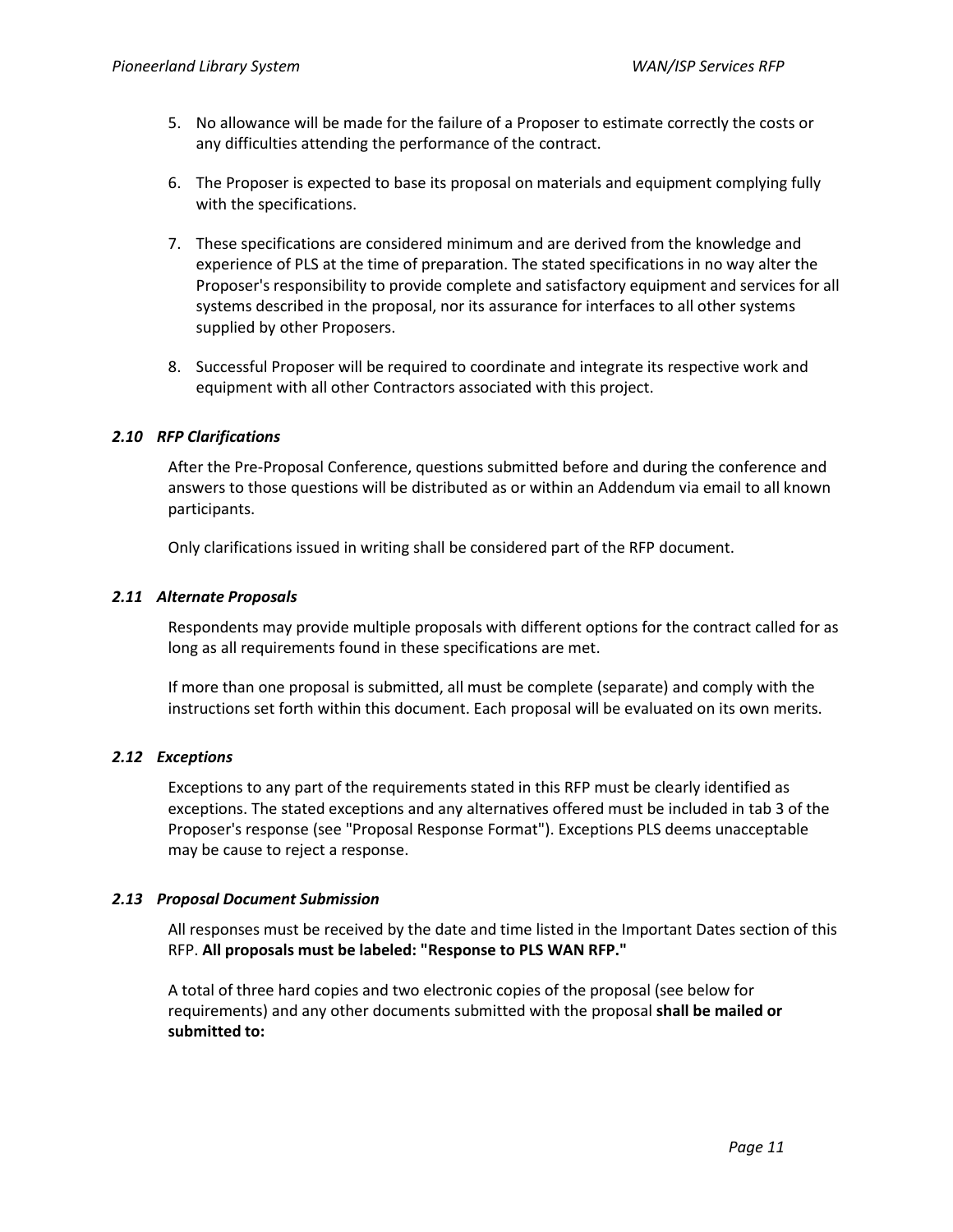| Submittal 1 - OFFICIAL Response                                                                                                         | <b>Submittal 2</b>                                                                         |
|-----------------------------------------------------------------------------------------------------------------------------------------|--------------------------------------------------------------------------------------------|
| Submit one (1) original paper copy (with original<br>signature), two (2) paper copies, and one (1)<br>electronic copy on USB device to: | Submit one (1) paper copy and<br>one (1) electronic copy on USB<br>device to:              |
| Pioneerland Library System<br>410 5th St. SW<br>PO Box 327<br>Willmar, MN 56201<br>Attn: Beth Lunn                                      | True North Consulting Group<br>3408 Hillcrest Dr<br>Waco, TX 76708<br>Attn: Mike Indergard |

## *2.14 Proposal Response Format*

Each vendor must respond with its proposal organized in the following sections. Please submit all hard copy responses bound, with tabs dividing the sections. Electronic versions may be a single file or multiple files but must follow the same organization.

Company brochures may be included on an optional basis but will not be considered as a substitute for the information requested herein, which must be all-inclusive in the response submittal.

Responses that fail to include any of the listed items may be disqualified.

## *2.14.1 Corporate information - tab 1*

Provide a concise overview of the Proposer's organization, including, as a minimum, the following information.

- 1. Legal structure (i.e., corporation, partnership &, etc.) and ownership. If a closed corporation or partnership, name the owners and percentage of ownership.
- 2. E-rate Service Provider Identification Number (SPIN) [or indicate the application is pending.]
- 3. The recent financial statement of an independent auditor clearly showing the financial condition, assets, obligations, and resources of the Proposer. This information verifies that the Proposer will be able to successfully complete the work without becoming financially impaired and will have the ability to extend the required maintenance services for the entire term of the contract. The Owner will adhere to and sign, if necessary, any required non-disclosure statements.

# *2.14.2 Exceptions - tab 2*

Include in this section a written response identified by specification paragraph number for each and every exception taken by the Respondent to these specifications. The absence of a written response or of an exception to any paragraph will be construed by the Owner as an "Understood and Will Comply" response to that paragraph by the Proposer.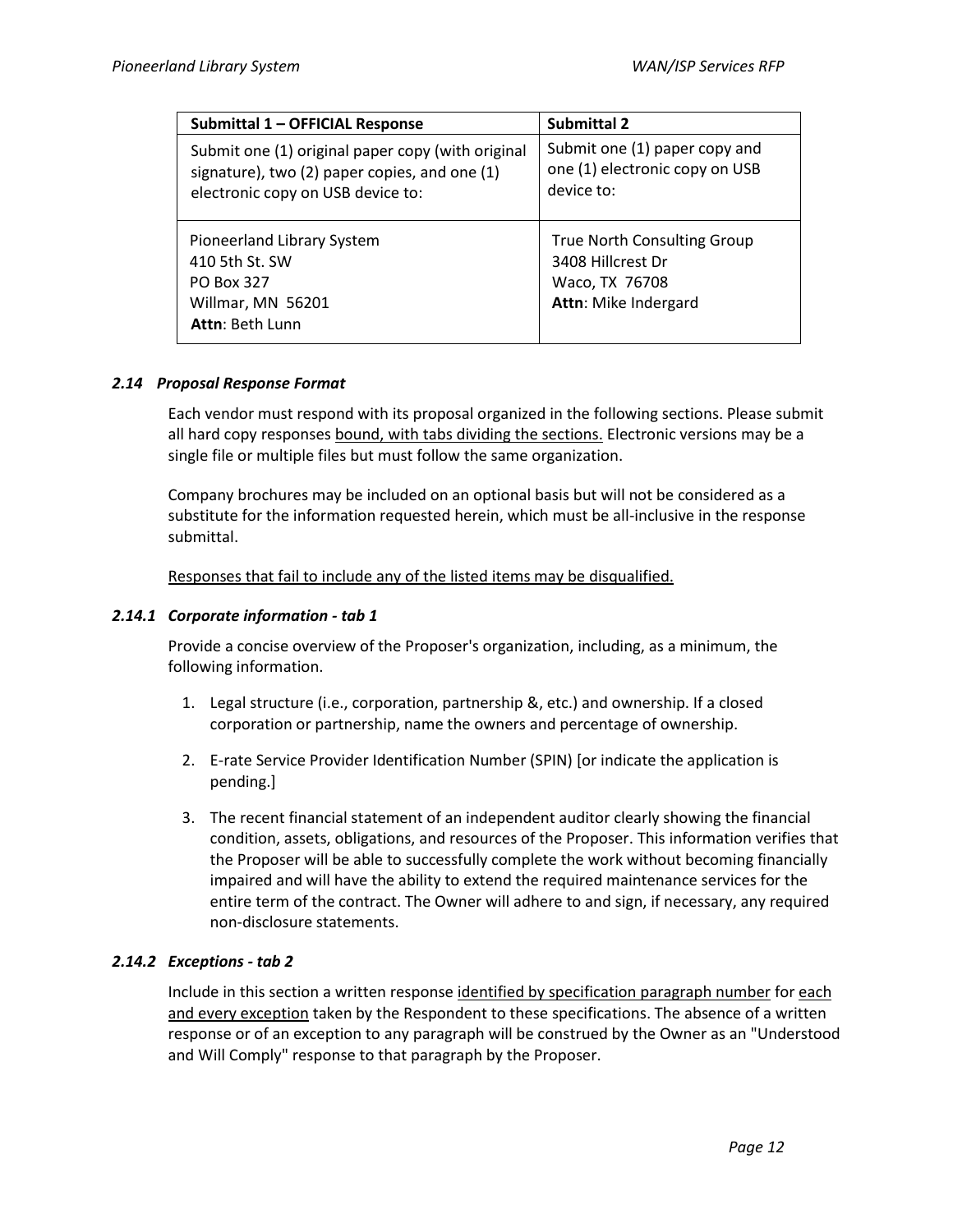It will be assumed that the Proposer accepts all conditions and considerations as outlined within this document unless specifically noted in its Exceptions section.

## *2.14.3 Contract Sample - tab 3*

Provide a draft/template contract for the service(s) being proposed for review by PLS.

## *2.14.4 Completed Response Form – tab 4*

Include a complete copy of the Response Form with all blanks filled in and the requested information provided. Incomplete responses may be eliminated from consideration at the discretion of PLS.

Information related to the availability of transport and bandwidth upgrade capabilities for each site that are not included in the Response Form may be included as supplemental information (tab 6).

## *2.14.5 Proposed Equipment – tab 5*

Equipment included in the proposal shall be of new manufacture and be commercial/businessgrade (not residential).

Selection of the manufacturer of the equipment to implement the specified services is left to the discretion of the Proposer. However, the Owner requires current published technical data (a.k.a., datasheets/cut sheets) for the proposed equipment.

The Owner reserves the sole right to determine the acceptability of any equipment proposed for this project.

# *2.14.6 Additional Information - tab 6 (not mandatory)*

Proposer may include here additional information relevant to PLS in this procurement.

## *2.14.7 Confidentiality of Information*

Any submitted information that is considered trade secret or confidential to the Proposer or is rendered via a non-disclosure agreement with PLS **must be so labeled** and enclosed separately.

PLS and its agents will hold the submitted proposal and any related materials in confidence if so requested by the Proposer throughout the evaluation process. Any information therein will not be made available to any other party unless precluded by law. No debriefings or scoring sheets will be released before the final recommendation.

However, per Minn. Stat. §13.591 Subd. 3(b), after contract negotiations are completed, all contents of the selected proposal will be considered public information.

All proposal material supplied, including supporting material and information disclosed during the proposal process, will become the property of PLS and will be retained for internal use. PLS reserves the right to retain all proposals submitted and to use any ideas in a proposal regardless of whether that proposal is selected.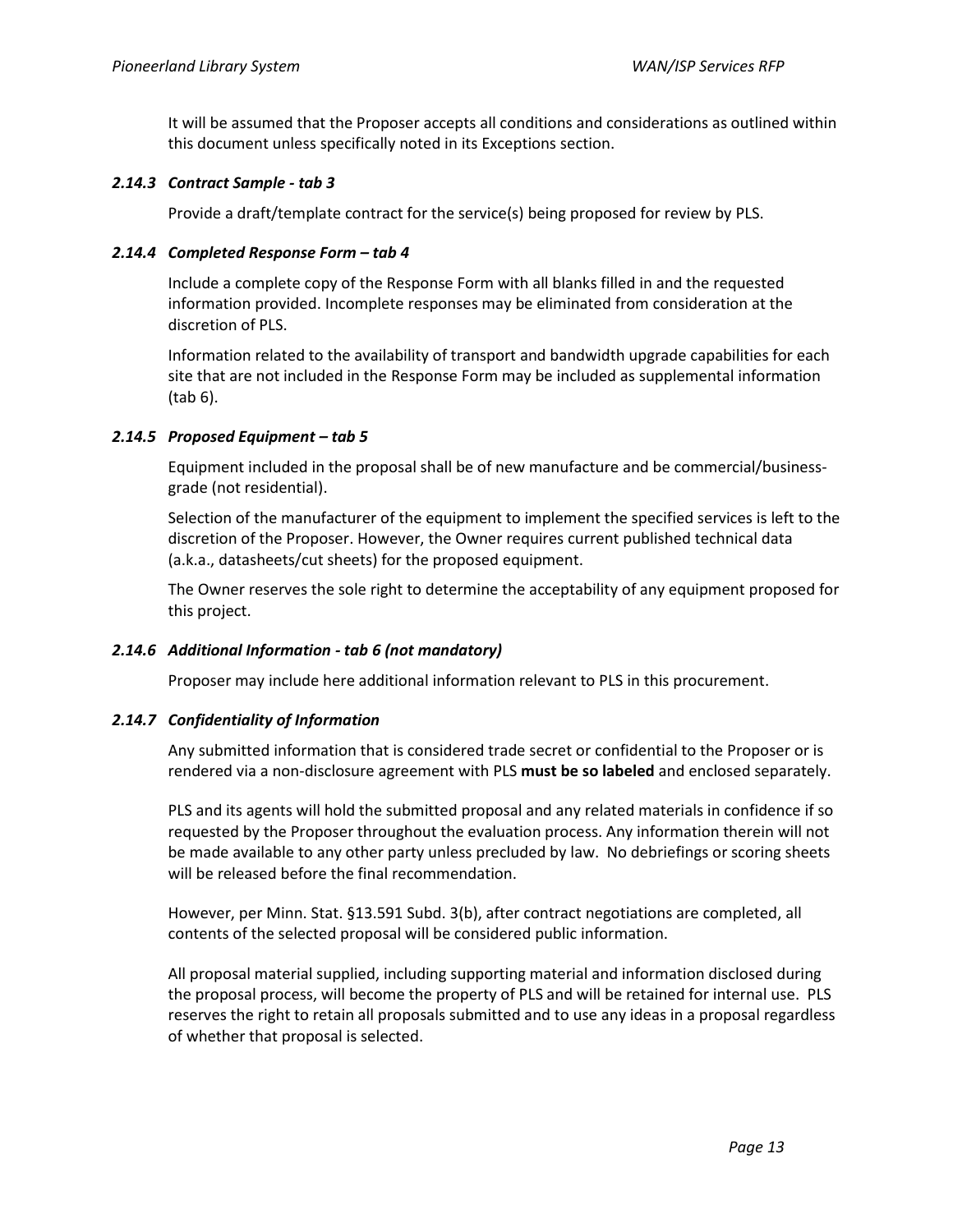Submission of a proposal indicates acceptance by the Proposer of the conditions contained in this request for proposals, unless clearly and specifically noted in the proposal submitted and confirmed in the contract between PLS and the vendor selected.

Once under contract, the Contractor may have access to information that is confidential by law. The Contractor will be required to maintain that confidentiality under the terms of its contract with PLS.

#### *2.14.8 Proposal Security/Bond*

No proposal security or bond is required for this procurement. However, the Owner reserves the right to reject any proposal for which the Owner believes that the Proposer may not be able to complete the project and maintain the service.

## <span id="page-13-0"></span>*2.15 Insurance (see also [3.7\)](#page-19-0)*

The selected Proposer shall provide proof of insurance within ten (10) days of Notice of Award. If the selected Proposer fails to provide such proof within that period, PLS reserves the right to nullify the award.

#### *2.16 Incurring Costs*

PLS is not liable for any costs incurred with replying to this RFP.

#### *2.17 Caution to Proposers*

PLS is not responsible for locating or securing any information that is not identified in the RFP and reasonably available to PLS. To ensure that sufficient information is available, Proposer must furnish as a part of its response all descriptive material necessary for PLS to (1) determine whether the products offered meet the requirements of the Contract Documents and (2) establish exactly what the Proposer proposes to furnish as to supplies, materials, and services.

#### *2.18 Proposal Withdrawals*

All requests to withdraw or resubmit a proposal must be made in writing to PLS any time before the time of the proposal opening.

No Proposer may withdraw a proposal within 90 days after the actual date of the opening thereof.

#### *2.19 Proposal Opening*

Proposals received before the time of opening will be kept secure and unopened. The office whose duty it is to open proposals shall determine when the specified time has arrived. No proposal received thereafter will be considered and will be returned to the Proposer unopened.

There will be no public opening of Proposals on the due date. Proposals will be opened, reviewed, and evaluated internally by PLS. Proposals will not be available for inspection during the evaluation period.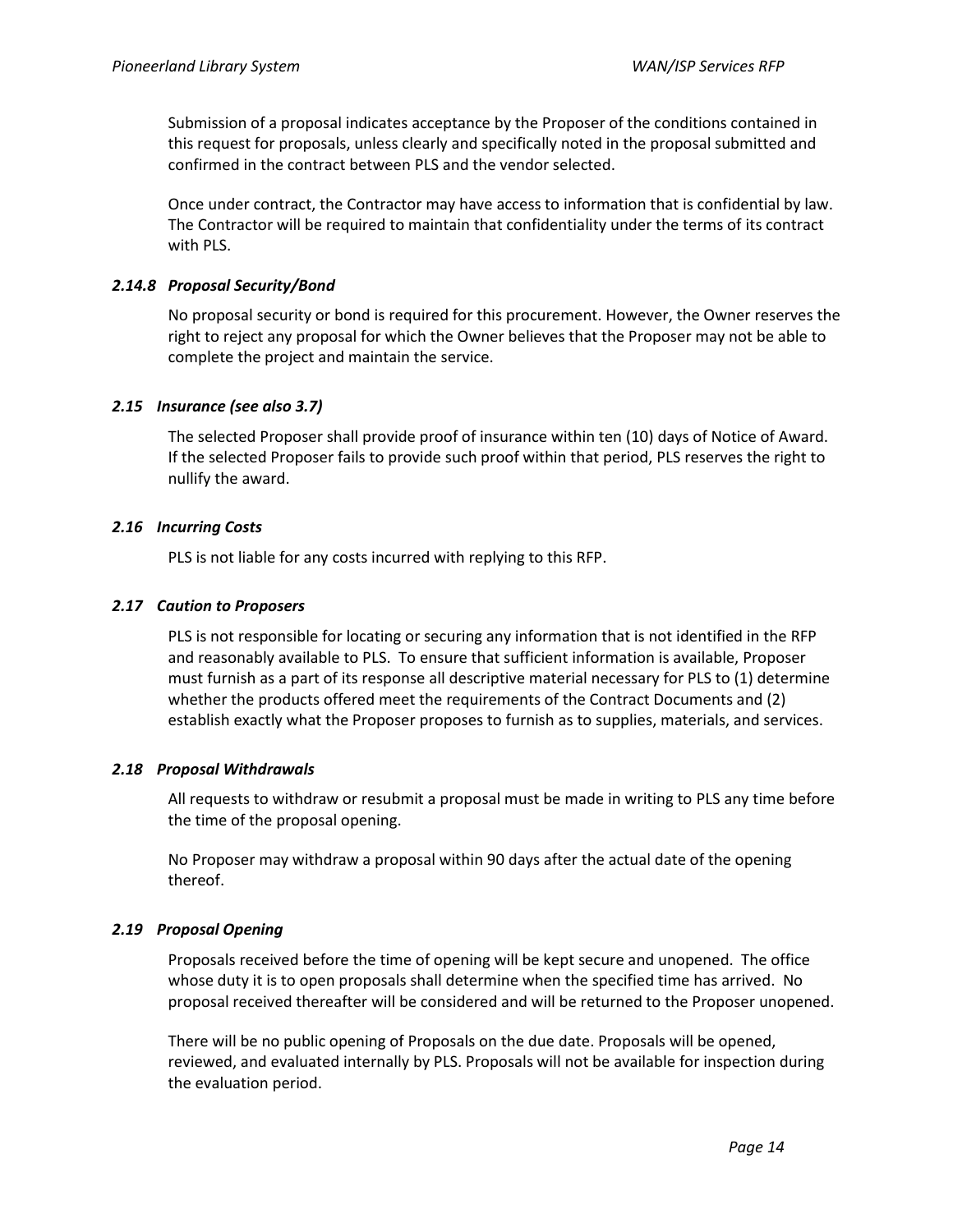No responsibility will attach to PLS for the premature opening of a proposal not properly addressed and identified.

#### *2.20 Proposal Response Clarification Questions*

After reviewing all responses to this RFP, PLS may develop a list of clarification questions to be addressed by the Proposer. PLS or its agent will send these questions to the Proposer for clarification. The Proposer shall provide a response within the timeframe requested.

#### *2.21 Evaluation Criteria*

This RFP is not meant to favor any vendor or manufacturer. Instead, it is designed to meet the needs of PLS. PLS will weigh the proposals based on the Proposer's references, qualifications, and support, as well as technical merit and cost.

The Owner will be the sole judge of the Respondent's qualifications and capabilities, the assignment of points to the submitted Proposal Response, and whether acceptance of the proposal is in the best interest of the Owner.

In awarding the Contract, PLS may take into consideration the Proposer's skill, facilities, capacity, experience, responsibility, previous work record, financial standing, the necessity of prompt and efficient completion of work described in the proposal documents or other factors PLS considers relevant. The inability of the Proposer to meet these conditions may be cause for rejection of the proposal.

In addition, PLS may take into consideration any or all of the following as related to the Proposer's ability to provide services:

- Experience, previous work record, current, and past customer's satisfaction
- Financial standing
- Demonstrated technical expertise and capability, including but not limited to:
	- proposed network/bandwidth capacity
	- fault-tolerance/resiliency and divergent path provisions
	- cutover management
	- the ability for network system growth/expansion
	- proposed support processes, network response times, and escalation procedures
	- security

Cost will be calculated as a percentage, with the maximum points to the lowest cost proposal and the others based on a percentage relative to that.

Factors for evaluation of technical merit may include but are not limited to availability, fault tolerance/resiliency, bandwidth/capacity, standards compliance, management, and security.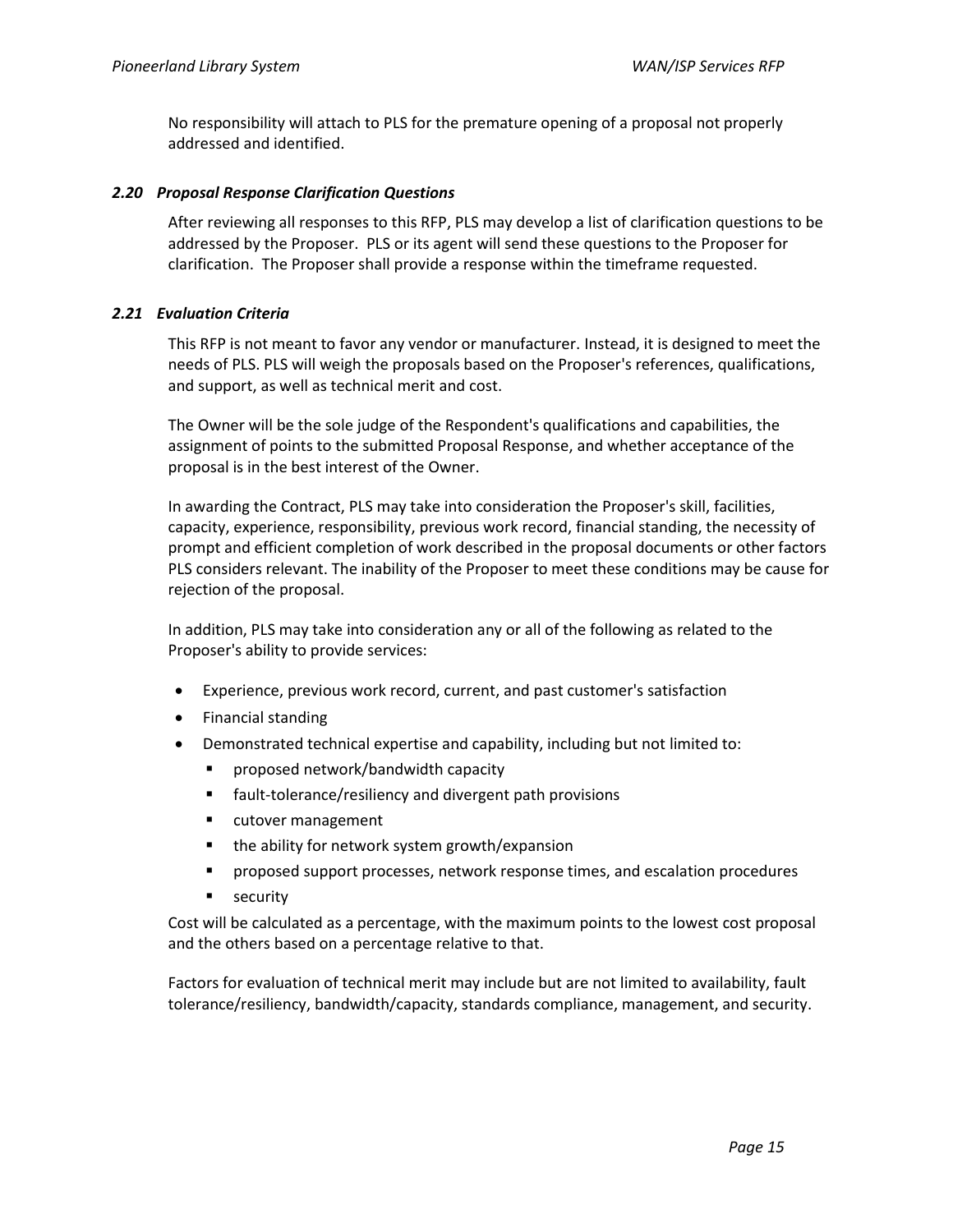#### *2.21.1 Scoring Methodology*

| <b>Evaluation Factors</b>                                                                                                                     | <b>Possible Score</b><br>(out of 100) |
|-----------------------------------------------------------------------------------------------------------------------------------------------|---------------------------------------|
| <b>COST</b>                                                                                                                                   | 55                                    |
| Total (one-time) non-recurring cost for eligible required items                                                                               | 10                                    |
| Total cost for ineligible (one-time) non-recurring items                                                                                      | 5                                     |
| Total annual recurring cost for eligible required items                                                                                       | 35                                    |
| Total cost for annual recurring ineligible items                                                                                              | 5                                     |
| <b>VENDOR</b>                                                                                                                                 | 20                                    |
| References/Industry experience (similar projects, esp. E-rate)                                                                                | 10                                    |
| Years in business/reputation                                                                                                                  | 10                                    |
| <b>PROPOSAL MERIT</b>                                                                                                                         | 15                                    |
| Service Level Agreement terms                                                                                                                 | 10                                    |
| Technical merit of proposed offering                                                                                                          | 5                                     |
| <b>INSTALL/SUPPORT</b>                                                                                                                        | 10                                    |
| Trained installers/technicians                                                                                                                | 5                                     |
| Response time/proximity                                                                                                                       | 5                                     |
| <b>SUBTOTAL</b>                                                                                                                               | 100                                   |
| Exceptions that PLS finds undesirable, but which are insufficient reason to reject the<br>response - deduct 10 points for each such exception |                                       |
| Errors or missing information that are insufficient reason to reject the response -<br>deduct 5 points each                                   |                                       |
| <b>TOTAL (award basis) = Subtotal minus deductions</b>                                                                                        |                                       |

## *2.22 Proposal Acceptance*

PLS reserves the right to accept or reject any or all proposals and waive formalities or irregularities in the process. The proposal evaluation process will comply with all applicable state and local laws.

Any of the following reasons may, at the discretion of PLS, be considered sufficient cause for disqualification of any Proposer and the rejection of its submitted proposal.

- 1. Evidence of collusion among Proposers.
- 2. Questionable or unacceptable financial condition of the Proposer.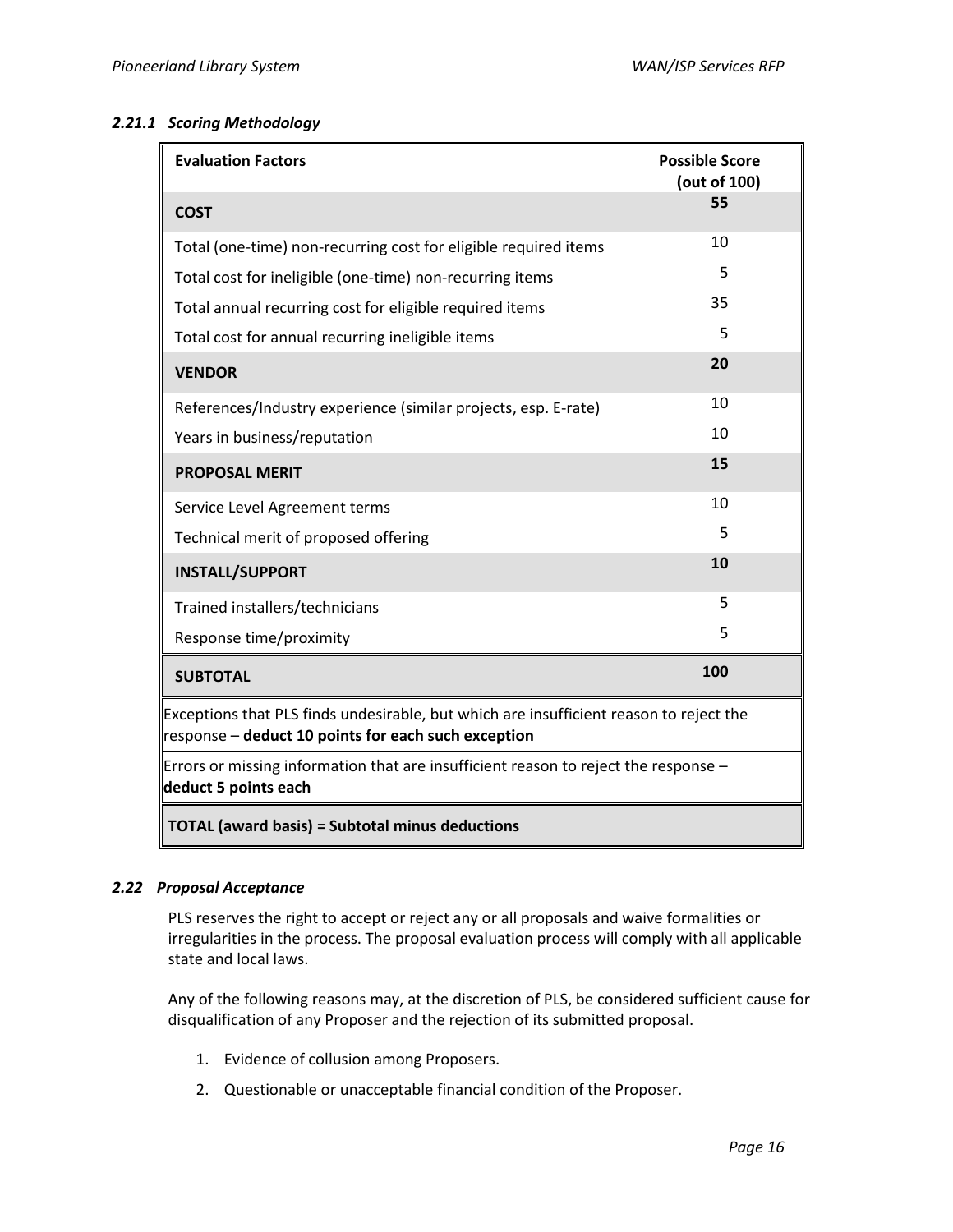- 3. Lack of acceptability of equipment proposed for this service.
- 4. The lack of qualification or inexperience or previously established record of poor performance by the Proposer, a Subcontractor, or the equipment manufacturer.
- 5. The inability of the Proposer to provide maintenance services within a reasonable time within the full term of the contract.
- 6. Other legally justifiable reasons.

A proposal, once submitted, shall be deemed final and binding on the Proposer and shall constitute an option with PLS to enter into a contract upon the terms set forth in the proposal. All proposal prices must be valid for 90 days from the proposal due date.

## *2.23 Proposal Award*

Unless otherwise indicated in the specification for a proposal, PLS reserves the right to award the proposal in whole or in part, by item, by group of items where such action serves the best interests of PLS.

Any Proposal from a single Proposer shall not be contingent upon the acceptance of any other Proposal from the same or other Proposer.

## *2.24 Award of Alternates*

PLS reserves the right to award no, any, or all alternates in any order, which results in the maximum amount of work being accepted within available funds.

## *2.25 Public Nature and Availability of Submitted Proposals*

Once a contract has been signed, all Proposals received will be considered public information per Minn. Stat. §13.591 Subd. 3.(b).

Submitted Proposals will be available for review only after a contract is signed or after all submitted proposals are rejected.

## *2.26 Contract Negotiations*

PLS reserves the right to negotiate a contract after the successful Proposer is selected. Selection will be based only on the proposal and subsequent interviews if any; therefore, proposals must be complete.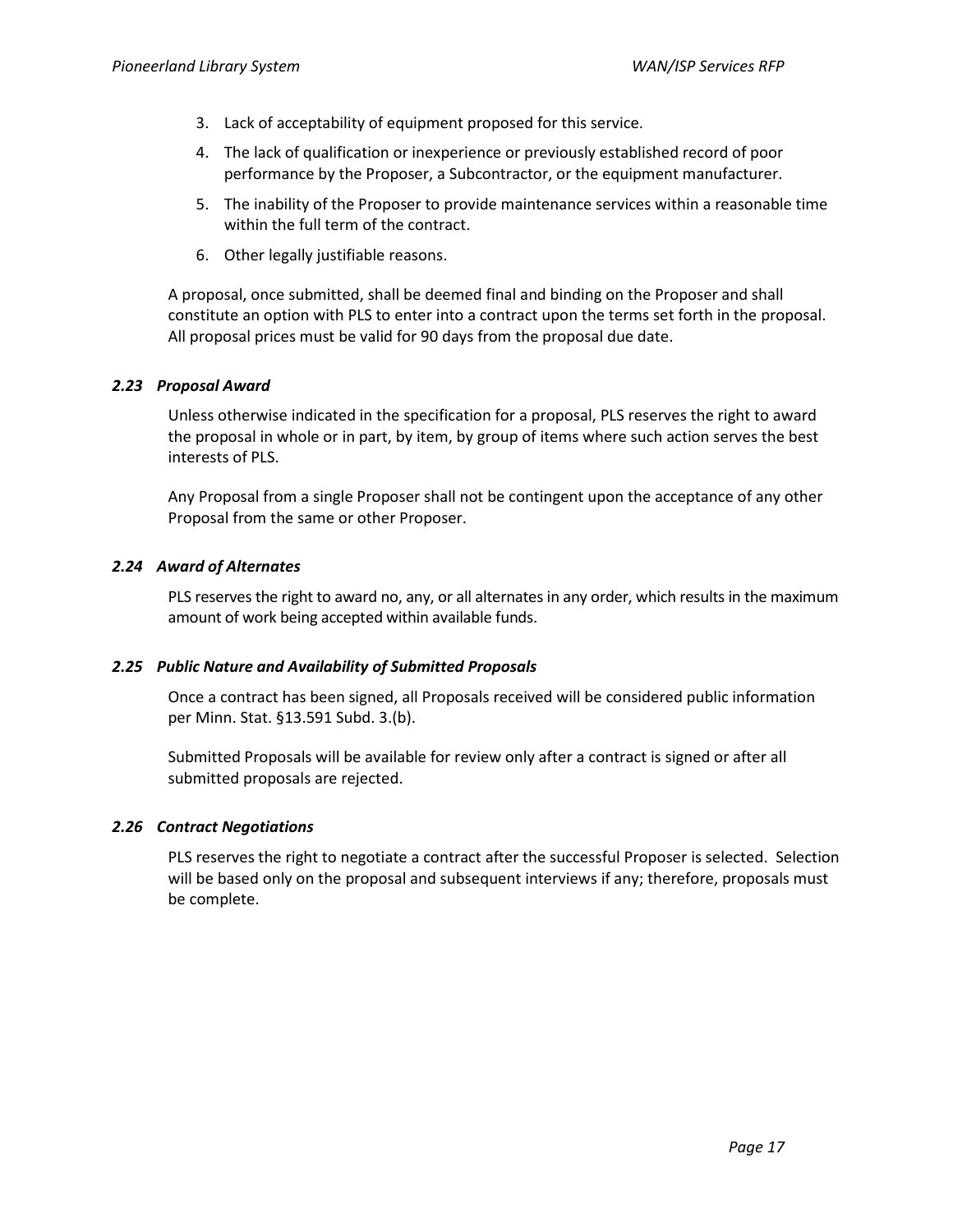#### **3 CONTRACT TERMS AND REQUIREMENTS**

#### *3.1 Binding Proposal*

A Proposal, once submitted, shall be deemed final and binding on the Proposer and shall constitute an option with PLS to enter into a contract upon the terms set forth in the proposal. This RFP and the selected Proposer's response to it will become part of the contract with PLS.

#### *3.2 Requirements after Notification of Intent to Award*

Within ten calendar days after PLS notifies the successful Proposer of intent to award the contract, the successful Proposer will provide to PLS:

- 1. A draft written Contract, which MUST reference this RFP and the Proposer's response to the RFP as part of the contractual documents.
- 2. Proof of satisfactory insurance in the amounts and in the manner specified in the RFP and Addenda. The Contractor shall name Pioneerland Library System as additional insured on the general comprehensive liability and property damage liability insurance policies.
- 3. A project schedule with major milestones clearly identified.

#### *3.3 Agreement Review and Negotiations*

- 1. PLS will review the contract terms offered by the Proposer as part of its evaluation of the responses.
- 2. The agreement between the selected Proposer and PLS MUST reference this RFP and the Proposer's response to the RFP as part of the contractual documents.
- 3. PLS reserves the right to cancel an announced award if changes are made to the agreement contents subsequent to the RFP response or mutually agreed negotiations.
- 4. PLS reserves the right to negotiate final contract terms and conditions with the selected Proposer.

## *3.4 Subcontracting*

- 1. No part of this contract shall be subcontracted without the full and prior written approval of the Owner.
- 2. If the Contractor subcontracts any part of this contract, the Contractor will be as fully responsible to the Owner for the acts and omissions of the Subcontractor and of the persons either directly or indirectly employed by its Subcontractor as the Contractor is for the acts and omissions of persons employed by the Contractor.
- 3. The Contractor will obtain from each Subcontractor all of the required insurance forms and certificates and submit them to the Owner with the signed contract.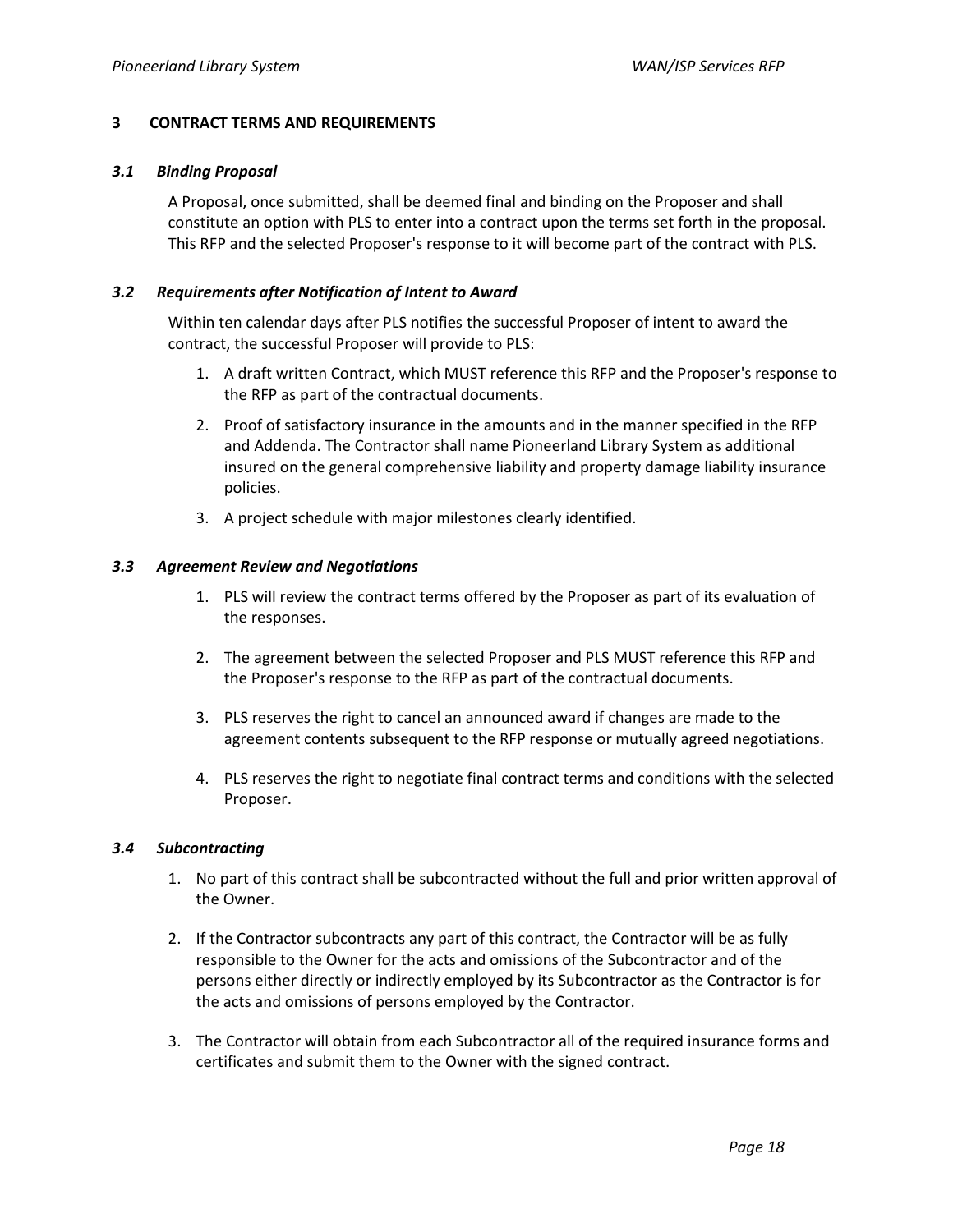- 4. The Contractor will cause appropriate provisions to be inserted in all subcontracts relating to this work, to bind all Subcontractors to the Contractor by all the terms herein set forth, insofar as applicable to the work of Subcontractors, and to give Contractor the same power regarding termination of any subcontract as the Owner may exercise over Contractor under provisions of this contract.
- 5. Nothing contained in this contract will create any contractual relations between the Subcontractor and the Owner or between any Subcontractors.

#### *3.5 Contract Term, Additions, and Deletions*

- 1. The contract will provide for a total term of three (3) years of leased service with two (2) optional one-year extensions.
- 2. The contract shall allow the addition and deletion of sites from the contract. The following protocols will be followed for the addition or deletion of sites.
	- a. Additions: At the request of the Owner, the Contractor will provide contract pricing to add additional sites or move existing sites. The site added will be for a term that is coterminous with the existing contract and will terminate and be eligible for contract extensions in the same manner as the sites originally part of the contract.
		- i. There will be no limit on the number of sites that can be added to the contract or move existing sites to a new location.
		- ii. The Owner is not obligated to accept the pricing submitted for the addition of new sites.
	- b. Deletions: At the request of the Owner, the Contractor will delete from the contract any site as requested within 30 days of the date of the request. In this event, all Contractor customer premise equipment (CPE) will be removed from the deleted site, and circuits will be terminated at no cost to the Owner. The costs associated with the deleted site will be removed from the monthly billing to the Owner. The Owner may delete no more than 10% of the total sites.
	- c. In the event that the total amount of regional transport bandwidth provided at the commencement of the contract is reduced by more than 20% as a result of site deletions or reduction in service levels from the contract, the Contractor will have the opportunity to adjust pricing for the remaining regional sites and services. The Owner is not obligated to accept the pricing adjustments and reserves the right to negotiate with the Contractor in the Owner's best interest.

## *3.6 Future Upgrades*

The Owner will have the option to upgrade bandwidth capacity from a site's initially chosen tier to a higher tier during the term of the contract, based on the pricing provided in the Contractor's Proposal.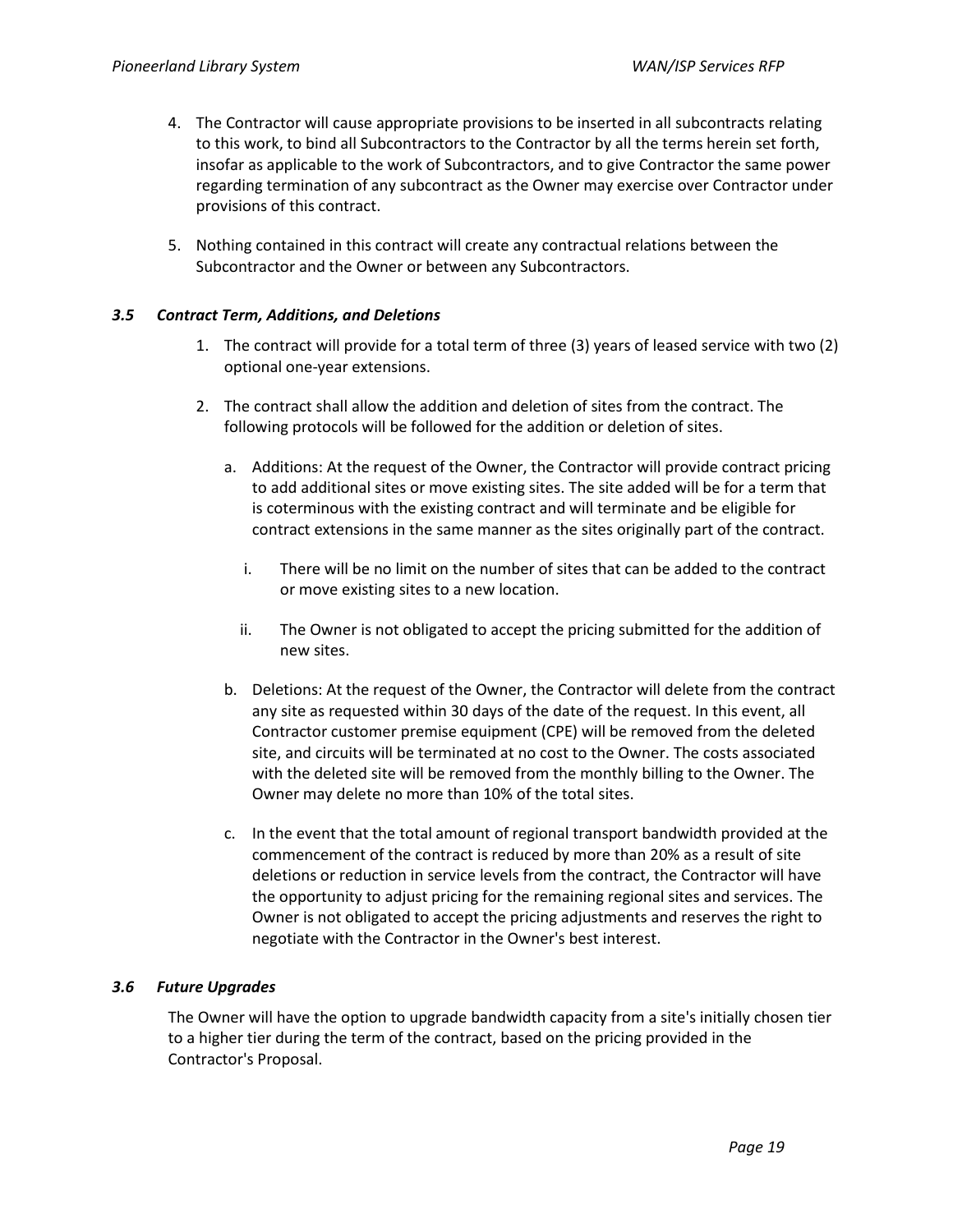During the term of the contract, as individual sites opt to increase their local bandwidth allocation, the Owner will provide a written order to the Contractor directing that the bandwidth be increased to the requested level for that site. The monthly costs listed in the submitted Response Form that is part of the contract will be the monthly rate billed for the site for the remainder of the contract or until the bandwidth is increased again.

#### <span id="page-19-0"></span>*3.7 Insurance Requirements (see also [2.15\)](#page-13-0)*

The Contractor (successful Proposer) agrees to indemnify and hold PLS harmless from any and all claims, demands, damages, actions, or causes of action, arising against PLS by reason of the Contractor's performance of the contract.

Such insurance shall be acquired for and on behalf of the Contractor in protecting the Contractor from claims for damages for bodily injuries, including sickness or disease, death and for care and loss of services, as well as from claims for property damages, including loss of use, which may arise from operations under the contract, whether such operations be by the Proposer or anyone directly or indirectly employed by him.

1. Contractor is required to carry the following insurance coverages and types at a minimum:

Commercial General Liability: Coverage shall have minimum limits of \$1,000,000 each occurrence and \$1,000,000 aggregate combined single limit for bodily injury liability and property damage liability. This shall include premises and operations, independent contractors, products and complete operations, contractual liability, and personal injury liability.

Business and Auto Liability: Coverage shall have minimum limits of \$1,000,000 per accident for bodily injury liability and property damage liability. This shall include owned vehicles, hired and non-owned vehicles, and employee non-ownership.

Property Insurance: Coverage shall be all risk and shall be in a broad form basis, including coverage for explosion, collapse, and damage in and around facilities. The coverage also should include off-site and in-transit exposures.

Worker's Compensation:

| Statutory                        |
|----------------------------------|
| Statutory                        |
| \$100,000 per Accident           |
| \$500,000 Disease, Policy Limit  |
| \$100,000 Disease, Each Employee |
|                                  |

- 2. **The Contractor shall not commence work under this contract until it has obtained all insurance required in this RFP and such insurance has been approved by PLS**.
- 3. The Contractor shall be responsible for all losses that fall under any deductibles on required insurance coverages.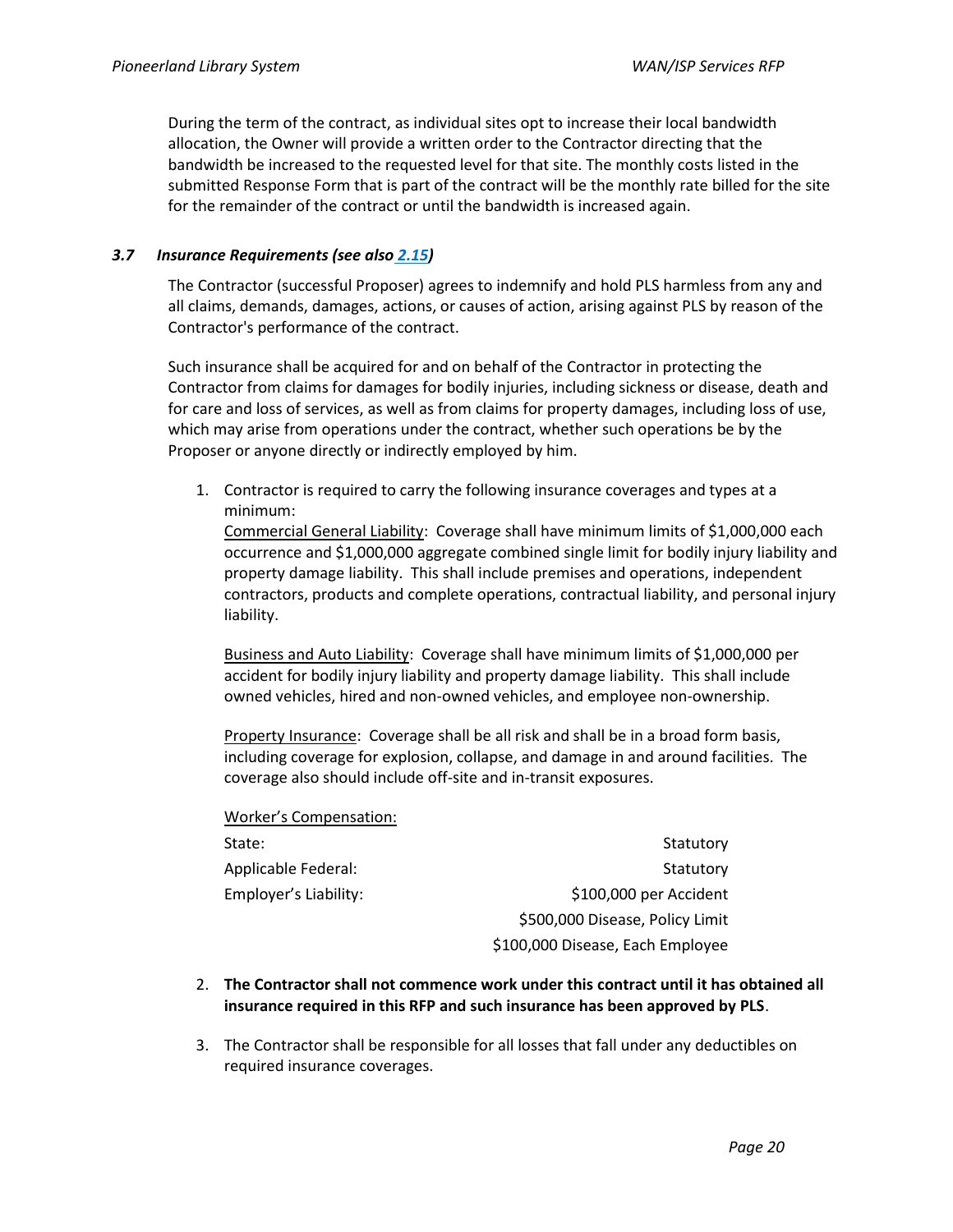- 4. The Contractor shall not permit any Subcontractor to commence work on its Subcontract until all similar insurance required of the Subcontractor has been so obtained and approved.
- 5. In the case that any or all of the Contractor's work is sublet, the Contractor will require the Subcontractor (s) to procure and maintain all insurance required of the Contractor.
- 6. In case any class of employees engaged in hazardous work under this contract at the site of the project is not protected under Worker's Compensation Statute, the Contractor will provide, and will cause each Subcontractor to provide, adequate insurance for the protection of his or her employees not otherwise protected.
- 7. The Contractor agrees that said insurance policies are not cancelable until the documents have been supplied to PLS with policies to replace those being canceled. The canceling and replacing company will be responsible for all work completed before the cancellation of the policies.
- 8. The Contractor agrees to notify PLS at least twenty (20) days before cancellation or a change in any of the aforementioned insurance policies by the insurance company or the Contractor.

# *3.8 Amendment(s)*

At any time, PLS may make changes within the general scope of the contract by issuing a written Contract amendment duly executed by an authorized representative of PLS and the Contractor. If any such change causes an increase or decrease in the time required for the performance of any part of the work under the contract, an adjustment shall be made in the Contract delivery schedule and cost, and the Contractor shall be notified in writing accordingly. Any claim by the Contractor for adjustment under this clause must be asserted within 30 days from the date of receipt of the notification of change. Either party may propose adjustments. If the Contractor seeks an adjustment, it must request such adjustment in writing.

Contract amendments shall be negotiated by PLS with the Contractor whenever necessary to address changes in the terms and conditions, costs, timetable, or increased or decreased scope of work. An approved Contract amendment means one approved by the authorized signatories of the Contractor and PLS as required by law.

# *3.9 Unavailability of Funding*

PLS is dependent on federal E-Rate and RLTA subsidies for this project. PLS will sign a Contract for leased equipment and services with the successful Proposer understanding that the full execution of said contract will be contingent upon PLS's E-Rate and RLTA application(s) being approved. If PLS's E-Rate or RLTA application is denied by the state and federal government, then the Contractor will allow PLS to terminate the contract (i.e., fund out) or enter into a new agreement. The Contractor will understand that this E-Rate or RLTA approval or denial can, at times, take several months or more to be received by PLS. **Any Contract that PLS enters into with the Contractor will state this understanding related to funding clearly with a "Funding Out" clause**.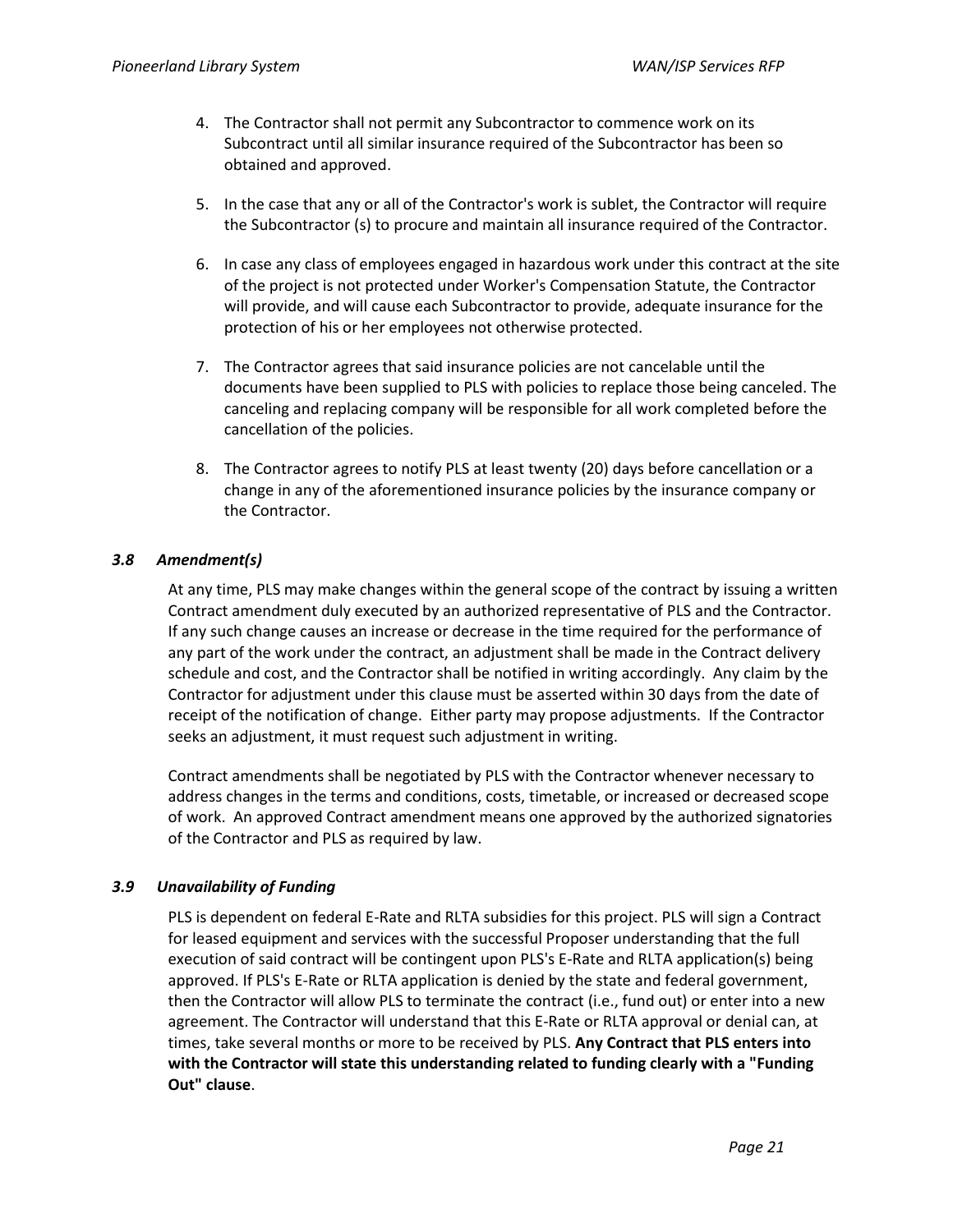#### *3.10 Payment Terms*

Due to E-rate requirements, no payments may be made by PLS before July 1, 2022. However, the Contractor may begin work immediately after contract signing, if necessary, to provide services beginning July 1.

Final payment for non-recurring costs will not be made until the system is proven functional at 99% or better for a minimum of thirty (30) days.

The Contractor shall provide PLS with a monthly invoice statement, detailed by site, and discounted to remove the portion that E-rate will be contributing. PLS will make monthly payments to the Contractor for the duration of the lease agreement. The Contractor will be responsible for invoicing the USAC directly for the remaining balance.

It has been Pioneerland Library System's experience that funding from the Universal Service Administration Company (USAC) for the portion of WAN services paid for by the E-rate program sometimes is delayed. The selected Proposer should be aware of this and have the financial wherewithal to deal with the effects of delayed payment.

## *3.11 Remedies for Lack of Service Fulfillment*

With the exception of delays that are beyond the reasonable control of the Contractor, after July 1, 2021, the Contractor shall provide to Owner a remedy of \$100 per day per site for sites at which the connectivity or services are not functional or at which the connection speed is not the minimum defined in the contract for that site.

Further, the Owner shall not be required to pay the Contractor for services for any such affected site until the provided services meet the contracted requirements.

## *3.12 Permits*

The successful Contractor is responsible for obtaining any and all permits required (e.g., for installing underground fiber). PLS will pay for such permits as are necessary upon documentation.

## *3.13 Change Orders*

PLS and no other, without invalidating the contract, may order extra work or make changes by altering, adding to, or deducting from the work, the contract sum being adjusted accordingly. All such work shall be executed under the conditions of the original contract except that any claim for extension of time caused thereby shall be adjusted at the time of ordering such change.

The amount of any adjustment in the contract price for authorized changes shall be agreed upon before such change becomes effective and shall be determined, through submission of a Change Order Request, as follows:

1. By an acceptable unit price or lump sum proposal from the Contractor.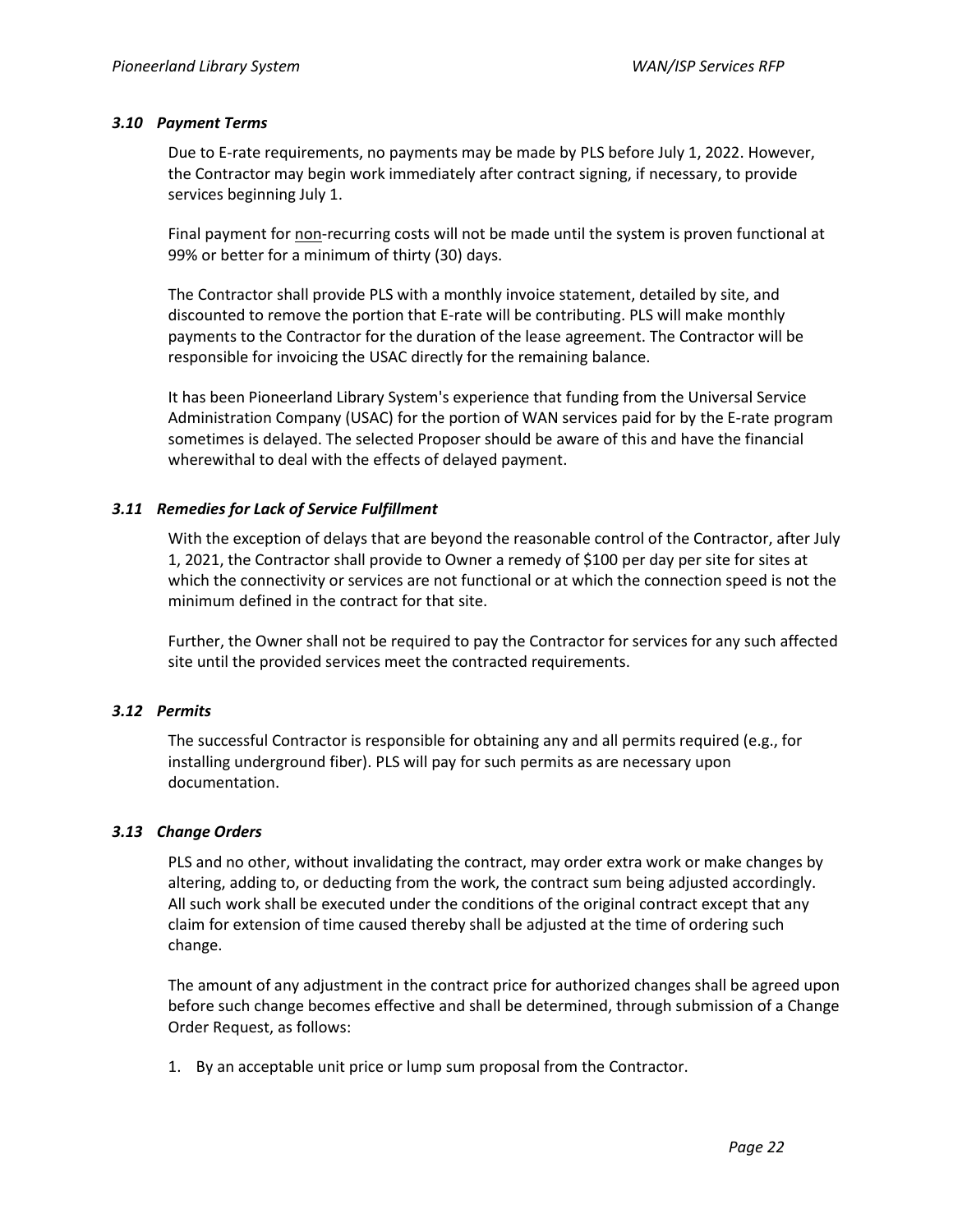2. By unit prices contained in the Contractor's original Proposal and incorporated in the contract.

If the Contractor claims that any instructions involve extra cost under this contract, the Contractor shall give PLS written notice thereof within a reasonable time after the receipt of such instructions and in any event before proceeding to execute the work. No such claim shall be valid unless so made and authorized by PLS in writing.

## *3.14 Extension of Time*

The Owner will, at the Owners sole discretion, grant extensions of time when delays occur due to events that are beyond the reasonable control of the Contractor. All Contractor requests and claims for extensions of time must be filed in writing with the Owner promptly at the time that the cause for delay is recognized.

## *3.15 Permission to Proceed*

Contractor must obtain PLS Project Manager's written permission before proceeding with any work necessitating cutting into or through any part of any building's structure.

## *3.16 Owner's Project Manager*

The successful Proposer shall coordinate all activities on the site with the Project Manager. The Project Manager shall have the right to modify installation plans, routes, and schedules as he/she sees fit. The Project Manager for PLS is Beth Lunn or as designated by the Executive Director.

## *3.17 Owner's Decisions*

- 1. The Owner will, in all cases, determine the quality, acceptability, and fitness of the work and materials which are to be paid for hereunder and will decide all questions which may arise as to the fulfillment of this contract on the part of the Contractor.
- 2. The Owner's interpretation of the contract and its determination and decision thereon will be final and conclusive, and such determination and decision, in case any question arises, will be a condition precedent to the right of the Contractor to receive any money hereunder.

## *3.18 Contractor Primary Point of Contact*

Once installation is complete, the Contractor shall assign and provide PLS with the name and contact information for an account manager who will be PLS' primary point of contact after the initial installation of the network. Should that individual leave the Contractors' employment, another individual must be assigned within 30 working days, and PLS notified in writing of the change.

## *3.19 Warranty*

The Contractor shall warrant all materials and workmanship for the full term of the contract. The Contractor shall, upon notification of a malfunction, determine the cause and make the necessary repairs or replacements, including labor and materials, at no cost to PLS.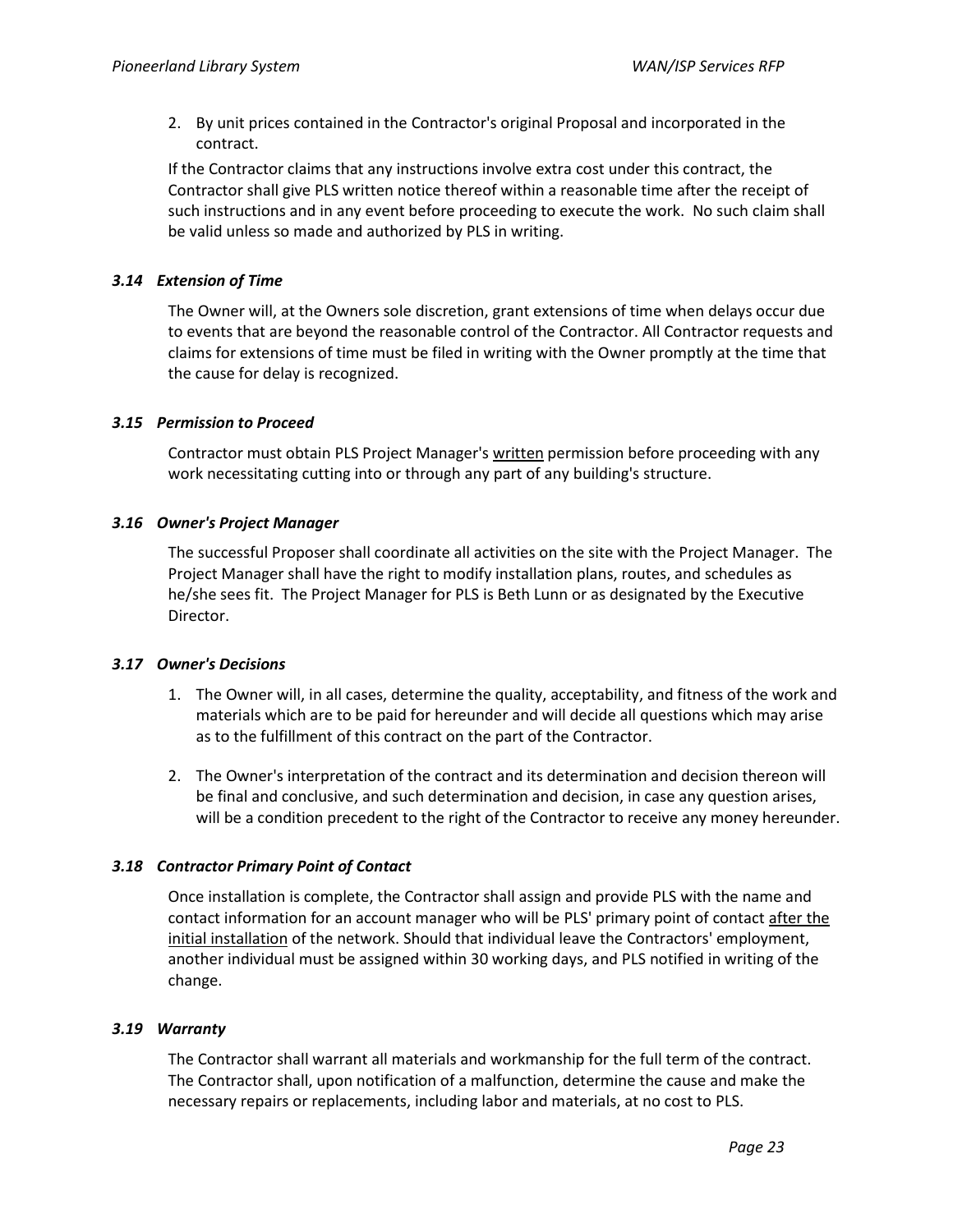Unless explicitly stated in Response Section 2 - Exceptions, Proposer agrees to this warranty.

## *3.20 Supplementary Conditions*

The following shall be included within the final contract. If the Proposer objects to any of these, you must state this in your Exceptions section.

#### *3.20.1 Compliance with Laws/Standards*

Contractor (selected Proposer) shall abide by all Federal, State, and local laws, statutes, ordinances, rules, and regulations now in effect or hereinafter adopted pertaining to this contract or to the facilities, programs, and staff for which Contractor is responsible.

## *3.20.2 Laws of Minnesota and Effective Date*

The contract between the Owner and the successful Proposer shall be governed by the laws of the State of Minnesota. The contract shall be effective on the date it is approved and signed by the Owner.

## *3.20.3 Indemnification*

Any and all claims that arise or may arise against Contractor, its agents, servants, or employees as a consequence of any act or omission on the part of Contractor or its agents, servants, employees while engaged in the performance of the contract shall in no way be the obligation or responsibility of PLS. Contractor shall indemnify, hold harmless and defend PLS, its officers, and employees against any and all liability, loss, costs, damages, expenses, claims or actions, including attorney's fees which PLS, its officers, or employees may hereafter sustain, incur or be required to pay, arising out of or by reason of any act or omission of Contractor, its agents, servants or employees, in the execution, performance, or failure to adequately perform Contractor's obligations pursuant to this contract.

PLS shall also be indemnified for any attorney's fees it incurs in enforcing this indemnification provision or any other indemnification provision in the contract.

It is understood that neither the Contractor nor the Owner intends that the Contractor shall be or deemed to be an employee of the Owner during the period of this agreement. The Contractor will defend and hold the Owner harmless from any claims, costs, or expenses arising out of any injury to persons or damage to property caused by the Contractor or his employees', colleagues', or agents' negligent act or omission to act.

## *3.20.4 Assignment of Interest*

The Contractor shall not assign any part of its interest in this agreement or any moneys due or to become due hereunder without the prior written consent of the Owner or agents thereof.

## *3.20.5 Default*

Force Majeure: Neither party shall be held responsible for delay or failure to perform when such delay or failure is due to any of the following unless the act or occurrence could have been foreseen and reasonable action could have been taken to prevent the delay or failure: fire, flood, epidemic, strikes, wars, acts of God, unusually severe weather, acts of public authorities,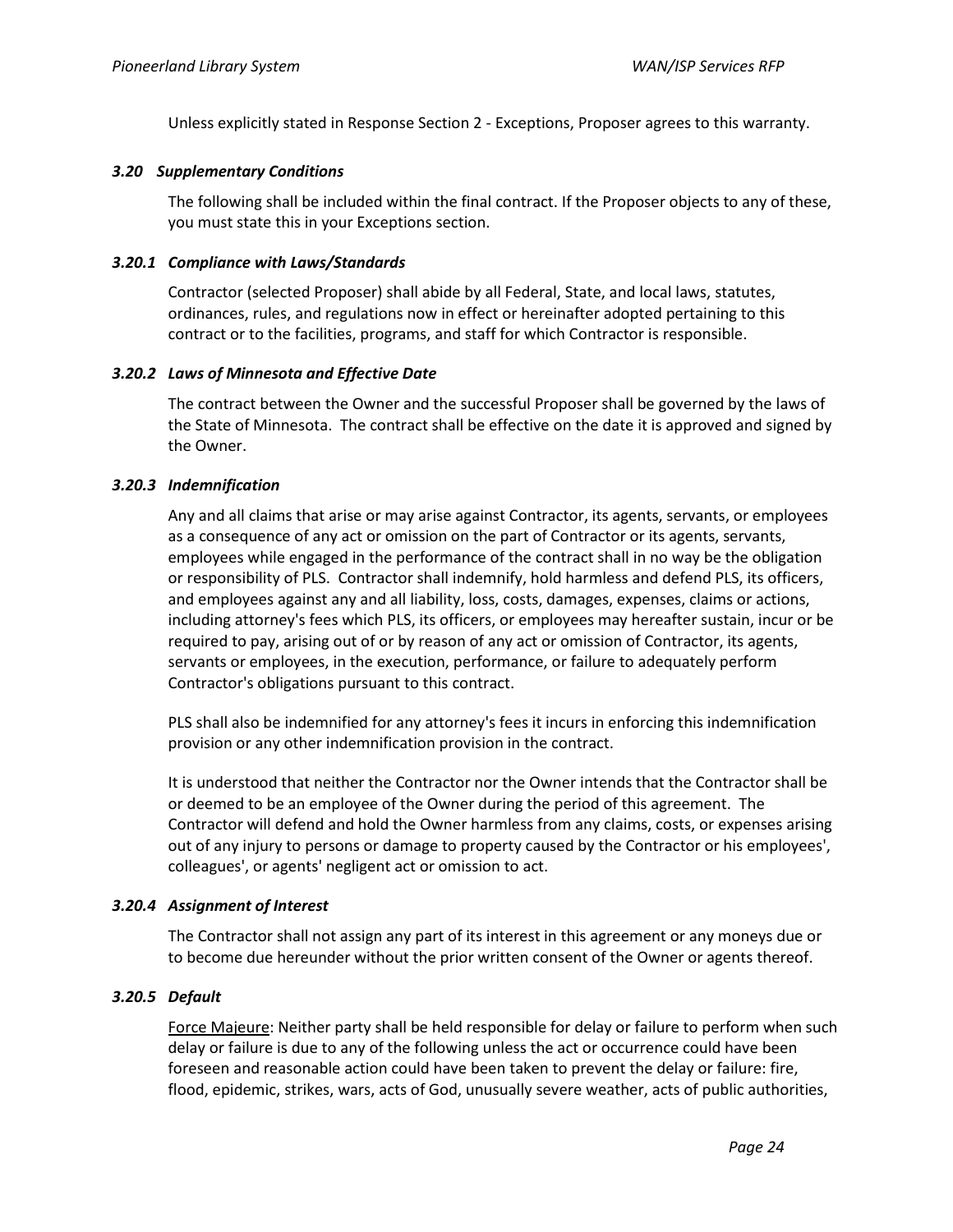or delays or defaults caused by public carriers, provided the defaulting party gives notice as soon as possible to the other party of the inability to perform.

Inability to Perform: Contractor shall make every reasonable effort to maintain staff, facilities, and equipment to deliver the services to be purchased by PLS. Contractor shall immediately notify PLS in writing whenever it is unable to or reasonably believes it is going to be unable to provide the agreed-upon quality and quantity of services. Upon such notification, PLS shall determine whether such inability requires a modification or cancellation of this contract.

Duties to Mitigate: Both parties shall use their best efforts to mitigate any damages which might be suffered by reason of any event giving rise to a remedy hereunder.

#### *3.20.6 Nondiscrimination*

During the performance of this contract, the Contractor shall not unlawfully discriminate against any employee or applicant for employment because of race, color, creed, religion, sex, national origin, disability, age, marital status, or public assistance status. The Contractor will take affirmative action to ensure that applicants are employed and that employees are treated during employment, without unlawful discrimination because of their race, color, creed, religion, sex, national origin, disability, age, marital status, or public assistance status.

Such action shall include, but not be limited to the following: employment, upgrading, demotion, or transfer; recruitment or recruitment advertising; layoff or termination; rates of pay or other forms of compensation; and selection for training, including apprenticeship. The Contractor agrees to post in conspicuous places, available to employees and applicants for employment, notices which set forth the provisions of this nondiscrimination clause.

The Contractor will, in all solicitations or advertisements for employees placed by or on behalf of Contractor, state that all qualified applicants will receive consideration for employment without regard to race, creed, color, religion, sex, national origin, disability, marital status, or public assistance status.

The Contractor shall comply with any applicable federal or state law regarding nondiscrimination

## *3.20.7 Access to Records/Audit*

Contractor's books, records, documents, and accounting procedures and practices relevant to the contract are subject to examination by PLS and either the Legislative or State Auditor, as authorized by Minnesota Statute. Such data are also subject to review by the Comptroller General of the United States or a duly authorized representative if federal funds are used for any work under the contract. The Contractor agrees to maintain such data for a period of three (3) years from the date services, or payment was last provided or made or longer if any audit in progress requires a longer retention period.

## *3.20.8 Safety*

The successful Contractor will comply with all State and Federal laws as they relate to employee safety, i.e., AHERA, OSHA, Confined Space Entry, Employee Right to Know, Respiratory Protection, NESHAP, Lock Out Tag Out, etc.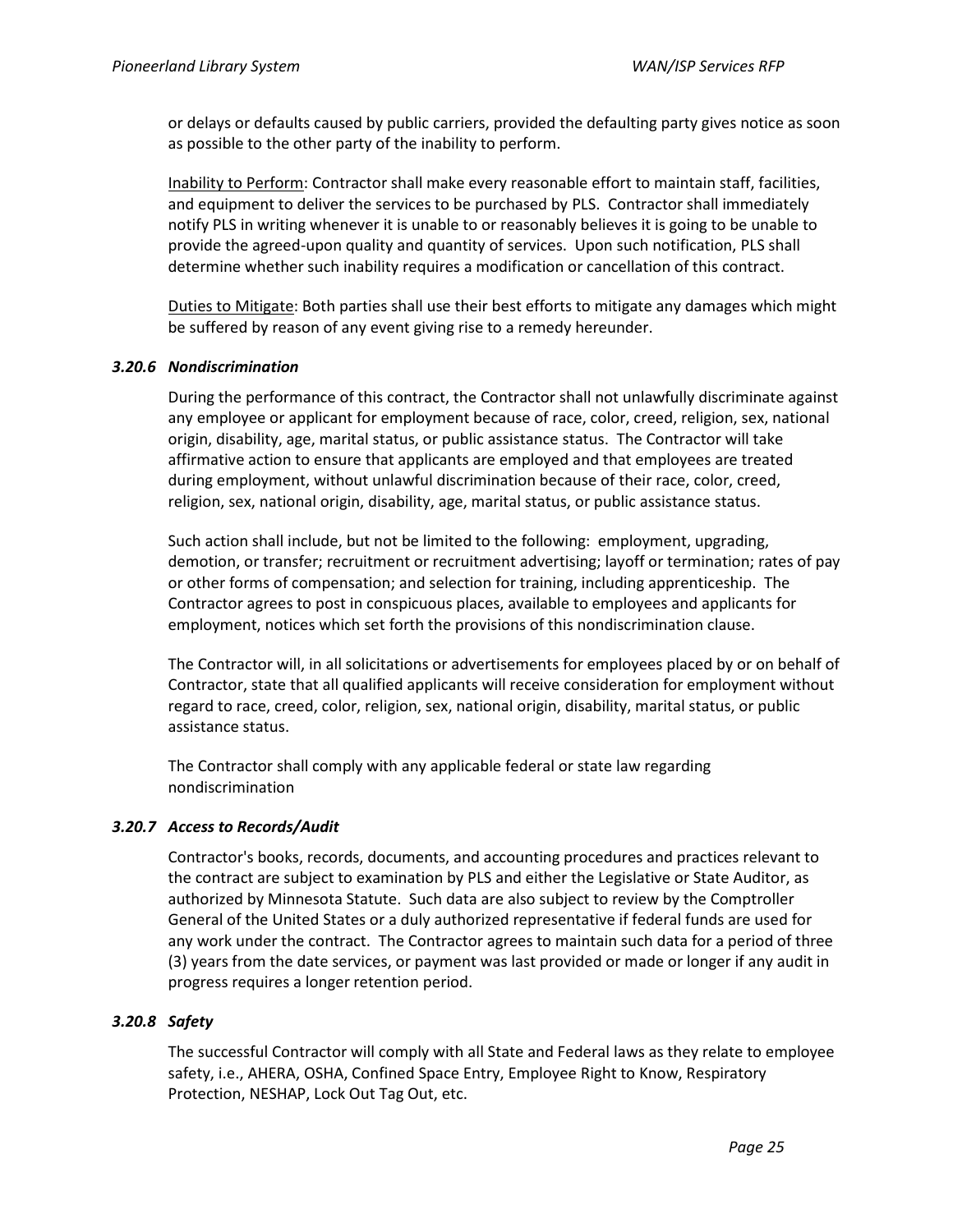# *3.20.9 Tobacco*

PLS is Tobacco-Free in buildings and on its grounds. This applies to all personnel who will work on this project. Contractor personnel or related subcontractors will not, at any time, smoke, chew, or otherwise ingest tobacco or a tobacco product while within the property boundaries of a public library.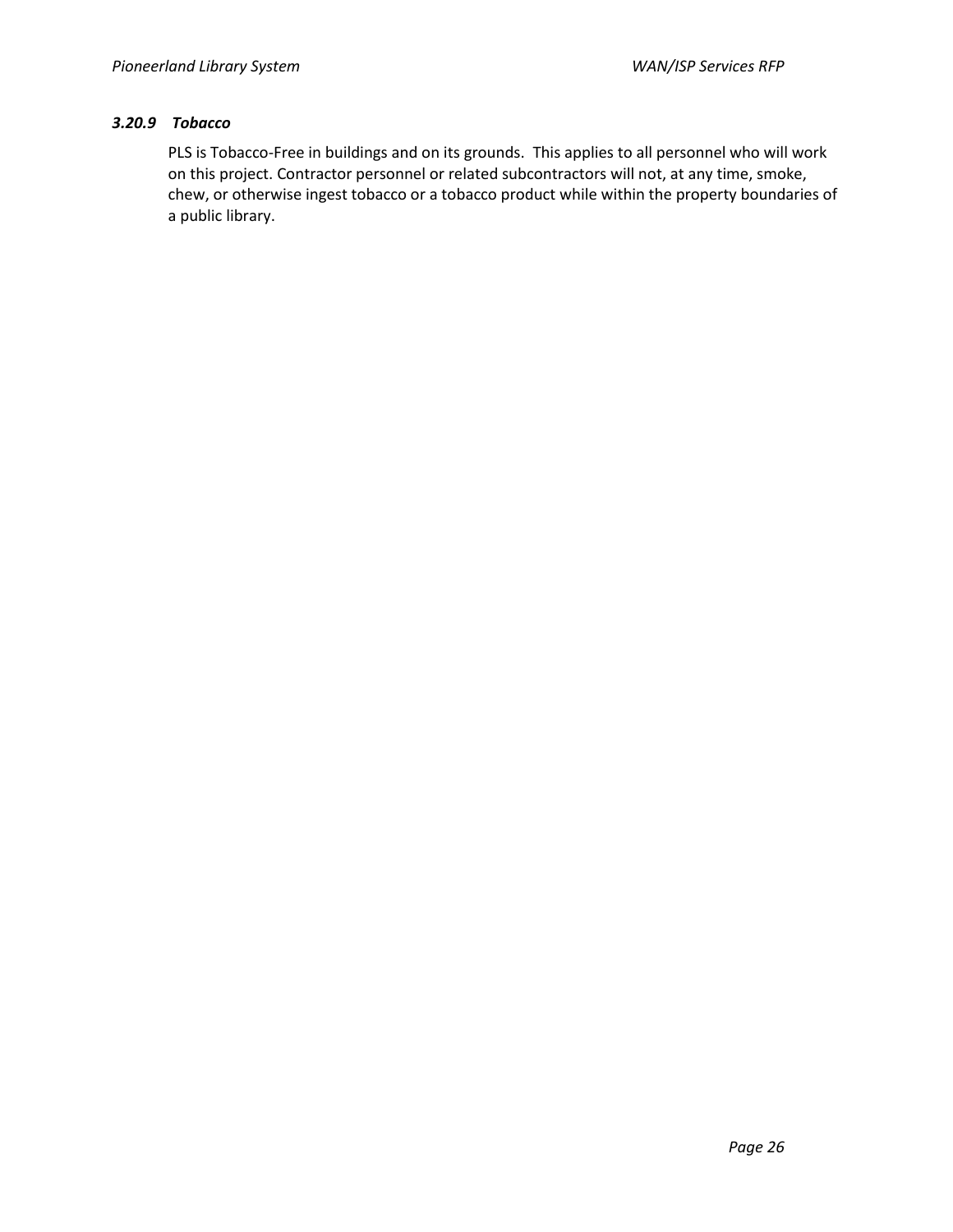## <span id="page-26-0"></span>**4 TECHNICAL SPECIFICATIONS**

#### *4.1 Reference Standards*

Referenced standards and procedures will be binding on the Contractor, and all work will be judged against such standards and procedures unless otherwise stated in writing.

Standards and other procedures referenced by this RFP are as follows:

- 1. ANSI American National Standards Institute 25 West 43rd Street, 4th Floor New York, NY 10036 (212) 642-4900
- 2. BICSI Building Industry Consulting Service International, Inc. (RCDD Standards) 8610 Hidden River Parkway Tampa, FL 33637 Phone: (813) 979-1991 or 1-800-242-7405 Fax: (813) 971-4311
- 3. CFR Code of Federal Regulations (Available from the Government Publishing Office) 732 N. Capitol Street, NW Washington, DC 20401 (202) 512-1800 or 1-866-512-1800
- 4. IEEE Institute of Electrical and Electronics Engineers 3 Park Avenue, 17<sup>th</sup> Floor New York, NY 10016-5997 (212) 705-7900
- 5. NECA National Electrical Contractors Association 1201 Pennsylvania Avenue NW, Suite 1200 Washington, DC 20004 (202) 991-6300
- 6. NEMA National Electrical Manufactures' Association 1300 17th Street N, #900 Arlington, VA 22209 (703) 841-3200
- 7. OSHA Occupational Safety and Health Administration (U.S. Department of Labor) 200 Constitution Avenue, NW Washington, DC 20210 (800) 321-6742
- 8. UL Underwriters' Laboratories 333 Pfingsten Road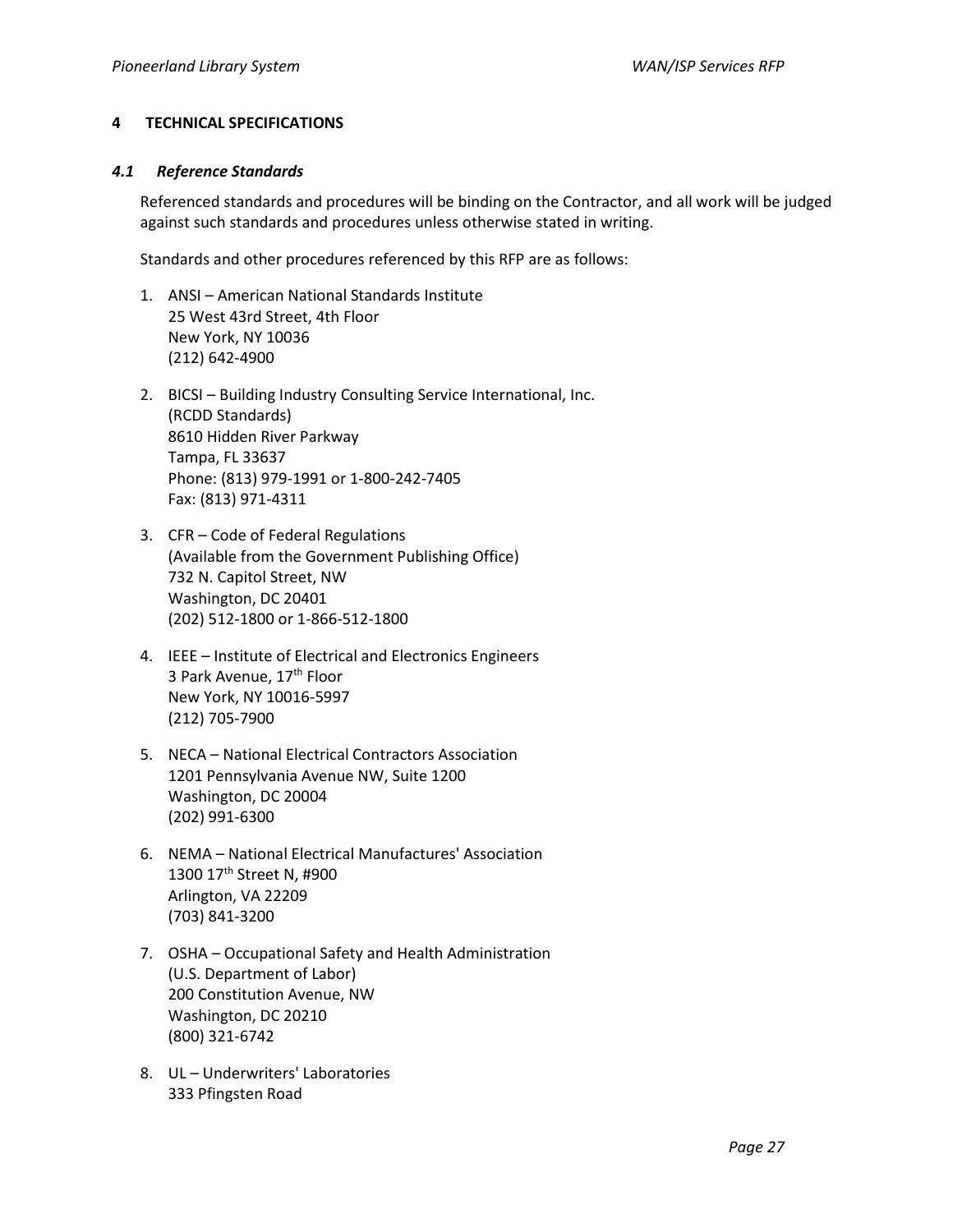Northbrook, IL 60062-2096 (847) 272-8800

- 9. ASTM American Society of Testing and Materials
- 10. ISO International Organization for Standardization
- 11. ITU-T International Telecommunication Union Telecommunications Standardization Sector
- 12. NEC National Electrical Code
- 13. NFPA National Fire Protection Association

## <span id="page-27-0"></span>*4.2 Existing Conditions*

- 1. The current PLS WAN is a leased, private data infrastructure consisting of a 1 Gbps Ethernet link via fiber at the Willmar Library/PLS office and 25/30/50 Mbps Ethernet connections at each of the other 31 sites. The current contract is held by Arvig, whose primary point of contact for PLS is Ross Carter[, ross.carter@arvig.com,](mailto:ross.carter@arvig.com) phone: (952) 236-5646.
- 2. All sites except Canby currently have physical connections via fiber.
- 3. Each site has a secure location available for CPE and available twisted copper (CAT5) cable from each site's demarcation point to the location of the CPE, both of which may be used by the Contractor.
- 4. Each site currently utilizes private IPv4 network addressing on the local area network based on the 10.2.0.0/16 structure. The Owner will continue to use this internal IP addressing.

## <span id="page-27-1"></span>*4.3 Scope of Work (see also [4.6](#page-29-0) and [4.7\)](#page-30-0)*

- 1. The Owner intends to evaluate suitable options to provide a private data network to serve its sites as listed in Exhibit A. This infrastructure will consist of fiber optic cabling and terminal equipment between physical sites.
- 2. Refer to **Exhibit A** for site names, addresses, and phone numbers. There are 32 sites total.
- 3. This scope includes TCP/IP Version 4/6 data transport equipment, installation, and maintenance.
- 4. The Contractor will propose a wide area network infrastructure with the following characteristics
	- a. The infrastructure called for in these specifications must be private in nature, meaning that all PLS sites will share a common logical infrastructure and that PLS sites will not share network bandwidth capacities with or be exposed to any non-PLS customers that the Contractor may also do business with.
	- b. Leased CPE ("Customer Premise Equipment) will be provided by the Contractor and terminate the Contractor's transport facilities.
	- c. All sites will share a common connection to the Internet (through the PLS/Willmar site).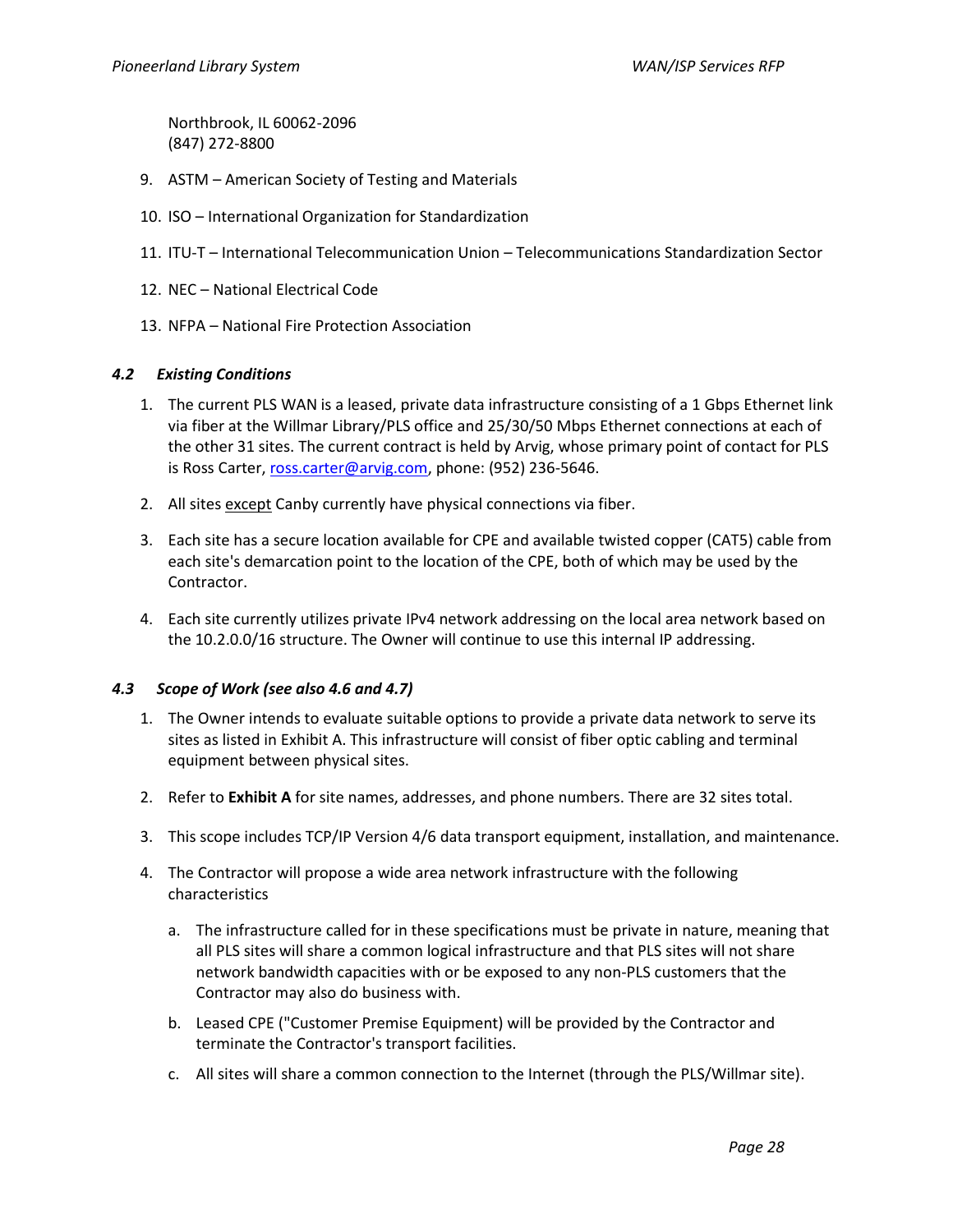- d. Firewall services are required at the PLS main office/Willmar site as a standard component of the Proposer's Internet access service, including configuration and ongoing updates, upgrades, maintenance, and support for the entire term of the contract.
- e. Proposed Internet Service must include resilient connections to ensure that loss of a single line will not result in a complete system outage.
- f. All sites must be interconnected and able to communicate system-wide across the PLS network.
- g. All site CPEs, facilities, and shared internet service will have a centralized web-enabled portal with which the Owner can view usage statistics in graphical format. The time frame of the usage statistics will be customizable within the past 30 days.
- h. The Owner will consider the following transport technologies and combinations thereof:
	- Switched Ethernet over fiber
- i. The Owner reserves the right to select the specific technology which it deems will best serve the project, regardless of the costs submitted in any responses received.
- 5. The Owner will designate the exact location of equipment racks at each site at the earliest possible time after execution of the contract.
- 6. Where necessary, the Owner's electrical Contractor will provide the necessary electrical power to the equipment rack location, including all conduit, terminal cabinets, junction, and outlet boxes as required. This work will be performed at the Owner's expense. **Contractor shall notify Owner within 60 days of contract execution regarding such requirements**.

## *4.4 Alternate Items/Services included in this RFP*

(These may or may not be purchased at this time):

1. *ADD ALTERNATE #1*: At a secondary PLS site (to be determined by PLS), provide firewall equipment, software, software licenses, connectors, cables, all required miscellaneous materials, and labor to configure, install test, and document the system, as well as initial and ongoing services to maintain, troubleshoot, repair, update, support, etc. the firewall system/services (to be used in case of fiber/network failure at Willmar).

## *4.5 Out of Scope*

Contractor will NOT be required to provide the following:

- 1. IP address configuration of internal site computers and hosts.
- 2. End-user email systems, SMTP relay hosts, or web hosting services.
- 3. Content filtering or user authentication systems.
- 4. Configuration of any proxy servers or other site-owned gateway devices.
- 5. Removal of any existing equipment currently in use by the incumbent ISP.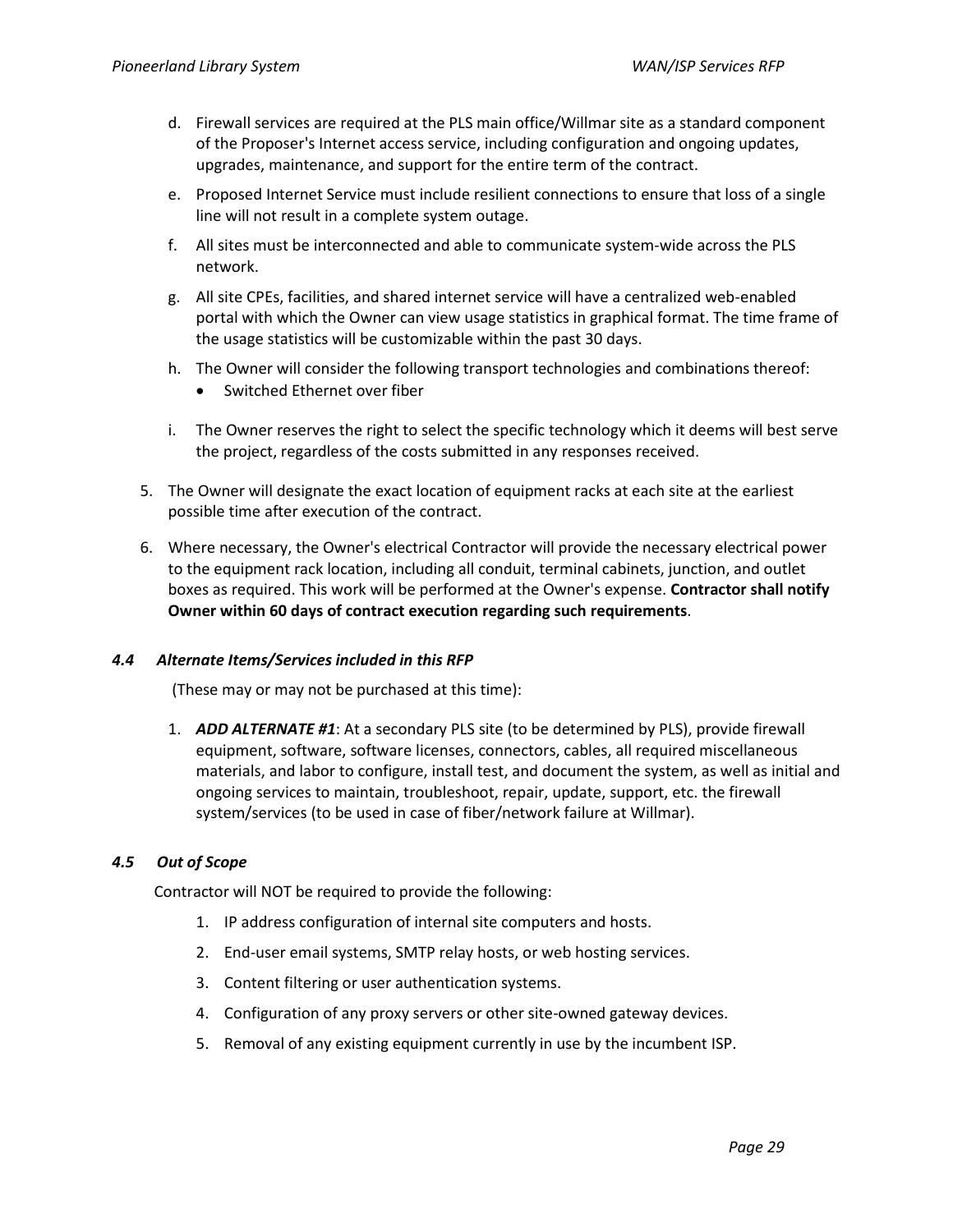## <span id="page-29-0"></span>*4.6 General Requirements (see also [4.3](#page-27-1) and [4.7\)](#page-30-0)*

- 1. This RFP is designed to furnish PLS with a total turn-key WAN system with the successful Proposer supplying all necessary materials, installation, configuration, testing, documentation, backup power, and access to help desk/support.
- 2. All incidental items normally required for the installation and operation of the system and the equipment specified, even if not specifically mentioned herein, will be supplied by the Contractor without claim for additional payment.
- 3. The commencement of work by the Contractor indicates its acceptance of existing conditions unless a written notice of exceptions has been provided to PLS before commencement and verified and agreed to by PLS.
- 4. This network, including support, shall be operational 24x7x365.
- 5. The Contractor will provide installation, configuration, and testing for each site, including conversion from existing systems as required.
- 6. The Proposer shall own the transport facilities that are being proposed or will have legal and binding agreements with the owners of the same transport facilities for the use and leasing out of said facilities for a period equal to or greater than the full term of the contract resulting from Respondents successful proposal response.
- 7. The data rates and bandwidth available and committed between each site and the system hub will be no less than that which is submitted by the Contractor using the tables found in the Response Form. These data rates will be adjustable to higher amounts as needed. These adjustments shall be able to be controlled remotely from a central location and shall be under the control of the Contractor only.
- 8. The Contractor will be responsible for adjusting the physical characteristics of the systems where necessary (optical power, attenuation, receiver sensitivity, etc.) before completion of installation, and when applicable, for demonstrating the operation and maintenance procedures of the system to the Owner.
- 9. The Contractor will be responsible for maintaining the system and will have in its possession the requisite test equipment and expertise.
- 10. Services must include terminating equipment. The Contractor shall be responsible for the maintenance and support of terminating equipment. All existing data facilities and Customer Premise Equipment ("CPE") are owned by the current service provider and will not be available for use by the Contractor.
- 11. The Contractor shall provide direct access [direct phone number] to its support organization for PLS' designated Point of Contact (POC).
- 12. The Contractor shall take all steps necessary to ensure that the network performs reliably in accordance with all standards detailed herein.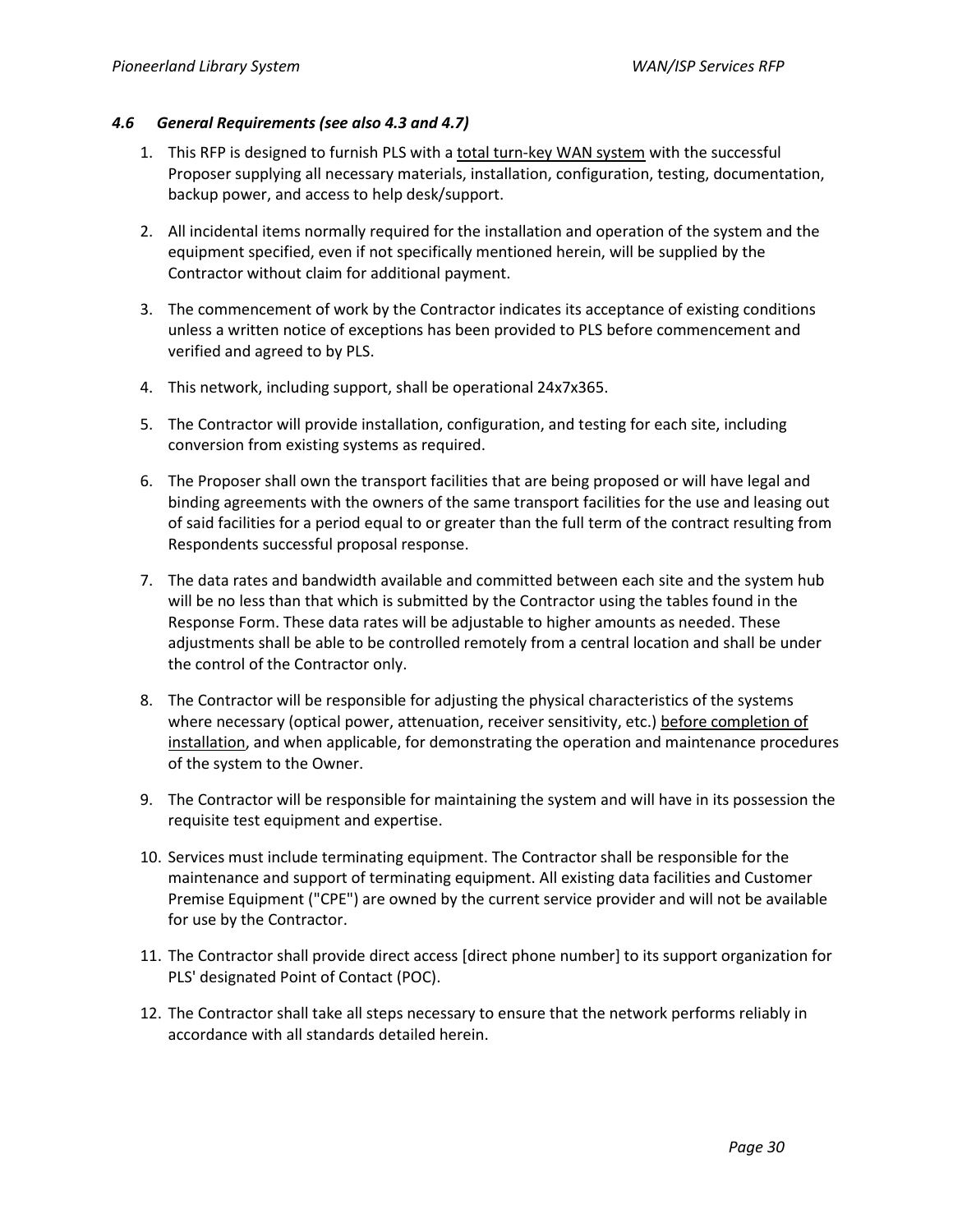- 13. The Contractor shall provide all preventative (scheduled) and corrective (nonscheduled) maintenance of all equipment and facilities at no cost to the Owner. Any and all maintenance will be coordinated with the Owner.
- 14. The Contractor shall coordinate with the PLS Project Manager an installation schedule for the entire project. This process is to begin at the Project Initiation Meeting. The Contractor shall deliver a written Project Schedule at the Project Initiation Meeting.
- 15. Cutover from the existing WAN connections to the new WAN connections shall be scheduled with PLS at least one month before occurrence. If cutover is phased, Contractor shall notify PLS of each distinct cutover at least two (2) weeks before its occurrence.
- 16. The Contractor must re-verify work locations with the PLS Project Manager before installation. Before the furnishing or installing of any equipment, approval of equipment, locations, layout, and installation shall be obtained from PLS.

## <span id="page-30-0"></span>*4.7 Technical Requirements (see also [4.3](#page-27-1) an[d 4.6\)](#page-29-0)*

- 1. System performance requirements:
	- a. Service Availability (uptime) guarantee: 99.99% excluding scheduled maintenance
	- b. Packet Loss guarantee: 1% or less
	- c. Latency guarantee: 85 ms or less latency
- 2. The handoff at each site shall be via an Ethernet-based, fully symmetric, continuous connection (asymmetric and "burst" type connections are not acceptable).
- 3. The Contractor shall maintain an egress internet bandwidth capacity at the main hub site of an amount no less than 50% of the sum of transport bandwidth provided to all local sites. As PLS sites are added and/or deleted, or local site bandwidth is increased or decreased, the egress bandwidth capacity at the main hub site(s) shall be modified to maintain the 50% requirement. Increases or reductions in costs for the main hub site egress Internet bandwidth will be included in the increased or decreased costs provided to the Owner when adding or deleting a site or making local site bandwidth modifications.
- 4. Contractor shall provide a 10/100/1000 RJ-45 interface at each site, to which PLS may connect its systems.
- 5. The Contractor shall provide Internet connectivity to sites listed in Exhibit A. The Contractor shall provide only TCP/IP Version 4/6 transport from the local sites to the system hub.
- 6. Equipment required to provide facilities herein will be new and of the latest design presently in production by the manufacturer. The definition of "new" will include that equipment that is within the manufacturer's current product line and has the latest software and firmware versions installed. The equipment will not be scheduled for discontinuation by the manufacturer for a period of no less than 12 months from the commencement of the contract.
- 7. Terminal equipment and accessories will be designed to mount in standard EIA 19" wide equipment racks and enclosures.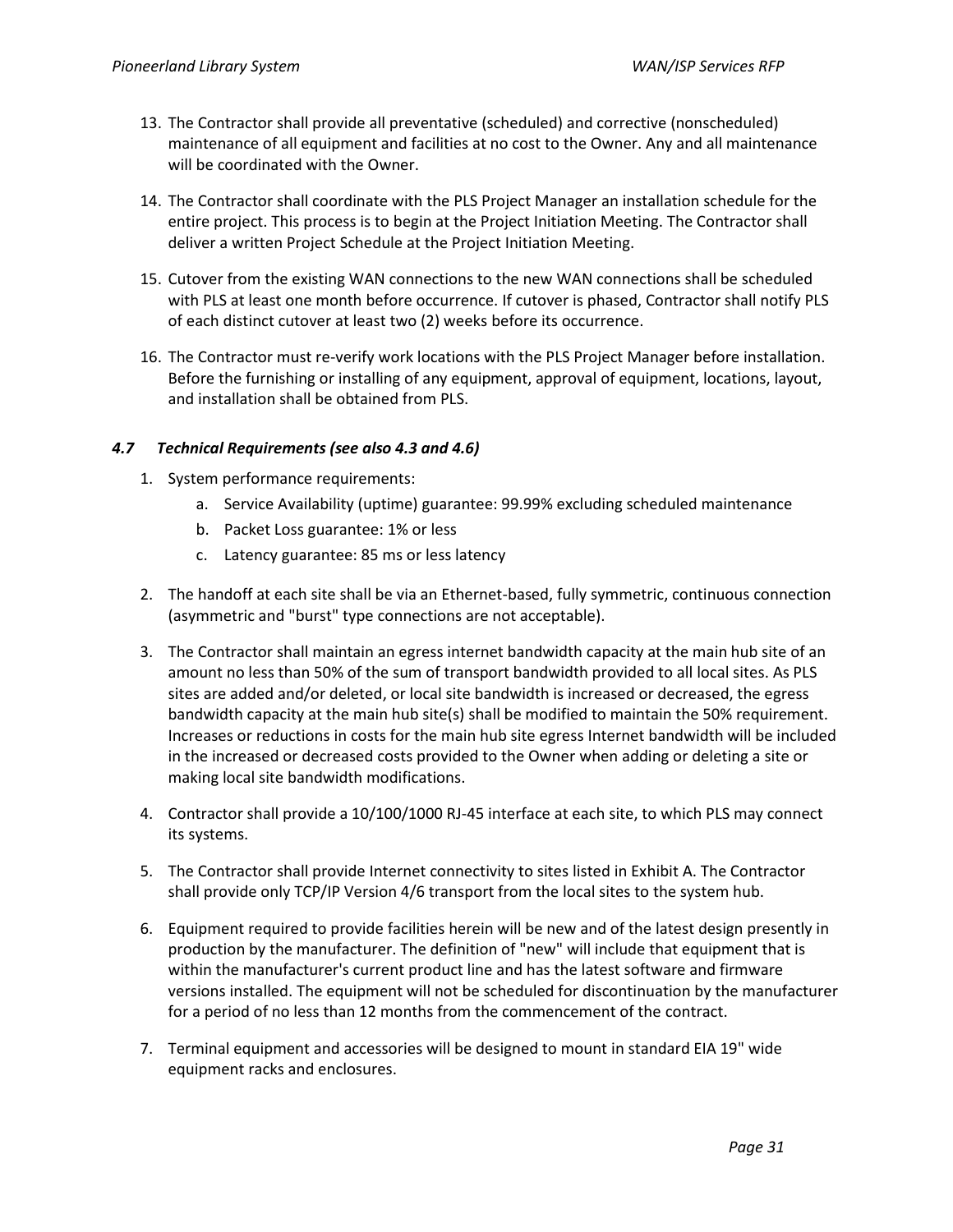- 8. The Contractor shall provide AC power protection devices and uninterruptible power supplies for all equipment located at the hub site.
- 9. The Contractor shall provide DNS service within its overall network for use by PLS sites. The registrar for the PLS domain "pioneerland.lib.mn.us" is the State of Minnesota and is maintained and managed by PLS and the State of Minnesota. The Owner will be responsible for the modification of existing DNS records, including all host, MX, and SOA records, to use the new public IP address information provided by the Contractor. The Contractor's DNS services will be limited to providing standard DNS query responses to branch library sites within the PLS Wide Area Network.
- 10. Contractor will provide routable public IP addresses for each site and will provide a detailed allocation of these addresses before completion of work so PLS may alert its DNS service providers in a coordinated manner. Publicly routable IPV4 addressing as follows:
	- Willmar Public Library/PLS offices: 10 IP addresses /29
	- All other sites: 1 IP address /30
- 11. Contractor shall provide DHCP services for public WiFi services at all sites.
- 12. For all new cabling installed on PLS property, the Contractor shall supply a documented cable path, including vaults/hand holes and/or pole locations, to PLS for its reference and records.
- 13. The Contractor shall provide real-time monitoring of each individual site's bandwidth utilization levels, error levels, and the central hub site's bandwidth utilization levels. This data will be available via a Web interface to the Owner.
- 14. The Contractor shall operate and maintain a trouble-ticket system in which requests for technical support are assigned a unique case number with which all communication and documentation related to the support request can be referenced. This trouble-ticket system will be accessible via the Internet by the Owner for the purpose of viewing and updating trouble tickets. Contractor will acknowledge receipt of trouble tickets within 2 hours of initial submission.
- 15. If the Contractor's fiber passes through any other (non-PLS) site or sites not controlled by the Contractor, the Contractor shall document the path, power characteristics (loss), and resiliency (if any) of that fiber.
- 16. It is the Contractor's responsibility to provision Building Entrance Facilities. Proposers should not assume that existing entrance facilities not owned by the Proposer may be used for this network. If Proposer's organization owns or plans to lease the existing entrance facilities, you may assume re-use of such, unless re-use might damage or terminate ongoing connections; however, **the proposal must clearly identify and describe the facilities that will be re-used** and the effect of re-use on any existing uses by PLS.
- 17. If the Contractor installs new facilities into a site, new equipment/service demarcation panels will be included that create a suitable interface between the transport equipment and the Owner's equipment.
- 18. All equipment termination panels shall be labeled clearly and legibly.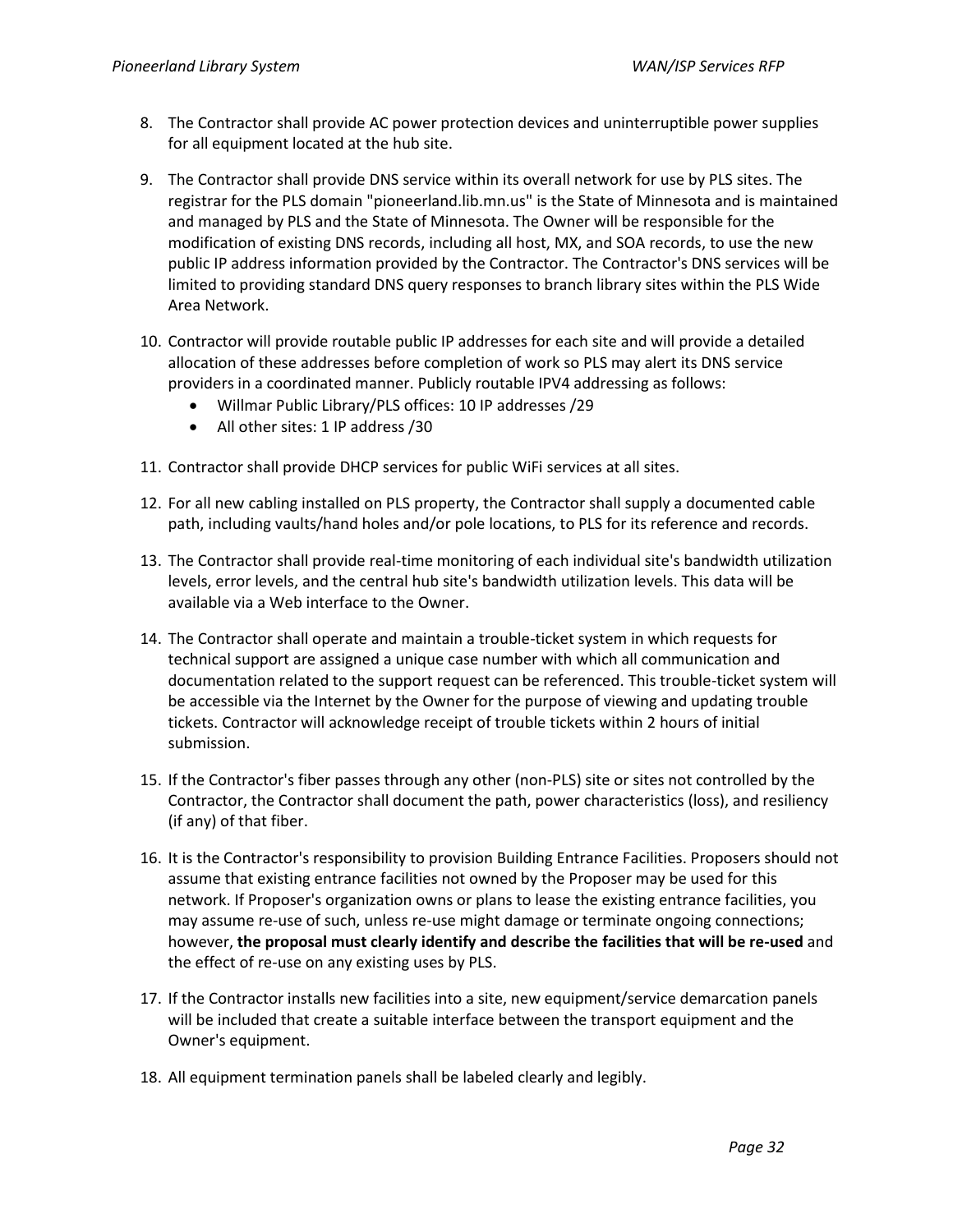- 19. All data input and output jacks utilized will be labeled clearly and legibly.
- 20. All new cabling shall be properly grounded and protected from lightning.
- 21. The Contractor is responsible for terminating any needed outside plant cabling properly and to use interior, armored, plenum-rated cabling if the Demarcation Point is more than 50 feet from the Building Penetration Point.

## *4.8 Installation Requirements*

- 1. Workmanship shall be professional in nature, and any necessary installations shall be done in accordance with accepted commercial standards and codes.
- 2. Work shall be performed during normal hours of operation for the buildings where the work is taking place. Any deviations must be discussed with and approved by the PLS Project Manager before work occurring.
- 3. The Contractor is responsible for applying fire-stopping material in and around any openings (e.g., at a building entry point) that it creates or is created for it where code or good engineering practice suggests or requires the use of fire-stopping material. The Contractor shall ensure that all fire-stopping materials meet appropriate codes and are applied according to good engineering practice.
- 4. The Contractor is responsible for creating a waterproof seal in and around any openings to the outside environment that it creates or is created for it. The Contractor shall ensure that all waterproof materials meet appropriate codes and are applied according to good engineering practice.
- 5. The Contractor shall at all times comply with the National Electrical code; the National Electrical Safety Code as prepared by the Institute of Electrical and Electronics Engineers; the National Electrical Code of the National Fire Protection Association; and other applicable federal, state, and local law provisions.
- 6. The Contractor shall at all times comply with all State and Federal laws as they relate to employee safety, i.e., AHERA, OSHA, Confined Space Entry, Employee Right to Know, Respiratory Protection, NESHAP, Lock Out Tag Out, etc.
- 7. In any event, the system shall not endanger or interfere with the safety of persons or property in the area where the Contractor may have equipment/systems located.
- 8. If the Contractor observes—during preliminary examinations or subsequent work—existing violations of fire stopping, electrical wiring, grounding, or other safety- or code-related issues, the Contractor shall report these to PLS promptly.
- 9. During installation and maintenance at sites, the Contractor shall keep work areas neat, orderly, and free from the accumulation of waste materials. Remove all trash and debris from the building and job site as required to maintain a clean work environment at all times. Rubbish shall be moved to a common trash point or receptacle on the job site as determined and directed by PLS.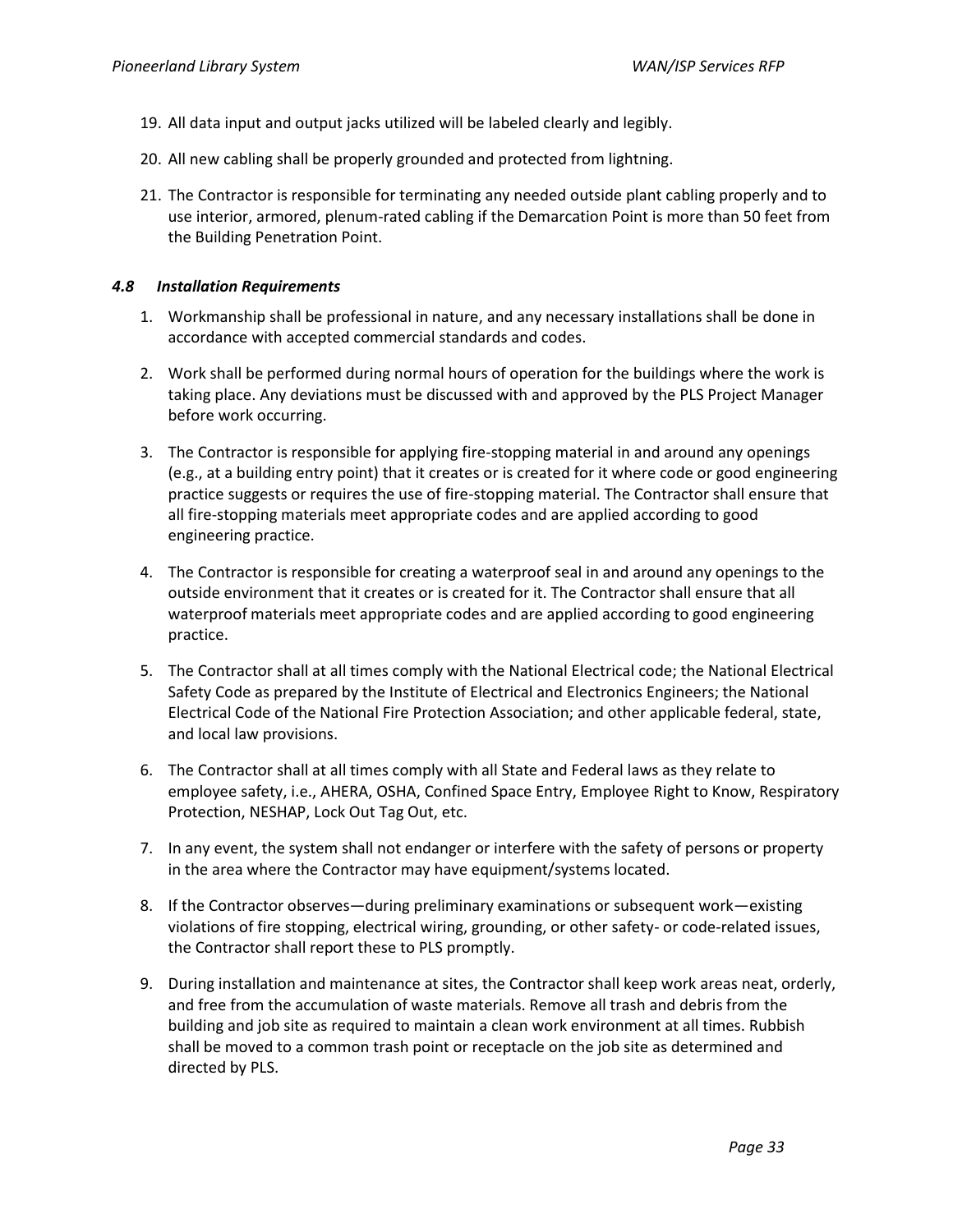10. If others' work delays the WAN Contractor, that information must immediately be communicated to the Project Manager, and appropriate extra time will be allowed. Shipping delays are the sole responsibility of the WAN Contractor.

#### *4.9 Testing and Acceptance*

- 1. System Testing
	- a. Following the installation and activation of all equipment, Contractor shall test each and every link and all channels using appropriate test equipment to ensure and verify proper transmission characteristics.
	- b. The results of all tests will be documented and become part of the Contractor's maintenance records. This documentation will be made available to the Owner if so requested.
- 2. System Inspections and Demonstration
	- a. When the system is complete, initial testing is complete, and the system is acceptable for demonstration, the Contractor will so indicate in writing to the Owner.
	- b. The Contractor shall certify in writing that no outstanding debts or other liens are on record against any equipment or facilities provided in fulfillment of the contract, for work done or materials furnished by any person or persons, for or on behalf of the Contractor, any subcontractor, or their employees. This written certification must be signed by an officer of the Contractor's company.
	- c. The Owner will begin the process of acceptance inspections as soon as possible following receipt of Contractor's notice of completion.
	- d. The Owner will establish a date and time for the system demonstration. The demonstration may occur simultaneously with the inspections. All inspections will be conducted by the Owner, or its authorized representative, in the presence of the Contractor. The system demonstration will be conducted by the Contractor's personnel and presented to the Owner and other such persons as selected by the Owner. The Contractor will demonstrate all system functions in a clear and concise manner and will promptly answer the questions of the Owner and the Owners representative(s).
- 3. Final Acceptance

Upon final completion of the above tasks and the satisfactory resolution of all punch list items, the Owner will issue a letter of final acceptance to the Contractor.

#### *4.10 Owner's Representatives*

The Owner will provide a list of designated representatives of PLS for the purpose of interacting and working with the Contractor's support staff. These designated representatives will be authorized to initiate service requests and share with the Owner the responsibility for communication between the individual sites and the Contractor. At no time will the Contractor be required to work with PLS end-users or non-authorized personnel.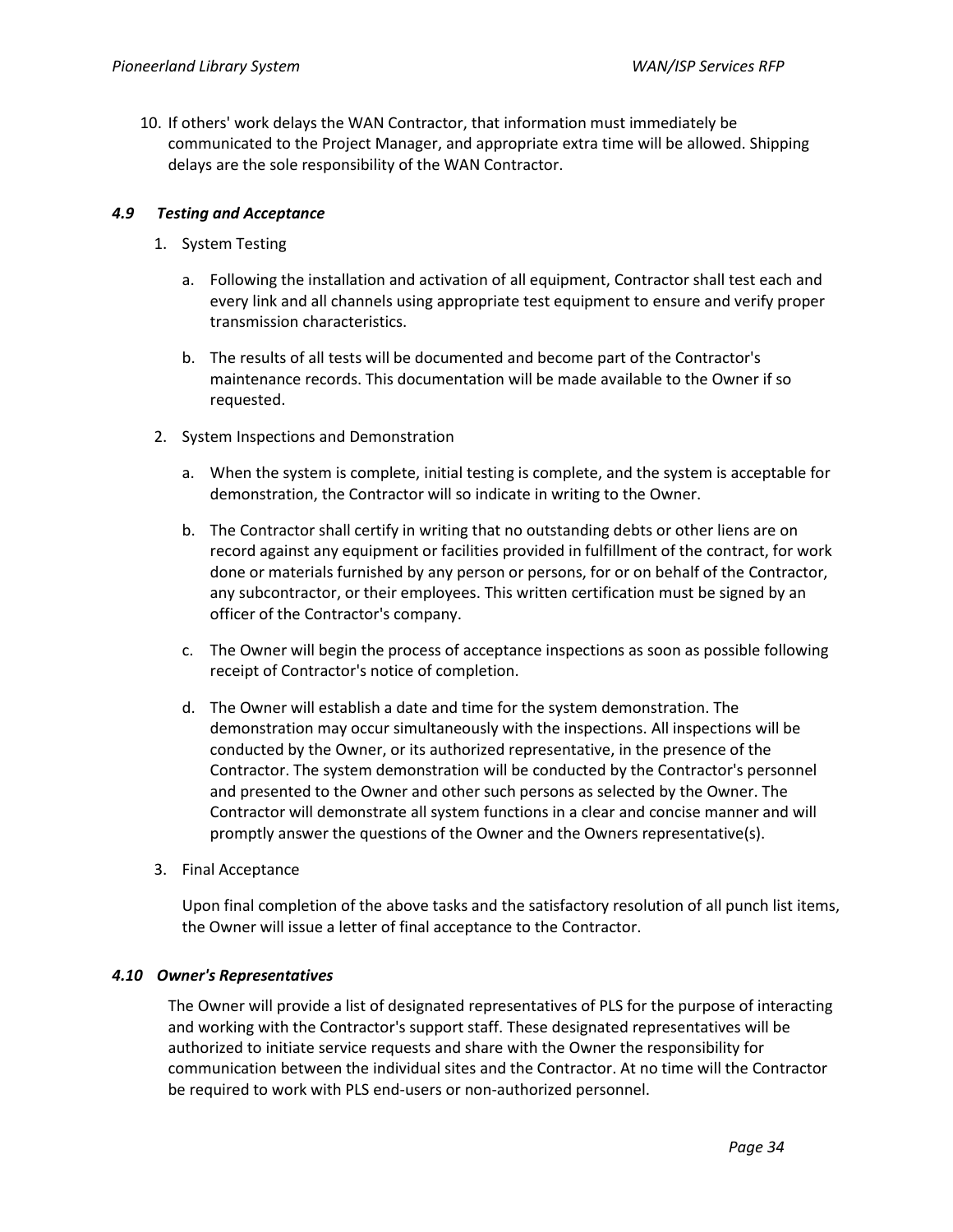#### *4.11 Service Requirements Before Cutover*

#### *4.11.1 Work Supervision/Project Manager*

During the initial installation portion of the contract, the Contractor shall appoint a Project Manager, so the work will be properly coordinated. The Project Manager shall be responsible for directing the work, and for so long as the Project Manager is working for the Contractor, he/she shall be replaced only with permission of PLS. The Project Manager shall represent the Contractor, and all instructions given to the Project Manager shall be binding as if given to the Contractor.

#### *4.11.2 Implementation Plan*

After gathering necessary facts, the Contractor shall create a project plan and timeline for implementation and submit this plan for approval to PLS's Project Manager.

#### *4.11.3 Progress Meetings*

Whenever installation is taking place, the Contractor shall provide a weekly update to the Owner on the progress of the installation services. Failure to complete and distribute progress documentation may result in the withholding of payment by the Owner.

#### *4.11.4 Site Installation Verification*

The Contractor must re-verify work locations with the Owner's Project Manager before installation. Before the furnishing or installing any cabling or equipment in Owner buildings, approval of locations, layout, and installation shall be obtained from the Owner.

## *4.11.5 Cutovers*

Cutovers from existing network connections shall be performed by the Contractor during nonworking hours, on other dates mutually agreed to by Contractor and PLS. Each new service shall be fully operational and tested before cutover.

## *4.12 Service Outage Definitions*

**Major outages** are defined as any problems that result in the total loss of data services or degradation of services to the extent that they are rendered unusable for the normal operation of the affected sites. This includes problems either at the local site or at the Contractors' headend facilities.

**Minor outages** are defined as any problems that result in the partial loss of data services or degradation of services to the extent that while still functioning, they no longer meet the performance requirements for a given site. This includes intermittent problems either at the local site or at the Contractor's head-end facilities.

## *4.13 Service & Support Requirements After Cutover*

Contractor shall provide at no additional cost to the Owner continuous administrative and technical support for the proposed system for the duration of the contract, including the following: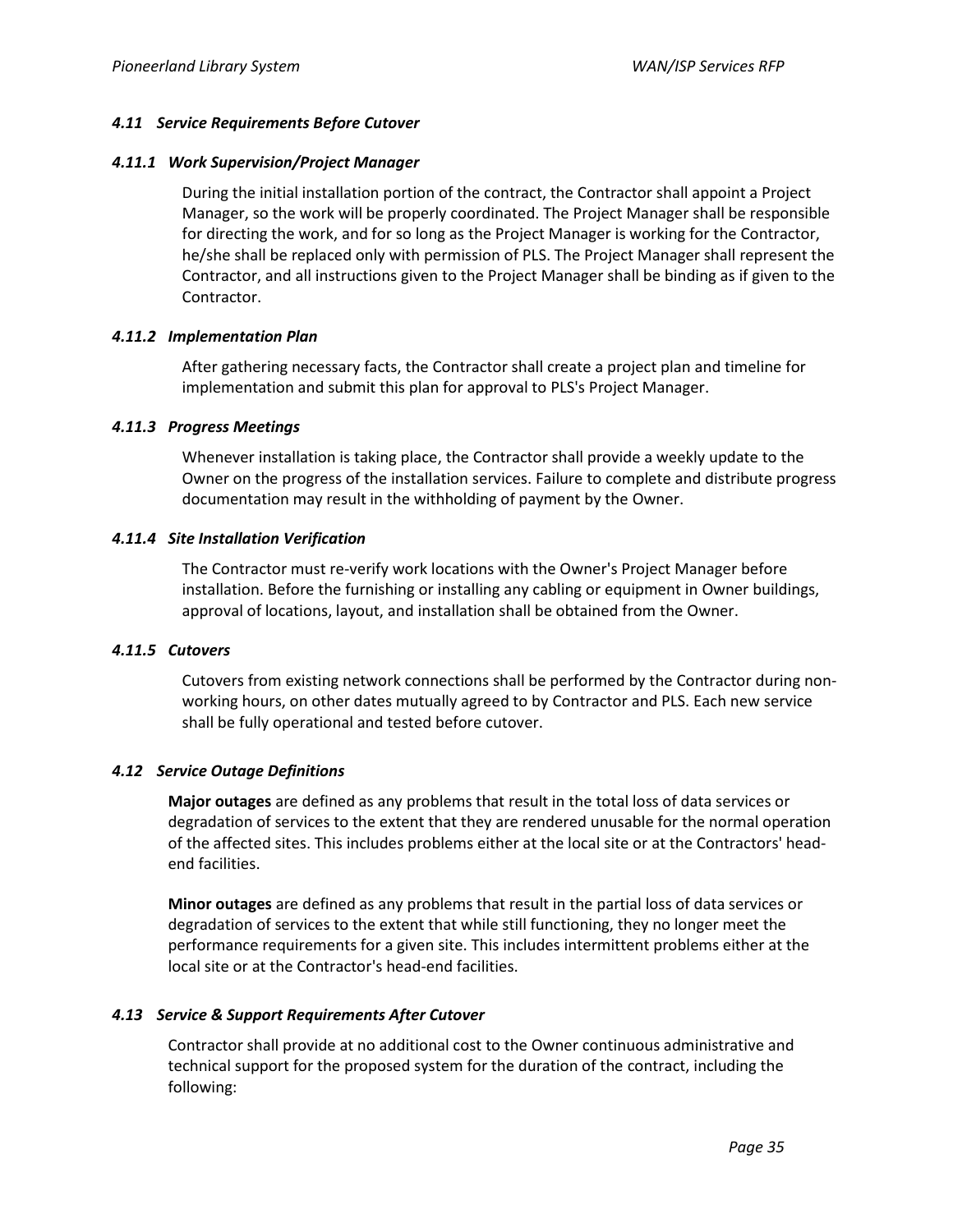#### *4.13.1 Day One Support*

On the first working day following each network site cutover, Contractor is required to maintain a Project Manager ready to provide support and confirm all services are functional.

#### *4.13.2 Support Personnel*

The Contractor shall provide an appropriate complement of administrative and field personnel at all times to meet the performance criteria detailed herein.

The Contractor shall provide the Owner the name, address, and telephone numbers of the responsible repair person or organization for each site.

#### *4.13.3 Service Call Processing and Tracking*

The Contractor shall operate and maintain a trouble-ticket system in which requests for technical support are assigned a unique case number with which all communication and documentation related to the support request can be referenced. This trouble-ticket system will be accessible via the Internet by the Owner for the purpose of viewing and updating trouble tickets. Acknowledgment of trouble tickets and service team assignment must occur within 2 hours of initial ticket submission.

All trouble or service calls shall be documented, processed, and completed in an expedient manner.

#### *4.13.4 Service, Repair, and Maintenance*

- 1. Major service outages or failures shall be repaired within four (4) hours after said outage or failure is reported.
- 2. Minor service and/or equipment problems shall be repaired within twenty-four (24) hours after said problem is reported.
- 3. The Contractor will provide all preventative (scheduled) and corrective (nonscheduled) maintenance of all equipment and facilities at no cost to the Owner. Any and all maintenance will be coordinated with the Owner. The Owner reserves the right to direct the Contractor on suitable times and schedules for said maintenance.
- 4. Contractor shall provide a telephone help-desk for the Owner and designated representatives of PLS, which shall be staffed Monday-Friday from 8:00 AM to 6:00 PM. Help desk personnel shall be on-call for all times other than those listed in the preceding sentence. At all times, the minimum call-back response time is two (2) hours from the time the problem was first reported by an authorized caller.
- 5. Response to all network problems shall occur at all hours (24x7x365). Specifically, when the Contractor receives a trouble call or alarm, either by internal monitoring or from Owner personnel, the Contractor shall ensure that appropriate technical support responds within the contracted SLA timeframe after receiving a call related to a network problem. The Contractor shall then work continuously until the problem is resolved to the satisfaction of the Owner's representative.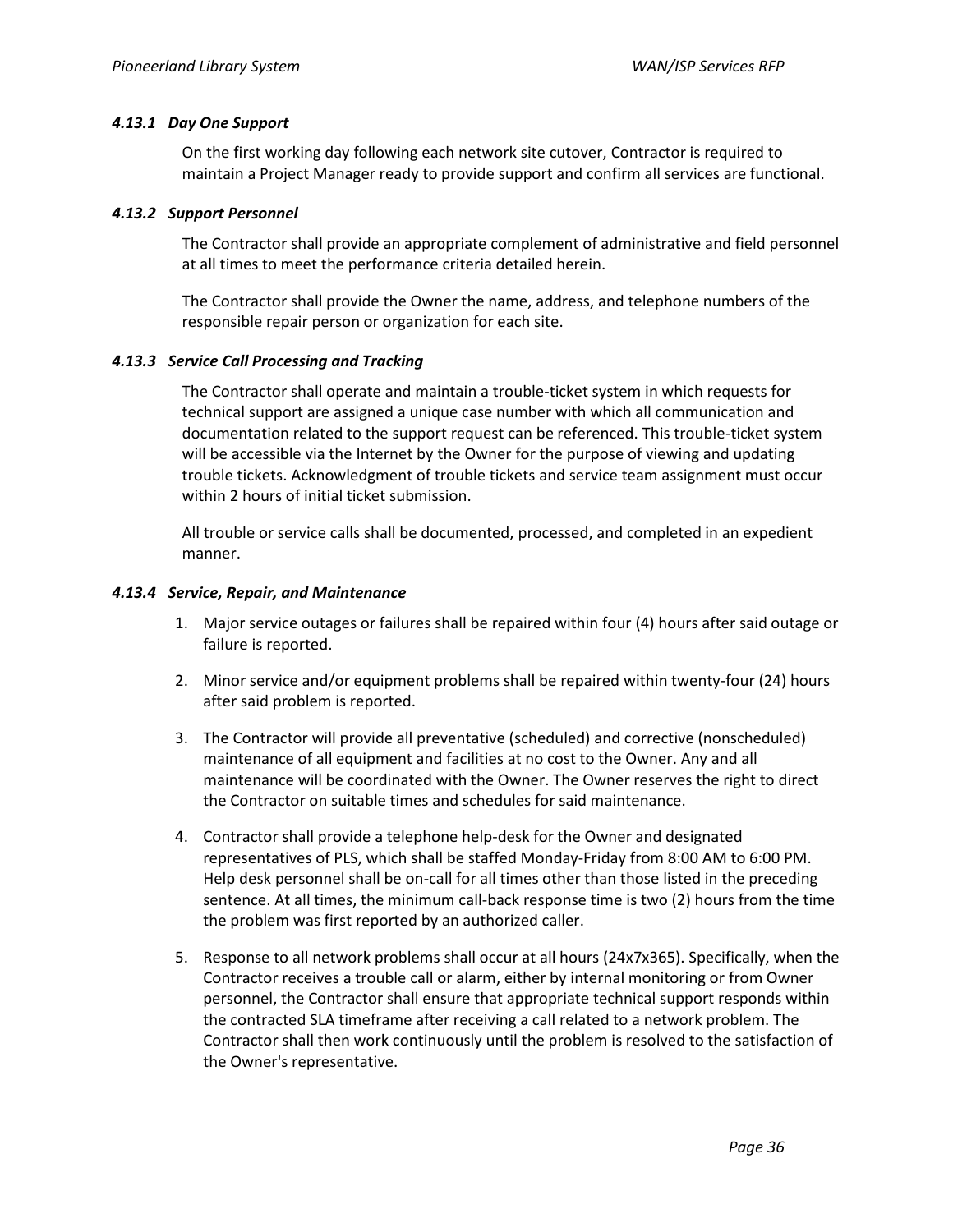- 6. Contractor shall provide on-site technical support whenever required to repair or replace any equipment located at PLS sites. The maximum on-site response time is one (1) business day.
- 7. Contractor shall maintain an inventory of "cold spares" for all equipment proposed and make these spares readily available to all on-site support personnel

## *4.13.5 Monitoring and Logging*

- 1. Contractor shall monitor and log all aspects of system status and performance parameters in a real-time manner.
- 2. Contractor shall proactively notify designated site representatives of actual and potential problems as they arise.
- 3. The Contractor shall operate and maintain a performance monitoring system with the following characteristics:
	- a. Web/Internet accessible by the Owner with username and password authentication.
	- b. Average and peak utilization reporting with customizable periods up to 60 days.
	- c. Ability to query individual sites' performance statistics.
	- d. Ability to query shared/common Internet connection performance statistics.
	- e. Average and peak utilization reporting with customizable periods up to 60 days.

## *4.13.6 Website for Service-Related Issues*

The Contractor shall provide a website related to the contract that includes the following:

- 1. Contact/Help Desk information
- 2. Directions and procedures for end-users who need technical assistance related to the contracted facilities and services.
- 3. Online form(s) for submitting requests for technical assistance and/or information related to the contracted facilities and services.

## *4.13.7 Reporting*

Contractor shall provide **monthly** site and summary reports detailing bandwidth utilization statistics, site and core system equipment uptime, and logs of any problems or support incidents related to each PLS site. These reports shall be made available to the Owner via the Internet.

## *4.13.8 Service Reviews*

The Contractor shall fully cooperate with the Owner, provide requested documentation, and answer questions about the network and services upon request. Contractor shall maintain such records as are necessary to verify that it is complying with all the obligations under its contract.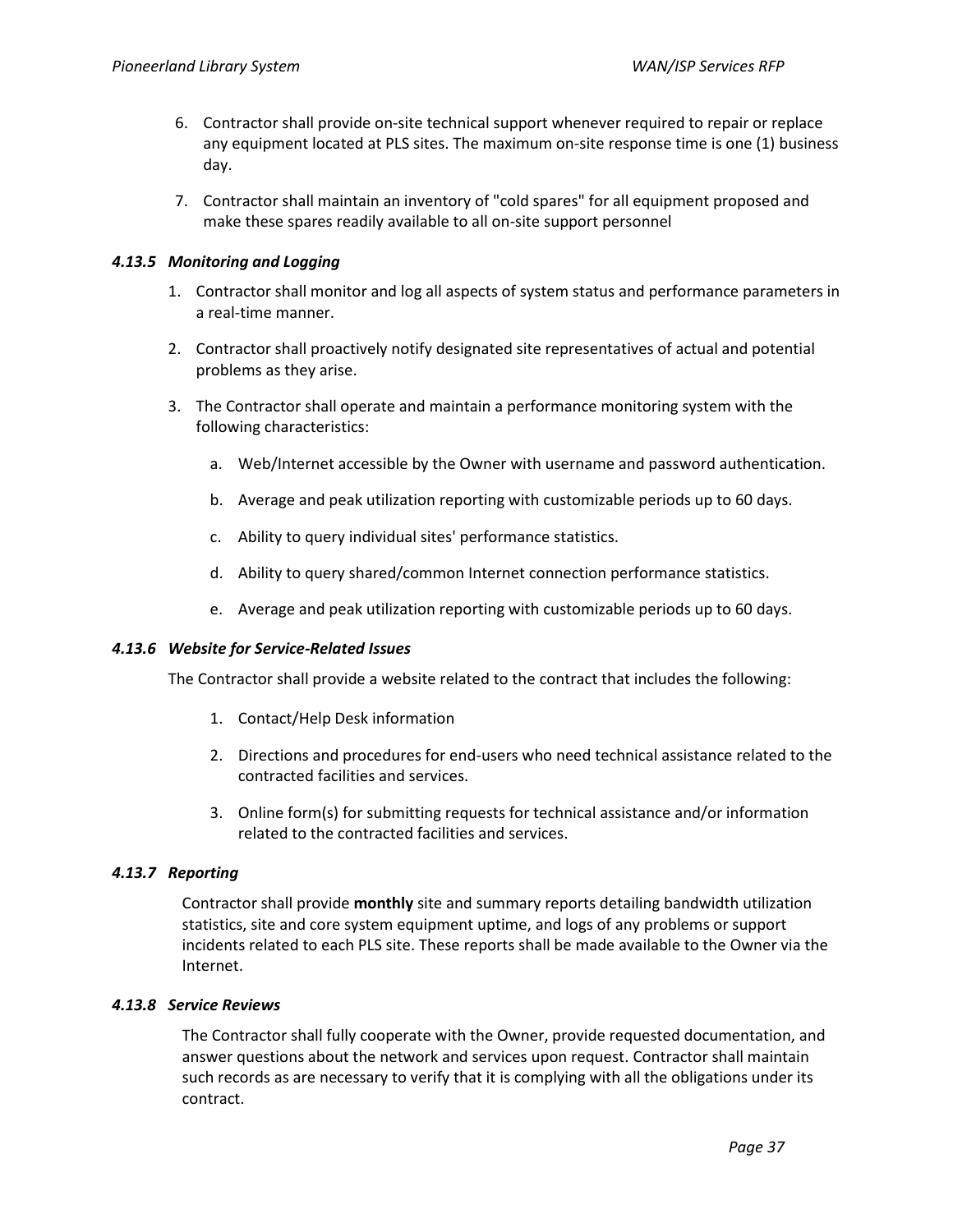#### *4.13.9 Documentation of One-time/Non-recurring services*

- 1. The Contractor shall, before system acceptance, furnish to the Owner one (1) printed and one electronic copy on CD/DVD of all documentation required for the Owner's operation of the system.
- 2. Documentation must include uptime results (as noted above in the Testing section) for the first 30 days.
- 3. Documentation must show the final network topology (physical layout, to scale), including all paths and routes for all provided links.
- 4. For each site where new or replacement cabling and/or entrance facilities are provided, documentation must clearly show all cabling pathways from the Owner's property line to the Building Entrance Point and from there to the equipment location/MER.

#### *4.13.10 Documentation of Ongoing/Recurring Services*

- 1. The Contractor will, before final system acceptance, furnish the Owner with single-page handouts with pertinent support information for PLS sites, including support telephone numbers, web page URLs, and any instructions required for reporting a problem or tracking an unresolved issue.
- 2. Upon completion of connection of sites, Contractor shall provide to the Owner a record in electronic format for each site as installed, at no additional charge to the Owner. This record shall be **updated and provided to the Owner annually**, at no additional charge to the Owner. The Owner may use this to verify billed services.

The information shall include for each site, at a minimum:

- a. Location site address
- b. Contractor's designation (identifier) for this site/link
- c. Bandwidth
- d. Monthly recurring charge
- e. Type of service (as designated by Contractor)

#### *4.13.11 Remedies*

If the Contractor cannot resolve a service outage, equipment problem, or any other reported problem that affects the performance or reliability of the contracted services, the following refunds will be issued to the Owner.

- 1. For major service outages that are not repaired or remedied within 4 hours of the time the problem was reported, the Contractor will refund the Owner \$500. For each 24 hours following the original 4-hour response window, the Contractor will refund the Owner an additional \$500. This will continue until the reported major service outage has been remedied. These refunds will take the form of a credit on the Owner's monthly statement.
- 2. For minor service outages that are not repaired or remedied within 24 hours of the time the problem was reported, the Contractor will refund the Owner \$500. For each 24 hours following the original 24-hour response window, the Contractor will refund the Owner an additional \$500. This will continue until the reported minor service outage has been remedied. These refunds will take the form of a credit on the Owner's monthly statement.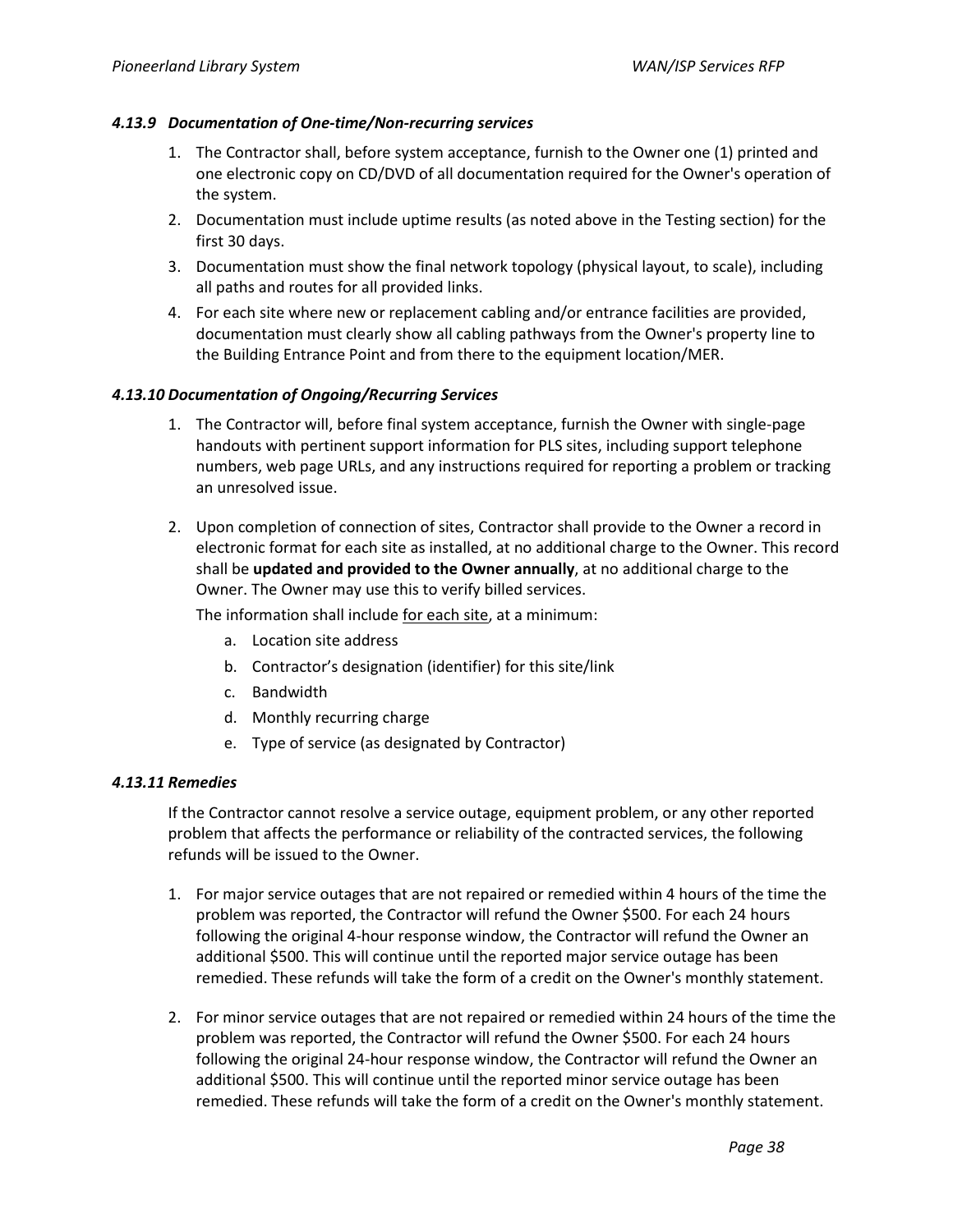3. For any major service outages that are not repaired or remedied as specified in the paragraphs above AND which are a result of the Contractor performing system upgrades and/or system maintenance and failing to coordinate with the Owner as specified in the paragraph above, the amount of the required refunds shall be increased to \$1,000. For each 24 hours or fraction thereof following the original response window, the amount of the required refunds shall be increased to \$1,000. This will continue until the reported major service outage has been remedied. These refunds will take the form of a credit on the Owner's monthly statement.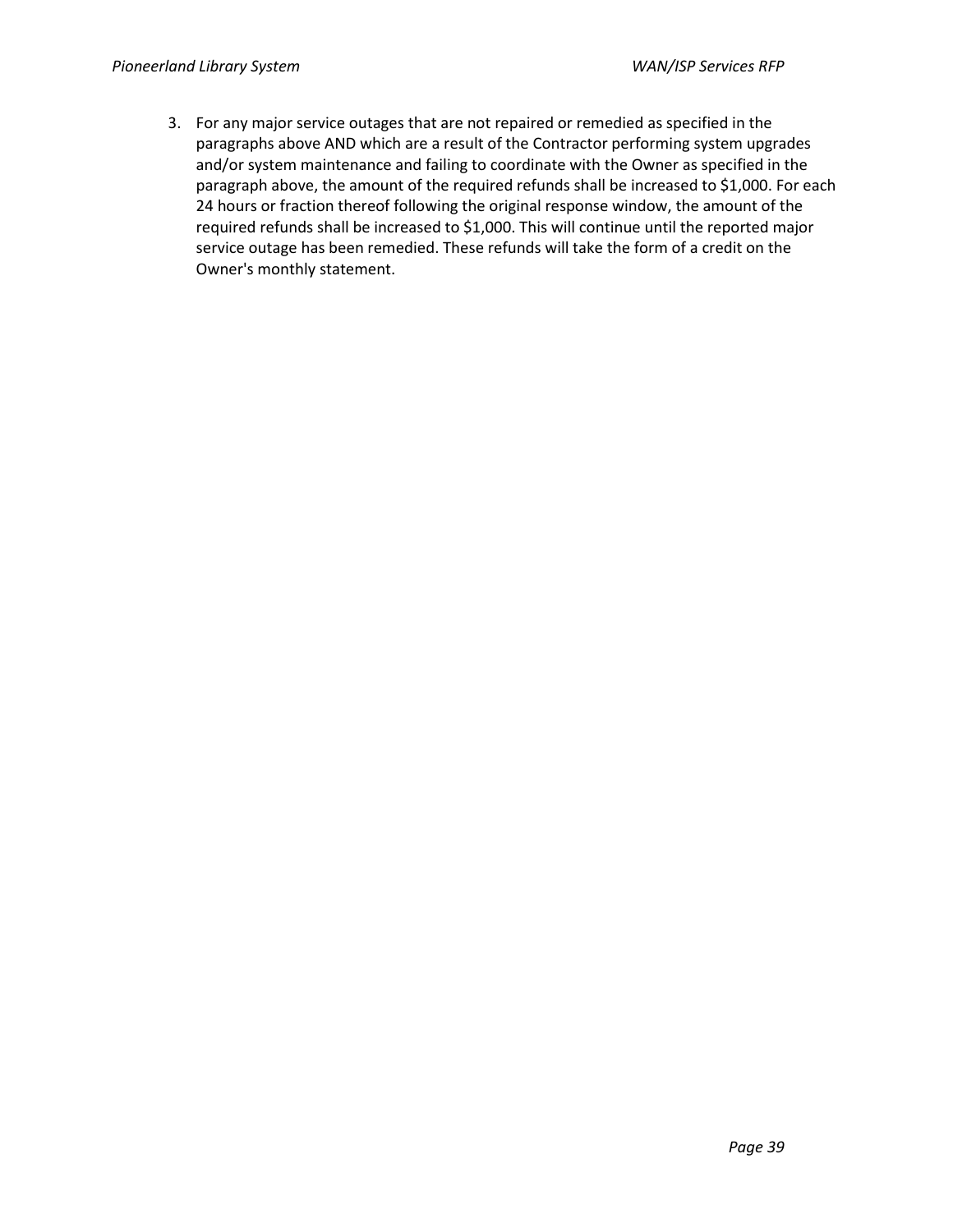#### **5 RESPONSE FORM**

#### *5.1 Proposer's Qualifications and Support Capabilities*

- 1. Company name \_\_\_\_\_\_\_\_\_\_\_\_\_\_\_\_\_\_\_\_\_\_\_\_\_\_\_\_\_\_\_\_\_\_\_\_\_\_\_\_\_\_\_\_\_\_\_\_\_\_\_\_\_\_\_\_\_\_\_\_\_\_\_\_
- 2. Legal Name (if different) \_\_\_\_\_\_\_\_\_\_\_\_\_\_\_\_\_\_\_\_\_\_\_\_\_\_\_\_\_\_\_\_\_\_\_\_\_\_\_\_\_\_\_\_\_\_\_\_\_\_\_\_\_\_\_\_\_
- 3. Years in business \_\_\_\_\_

4. Number of years installing systems/services similar to this proposal \_\_\_\_\_\_

6. Email address \_\_\_\_\_\_\_\_\_\_\_\_\_\_\_\_\_\_\_\_\_\_\_\_\_\_\_\_\_\_\_\_\_\_\_\_\_\_\_\_\_\_\_\_\_

- 5. Contact person **Exercise 2.** The set of the set of the set of the set of the set of the set of the set of the set of the set of the set of the set of the set of the set of the set of the set of the set of the set of the
- 7. Full mailing address \_\_\_\_\_\_\_\_\_\_\_\_\_\_\_\_\_\_\_\_\_\_\_\_\_\_\_\_\_\_\_\_\_\_\_\_\_\_\_\_\_\_\_\_\_\_\_\_\_\_\_\_\_\_\_\_\_\_\_\_
- 8. Telephone number \_\_\_\_\_\_\_\_\_\_\_\_\_\_\_\_\_\_\_\_\_\_\_\_\_\_\_\_\_\_\_\_
- 10. Number of full-time employees \_\_\_\_\_
- 11. Name of person who would be Project Manager for this project (**attach experience listing** with similar projects):

\_\_\_\_\_\_\_\_\_\_\_\_\_\_\_\_\_\_\_\_\_\_\_\_\_\_\_\_\_\_\_\_\_\_\_\_\_\_\_\_\_\_\_\_\_\_\_\_\_\_\_\_\_\_\_\_\_\_\_\_\_\_\_\_\_\_\_\_\_\_\_\_\_\_\_

This person will be required to meet with the PLS Project Manager or his/her designee(s) regularly during the entire course of the installation to discuss progress.

## *5.2 Experience and Existing Customers*

PLS is interested in Proposer's experiences that most closely resemble this implementation.

How many WAN system customers within 4 hours of Willmar does the Proposer have in operation? How many state-wide?

Area \_\_\_\_\_\_\_\_\_\_\_\_\_\_\_\_ State-Wide \_\_\_\_\_\_\_\_\_\_\_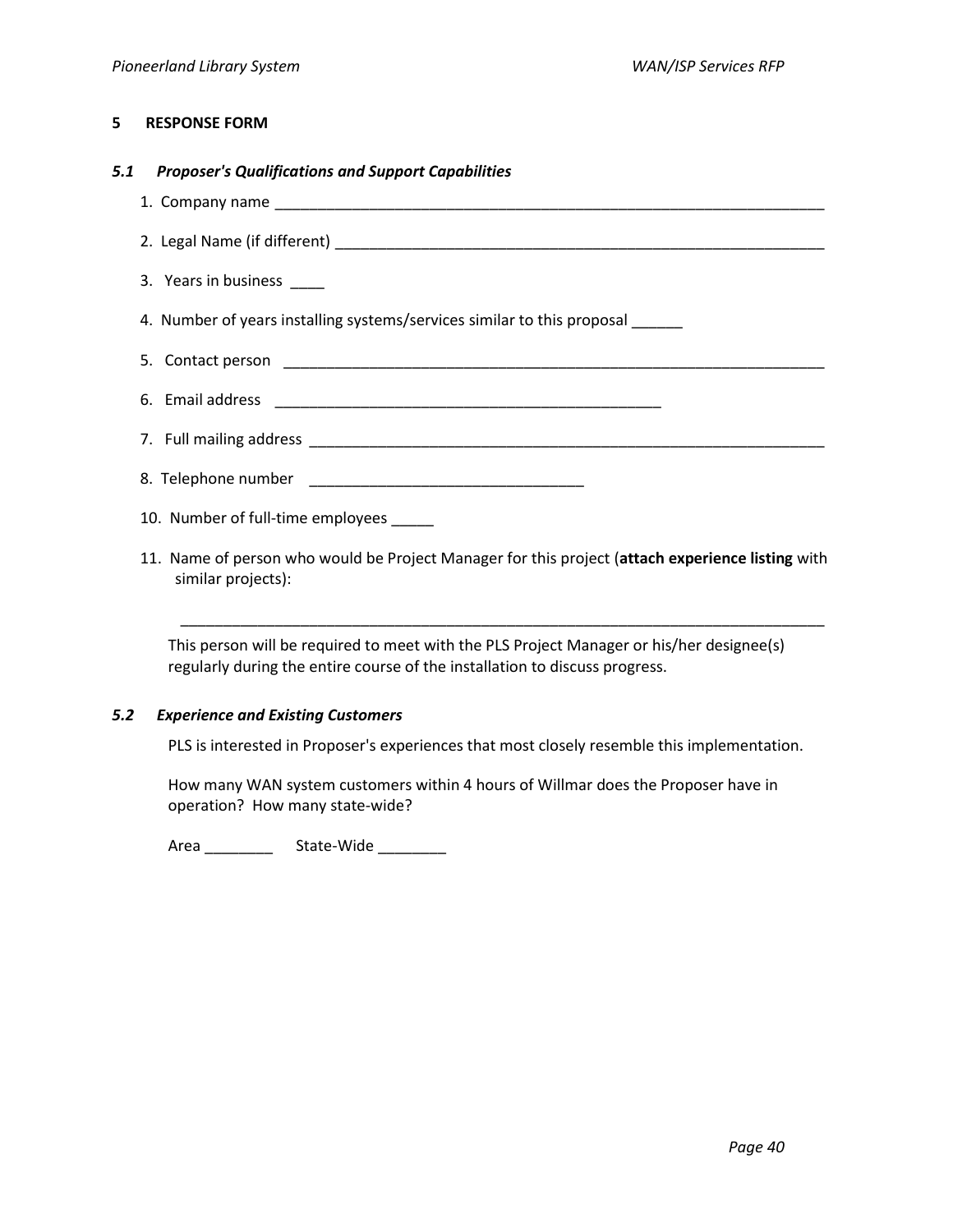#### *5.3 References*

To be a qualified Proposer, the vendor must include below three references **for high-speed data services to organizations having multiple locations.** Preference will be given to vendors with references for implementations at organizations most similar to PLS. **References will be contacted - please verify information before submitting**. Please inform your contacts to anticipate a call or email message.

#### Reference #1

Type of Business \_\_\_\_\_\_\_\_\_\_\_\_\_\_\_\_\_\_\_\_\_\_\_\_\_\_\_\_\_\_\_\_\_\_\_\_\_\_\_\_\_\_\_\_\_\_\_\_\_\_\_\_\_\_\_\_\_\_\_

| Reference #2 |
|--------------|
|              |
|              |
|              |
|              |
|              |
|              |
|              |
|              |
|              |
|              |
|              |
|              |
| Reference #3 |
|              |
|              |
|              |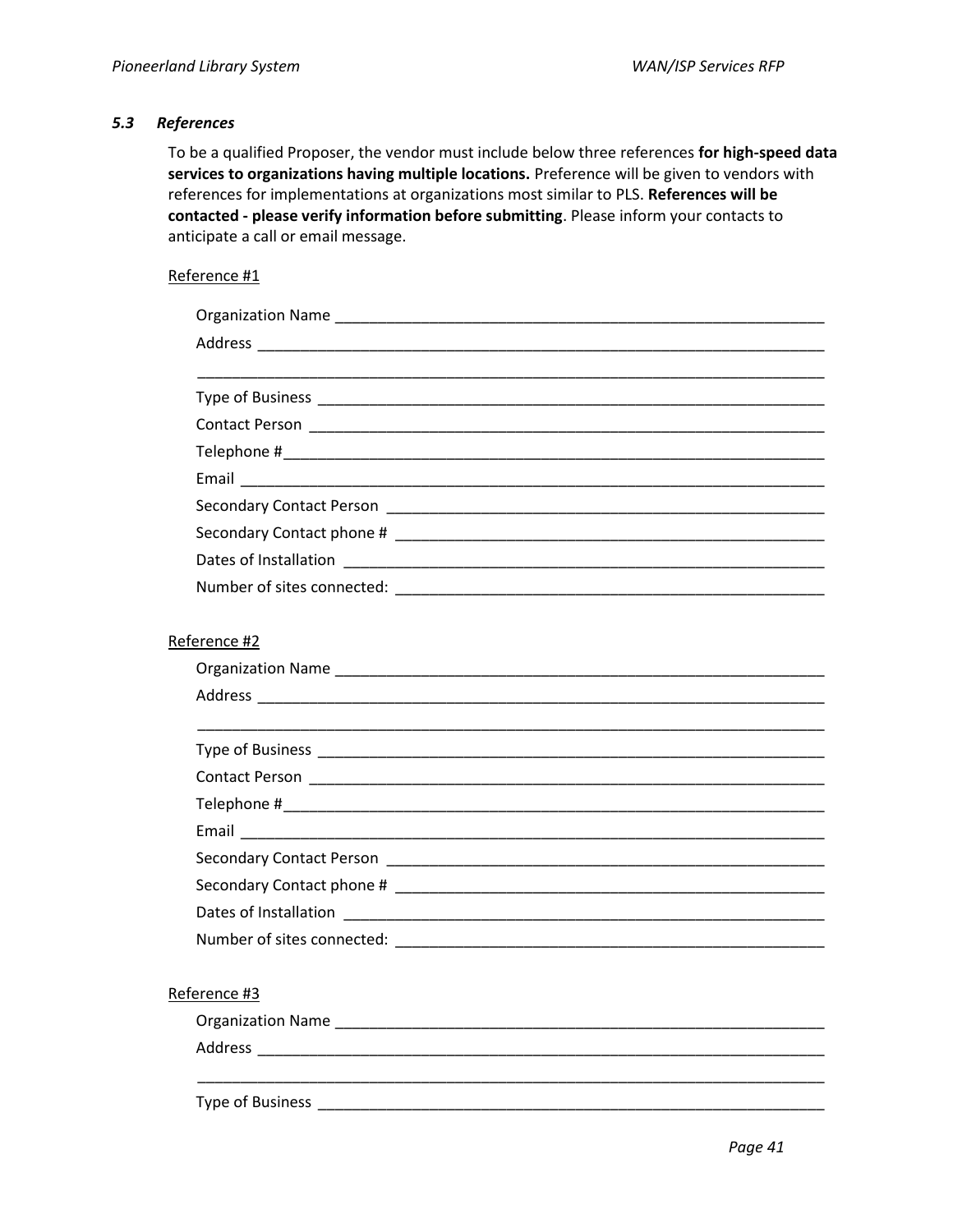#### *5.4 Prime Contractor*

#### **No exceptions may be taken to the following.**

\_\_\_\_\_\_\_\_\_\_\_\_\_\_\_\_\_\_\_\_\_\_\_\_\_\_\_\_\_\_\_\_\_\_\_\_\_\_\_\_\_\_\_\_\_\_\_\_\_\_\_

If more than one vendor or company is involved in the systems and services as proposed, including support after installation, there must be a Prime Contractor. This Prime Contractor assumes responsibility for all other entities involved. **List Prime Contractor here:**

#### *5.5 Subcontractors/Partners*

Subcontractor means any corporation, partnership, or individual having a direct contract with the Contractor to provide services for this project, but will not mean any corporation, partnership, or individual who merely furnishes materials to the Contractor. A Subcontractor will include any organizations or companies from which the Contractor has secured last-mile connectivity or other services to fulfill the contract.

Every Subcontractor shall be bound by the applicable terms and provisions of the contract documents. Further information about subcontractors may be requested before award.

Identify all subcontractors or partners used for any purposes. Failure to disclose subcontractors/partners may lead to disqualification. Include additional sheet(s) labeled "Subcontractors/Partners" if necessary.

| Subcontractor business name | Function in this project |
|-----------------------------|--------------------------|
|                             |                          |
|                             |                          |
|                             |                          |
|                             |                          |
|                             |                          |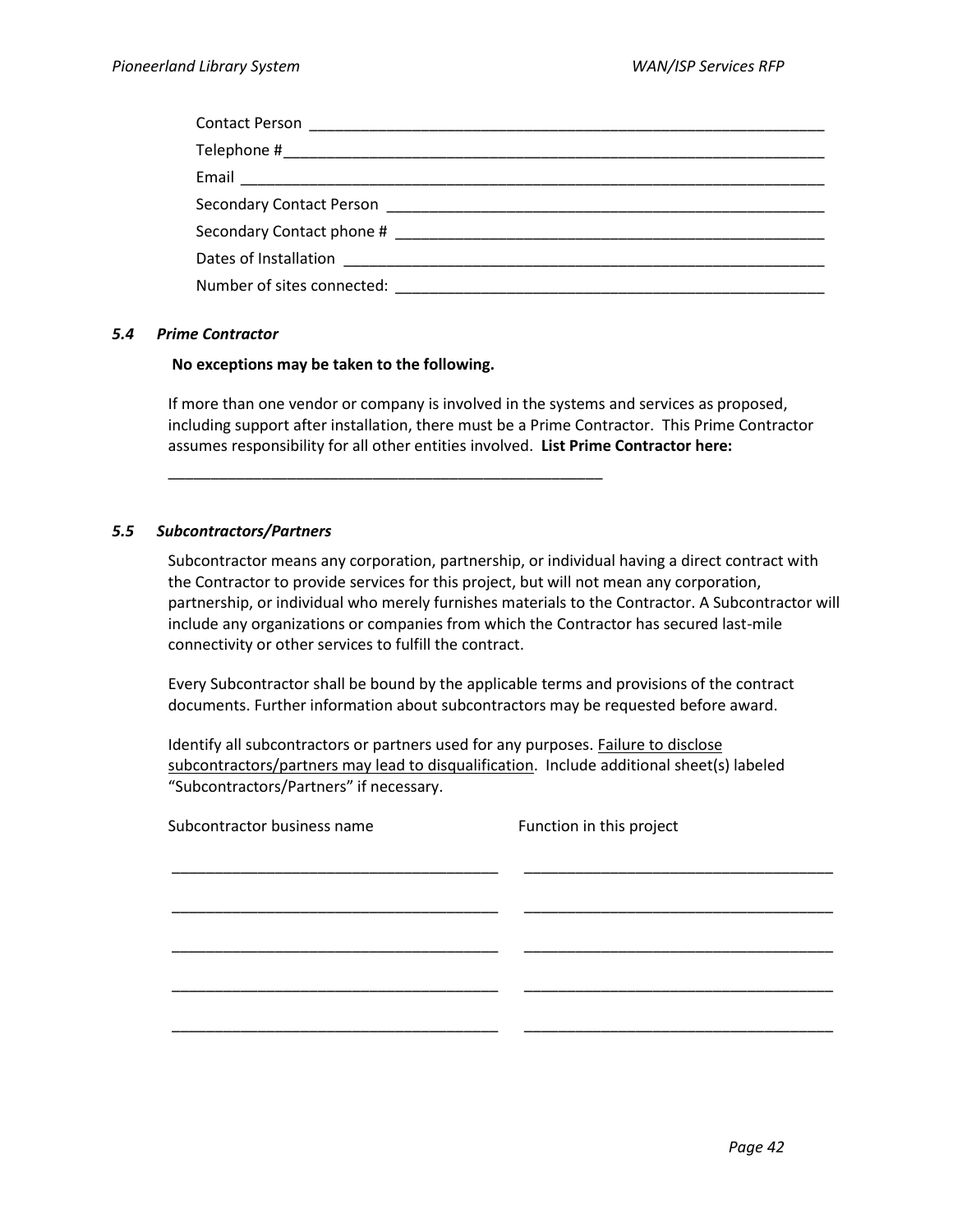#### *5.6 Anticipated Risks*

Provide a written narrative regarding any and all anticipated risks that might prevent the timely completion of the project and the means by which the Proposer intends to deal with such risks.

|    | <b>Owner's Responsibilities</b>                                                                                                                                                                                 |
|----|-----------------------------------------------------------------------------------------------------------------------------------------------------------------------------------------------------------------|
|    | Identify any tasks that PLS must perform and/or be responsible for in order to accomplish the<br>implementation of the system if any. (Attach separate sheet labeled "Delivery and Installation" if<br>needed.) |
|    |                                                                                                                                                                                                                 |
|    |                                                                                                                                                                                                                 |
|    |                                                                                                                                                                                                                 |
|    | <b>Service After Installation</b>                                                                                                                                                                               |
| a. | How many service personnel trained in maintaining the proposed system are employed by<br>Proposer within 4 hours travel of PLS?                                                                                 |
|    | Service Personnel _______                                                                                                                                                                                       |
|    | b. Provide the address of Proposer's service center(s) nearest to the PLS Willmar location:                                                                                                                     |
|    |                                                                                                                                                                                                                 |
|    |                                                                                                                                                                                                                 |

## *5.9 System and Services Information*

**Respond to the following** (use additional space/pages following this, as needed)

- 1. Resiliency/fault tolerance:
	- a. Describe any resilient and/or fault-tolerant features that are designed into the proposed offering.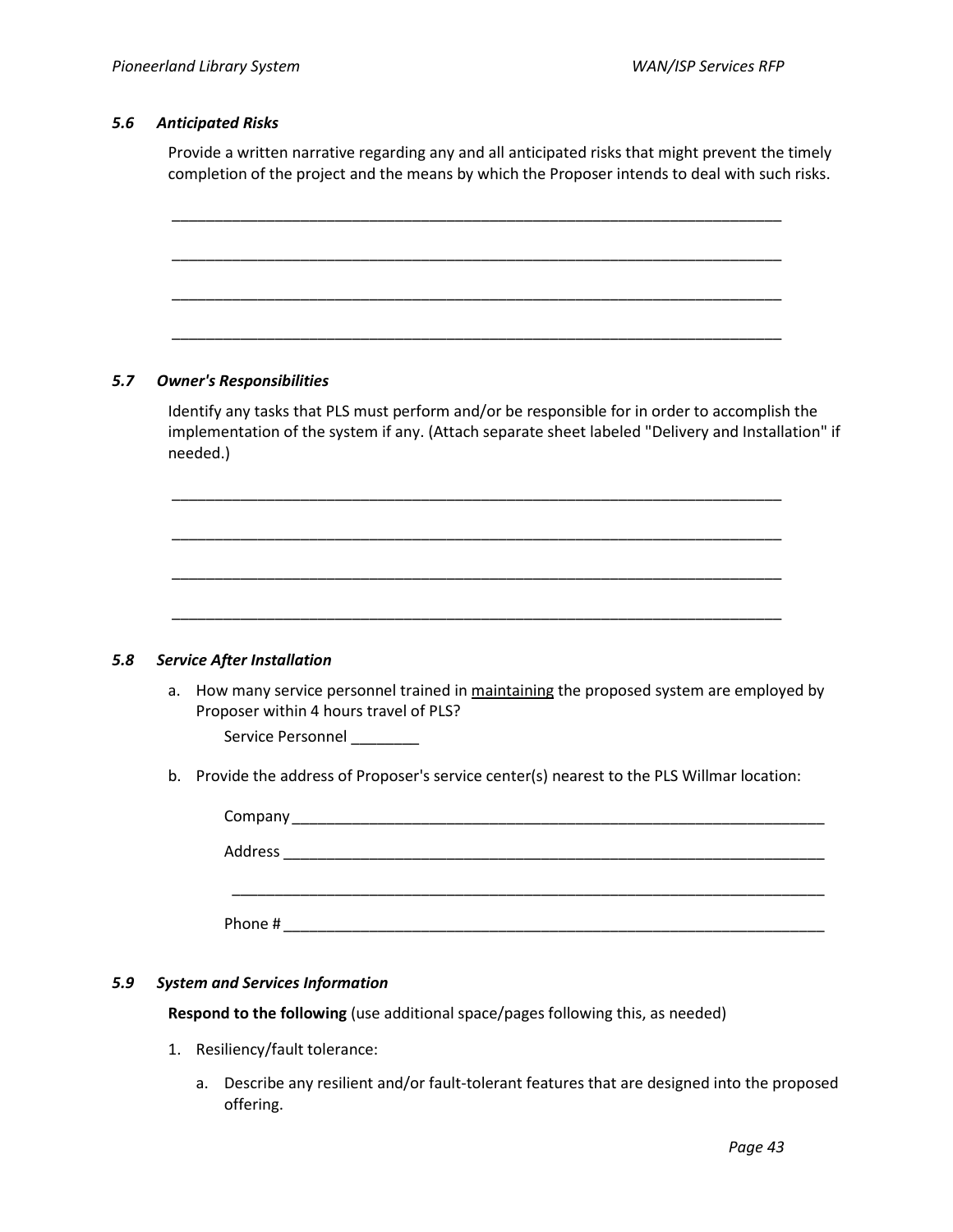| If resilience/fault tolerance would be available only at specific sites, please list those<br>sites.                                                                                                       |
|------------------------------------------------------------------------------------------------------------------------------------------------------------------------------------------------------------|
|                                                                                                                                                                                                            |
| If resilience/fault tolerance is optional at an extra cost, describe the options with<br>associated costs.                                                                                                 |
|                                                                                                                                                                                                            |
| System Growth/Expansion:                                                                                                                                                                                   |
| Describe the process for adding a site to the leased WAN                                                                                                                                                   |
|                                                                                                                                                                                                            |
| List any limitations to system growth or expansion in the offered services.                                                                                                                                |
|                                                                                                                                                                                                            |
| Cyber Security: describe the processes, software, equipment, and/or procedures that<br>provide cyber protection in your offering, if any. For example, is all traffic encrypted<br>throughout the network? |
|                                                                                                                                                                                                            |
|                                                                                                                                                                                                            |
|                                                                                                                                                                                                            |
|                                                                                                                                                                                                            |

\_\_\_\_\_\_\_\_\_\_\_\_\_\_\_\_\_\_\_\_\_\_\_\_\_\_\_\_\_\_\_\_\_\_\_\_\_\_\_\_\_\_\_\_\_\_\_\_\_\_\_\_\_\_\_\_\_\_\_\_\_\_\_\_\_\_\_\_\_\_\_\_\_

#### *5.10 Value Added*

Describe any "value-added" services, materials, or equipment the Proposer offers to PLS, including any limitations, exclusions, or other conditions associated with these offerings. Indicate whether the offerings are one-time or recurring during the term of the contract. (If more space is needed, attach information after this page.)

\_\_\_\_\_\_\_\_\_\_\_\_\_\_\_\_\_\_\_\_\_\_\_\_\_\_\_\_\_\_\_\_\_\_\_\_\_\_\_\_\_\_\_\_\_\_\_\_\_\_\_\_\_\_\_\_\_\_\_\_\_\_\_\_\_\_\_\_\_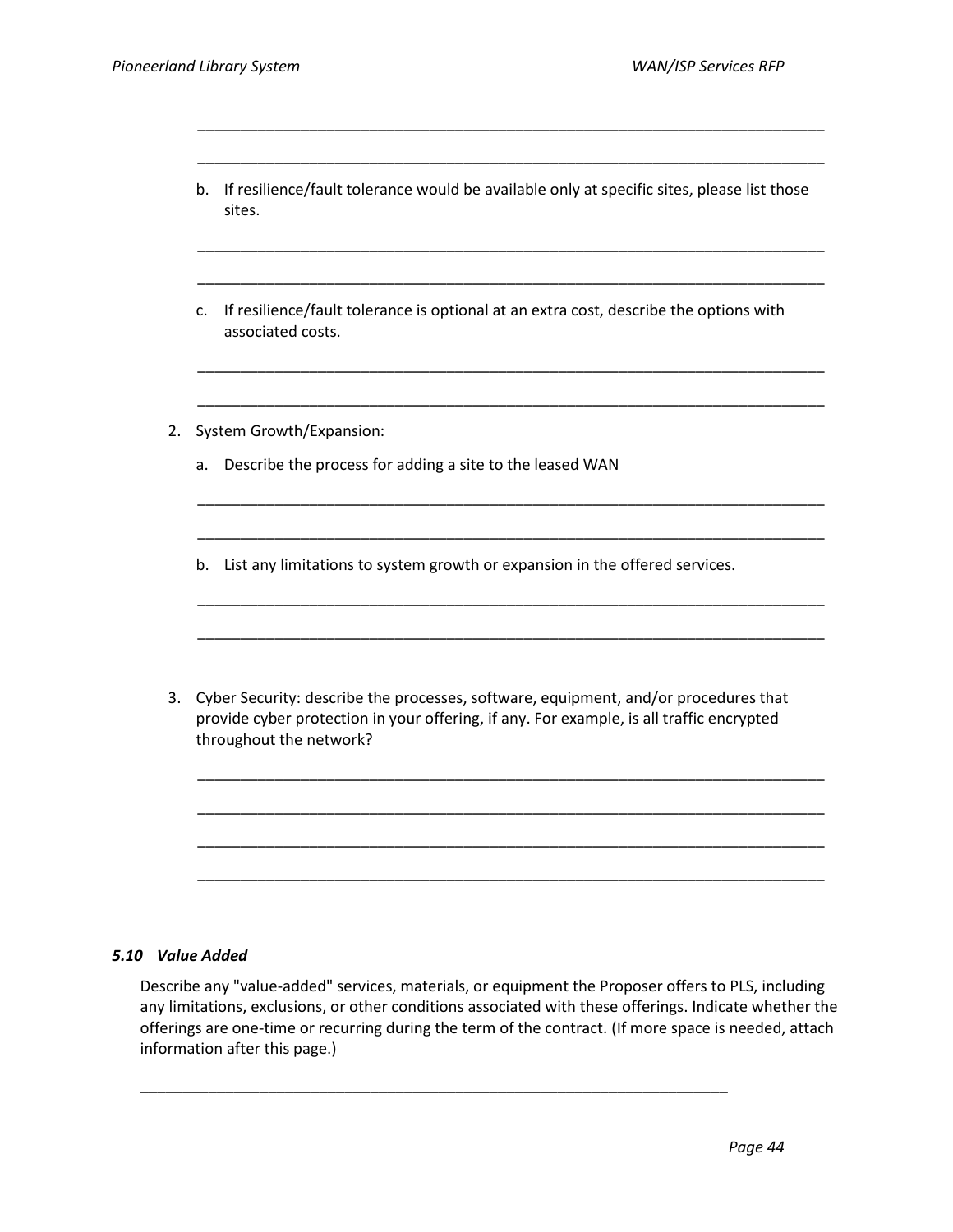\_\_\_\_\_\_\_\_\_\_\_\_\_\_\_\_\_\_\_\_\_\_\_\_\_\_\_\_\_\_\_\_\_\_\_\_\_\_\_\_\_\_\_\_\_\_\_\_\_\_\_\_\_\_\_\_\_\_\_\_\_\_\_\_\_\_\_\_\_

\_\_\_\_\_\_\_\_\_\_\_\_\_\_\_\_\_\_\_\_\_\_\_\_\_\_\_\_\_\_\_\_\_\_\_\_\_\_\_\_\_\_\_\_\_\_\_\_\_\_\_\_\_\_\_\_\_\_\_\_\_\_\_\_\_\_\_\_\_

\_\_\_\_\_\_\_\_\_\_\_\_\_\_\_\_\_\_\_\_\_\_\_\_\_\_\_\_\_\_\_\_\_\_\_\_\_\_\_\_\_\_\_\_\_\_\_\_\_\_\_\_\_\_\_\_\_\_\_\_\_\_\_\_\_\_\_\_\_

#### *5.11 Term of Agreement*

PLS is requesting a three (3) year term for this contract for services, with two optional 1-year extensions.

If Proposer desires a different term length, state your preferred length of term for initial service, and any subsequent anticipated additional length(s) of term(s), and how associated prices/fees would be affected.

\_\_\_\_\_\_\_\_\_\_\_\_\_\_\_\_\_\_\_\_\_\_\_\_\_\_\_\_\_\_\_\_\_\_\_\_\_\_\_\_\_\_\_\_\_\_\_\_\_\_\_\_\_\_\_\_\_\_\_\_\_\_\_\_\_\_\_\_\_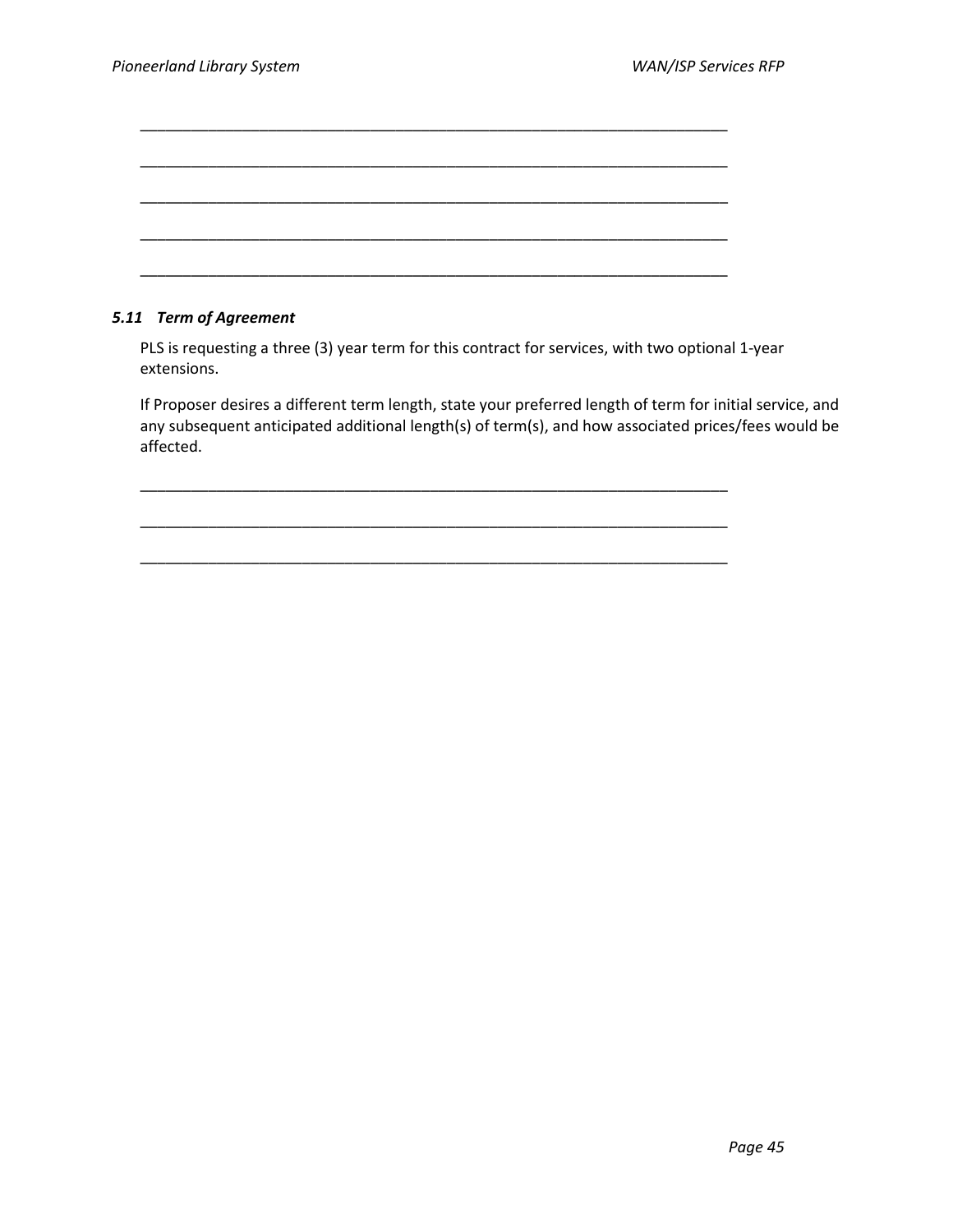#### *5.12 Price Summary*

- 1. Prices submitted shall include the supply of materials, equipment, labor, supervision, overhead and profit, warranties, permits, fees, maintenance, etc., and will represent the entire cost to the Owner for the complete and operational service.
- 2. It is the Proposer's responsibility to determine configuration needs and related costs.
- 3. Proposer should offer its "lowest corresponding price" per USAC requirements.
- 4. MRC stands for "monthly recurring cost" and must include all ongoing costs to the Owner.
- 5. NRC stands for "non-recurring cost" and must include all one-time/initial costs such as new cabling build-out, initial connection fees, and all other one-time costs to implement the WAN.
- 6. Be sure to provide pricing before any E-rate discounts are applied.

COMPLETE THE TABLE ON THE FOLLOWING PAGE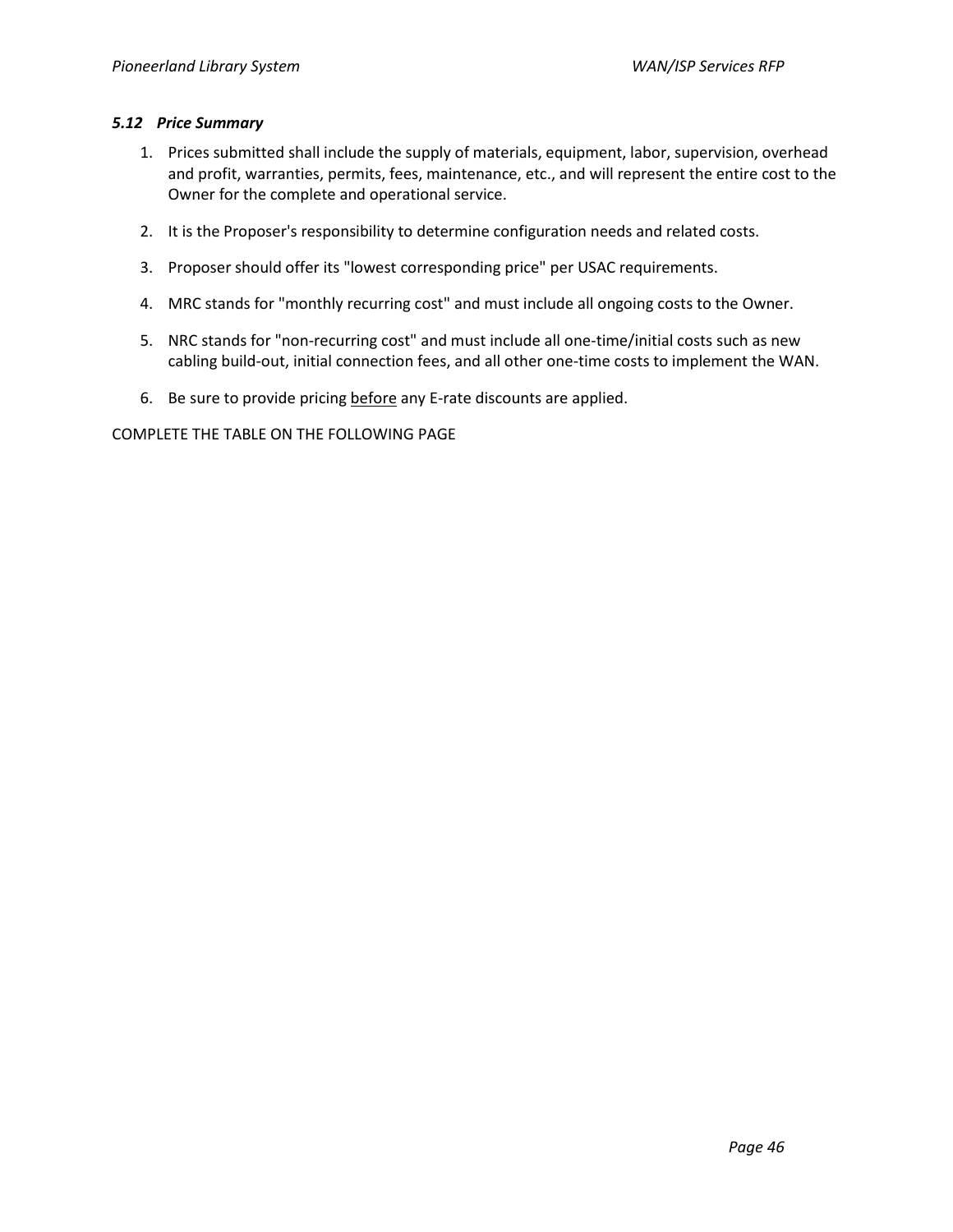| <b>SITE</b>                                                     | 50Mbps     |            | 100Mbps    |            | 1Gbps      |            |
|-----------------------------------------------------------------|------------|------------|------------|------------|------------|------------|
|                                                                 | <b>MRC</b> | <b>NRC</b> | <b>MRC</b> | <b>NRC</b> | <b>MRC</b> | <b>NRC</b> |
| Pioneerland Library System /<br>Willmar Public Library (link 1) |            |            |            |            |            |            |
| Pioneerland Library System /<br>Willmar Public Library (link 2) |            |            |            |            |            |            |
| Appleton Public Library                                         |            |            |            |            |            |            |
| <b>Atwater Public Library</b>                                   |            |            |            |            |            |            |
| Benson Public Library                                           |            |            |            |            |            |            |
| <b>Bird Island Public Library</b>                               |            |            |            |            |            |            |
| <b>Brownton Public Library</b>                                  |            |            |            |            |            |            |
| Canby Public Library                                            |            |            |            |            |            |            |
| Clara City Public Library                                       |            |            |            |            |            |            |
| <b>Cosmos Public Library</b>                                    |            |            |            |            |            |            |
| Dassel Public Library                                           |            |            |            |            |            |            |
| Dawson Public Library                                           |            |            |            |            |            |            |
| <b>Fairfax Public Library</b>                                   |            |            |            |            |            |            |
| <b>Glencoe Public Library</b>                                   |            |            |            |            |            |            |
| <b>Graceville Public Library</b>                                |            |            |            |            |            |            |
| <b>Granite Falls Public Library</b>                             |            |            |            |            |            |            |
| Grove City Public Library                                       |            |            |            |            |            |            |
| <b>Hector Public Library</b>                                    |            |            |            |            |            |            |
| Hutchinson Public Library                                       |            |            |            |            |            |            |
| Kerkhoven Public Library                                        |            |            |            |            |            |            |
| Lake Lillian Public Library                                     |            |            |            |            |            |            |
| Litchfield Public Library                                       |            |            |            |            |            |            |
| <b>Madison Public Library</b>                                   |            |            |            |            |            |            |
| <b>Maynard Public Library</b>                                   |            |            |            |            |            |            |
| Milan Public Library                                            |            |            |            |            |            |            |
| Montevideo Public Library                                       |            |            |            |            |            |            |
| New London Public Library                                       |            |            |            |            |            |            |
| Olivia Public Library                                           |            |            |            |            |            |            |
| Ortonville Public Library                                       |            |            |            |            |            |            |
| Raymond Public Library                                          |            |            |            |            |            |            |
| Renville Public Library                                         |            |            |            |            |            |            |
| Spicer Public Library                                           |            |            |            |            |            |            |
| <b>Winsted Public Library</b>                                   |            |            |            |            |            |            |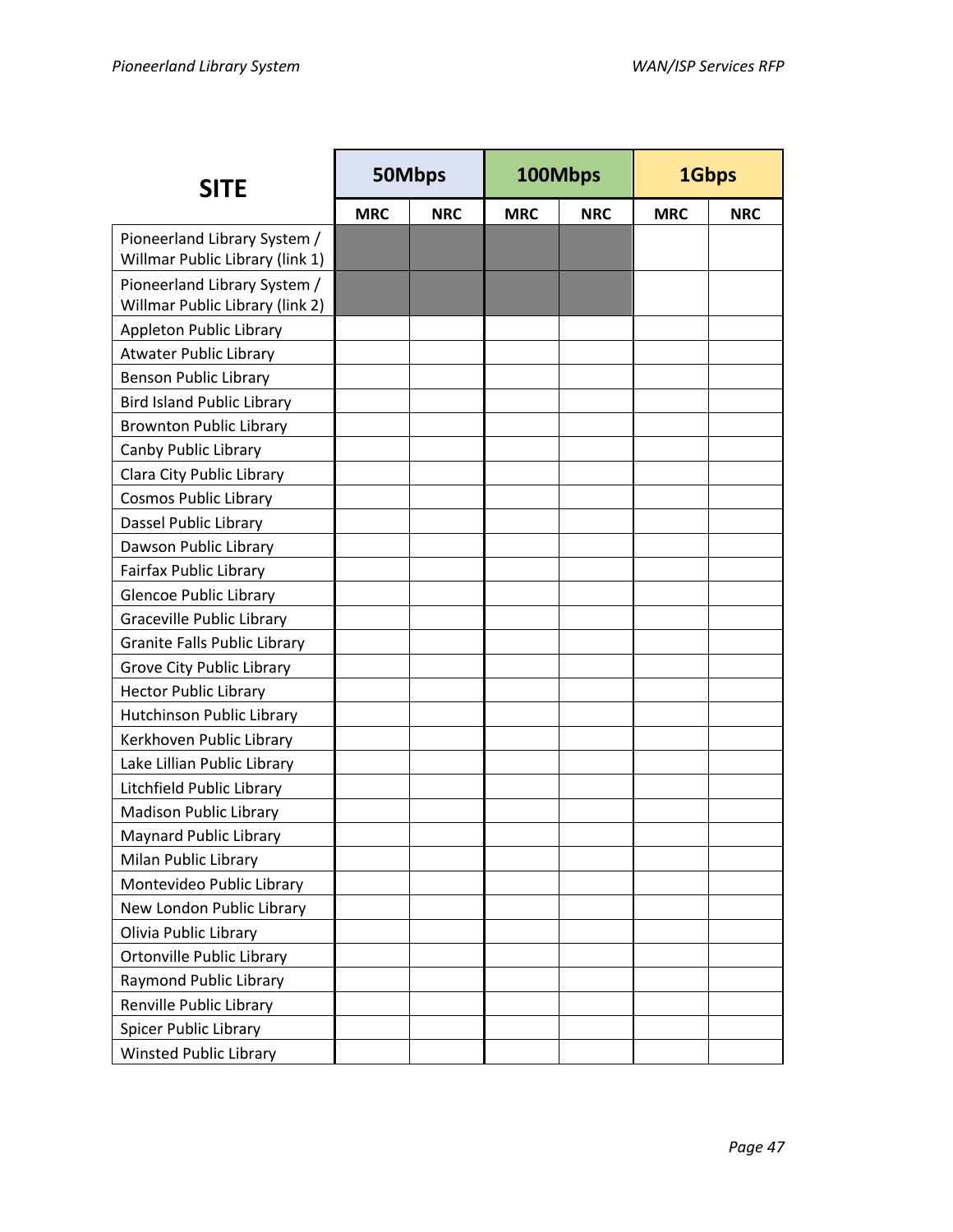## *5.12.1* **Site Disconnects**

Describe how pricing would be adjusted if any site is dropped from the contract during the contract term. (If more space is needed, attach information after this page.)

*5.13 Add Alternates*

PLS may or may not select the following and may award any combination in any order.

\_\_\_\_\_\_\_\_\_\_\_\_\_\_\_\_\_\_\_\_\_\_\_\_\_\_\_\_\_\_\_\_\_\_\_\_\_\_\_\_\_\_\_\_\_\_\_\_\_\_\_\_\_\_\_\_\_\_\_\_\_\_\_\_\_\_\_\_\_

\_\_\_\_\_\_\_\_\_\_\_\_\_\_\_\_\_\_\_\_\_\_\_\_\_\_\_\_\_\_\_\_\_\_\_\_\_\_\_\_\_\_\_\_\_\_\_\_\_\_\_\_\_\_\_\_\_\_\_\_\_\_\_\_\_\_\_\_\_

1. *ADD ALTERNATE #1*: At a secondary PLS site (to be determined by PLS), provide firewall equipment, software, software licenses, connectors, cables, all required miscellaneous materials, and labor to configure, install test, and document the system, as well as initial and ongoing services to maintain, troubleshoot, repair, update, upgrade, support, etc. the firewall system/services.

Cost per year: \$ \_\_\_\_\_\_\_\_\_\_\_\_

## *5.13.1* **Cost Savings/Potential Deduct Alternates**

If PLS can realize cost savings by performing tasks normally performed by the Contractor, or if there are other means by which PLS can save money, please state those and the cost savings associated with each. Describe any conditions in detail on the page(s) immediately following this page.

| Item/Task | Amount in \$ |
|-----------|--------------|
| 1.        |              |
| 2.        |              |
| 3.        |              |